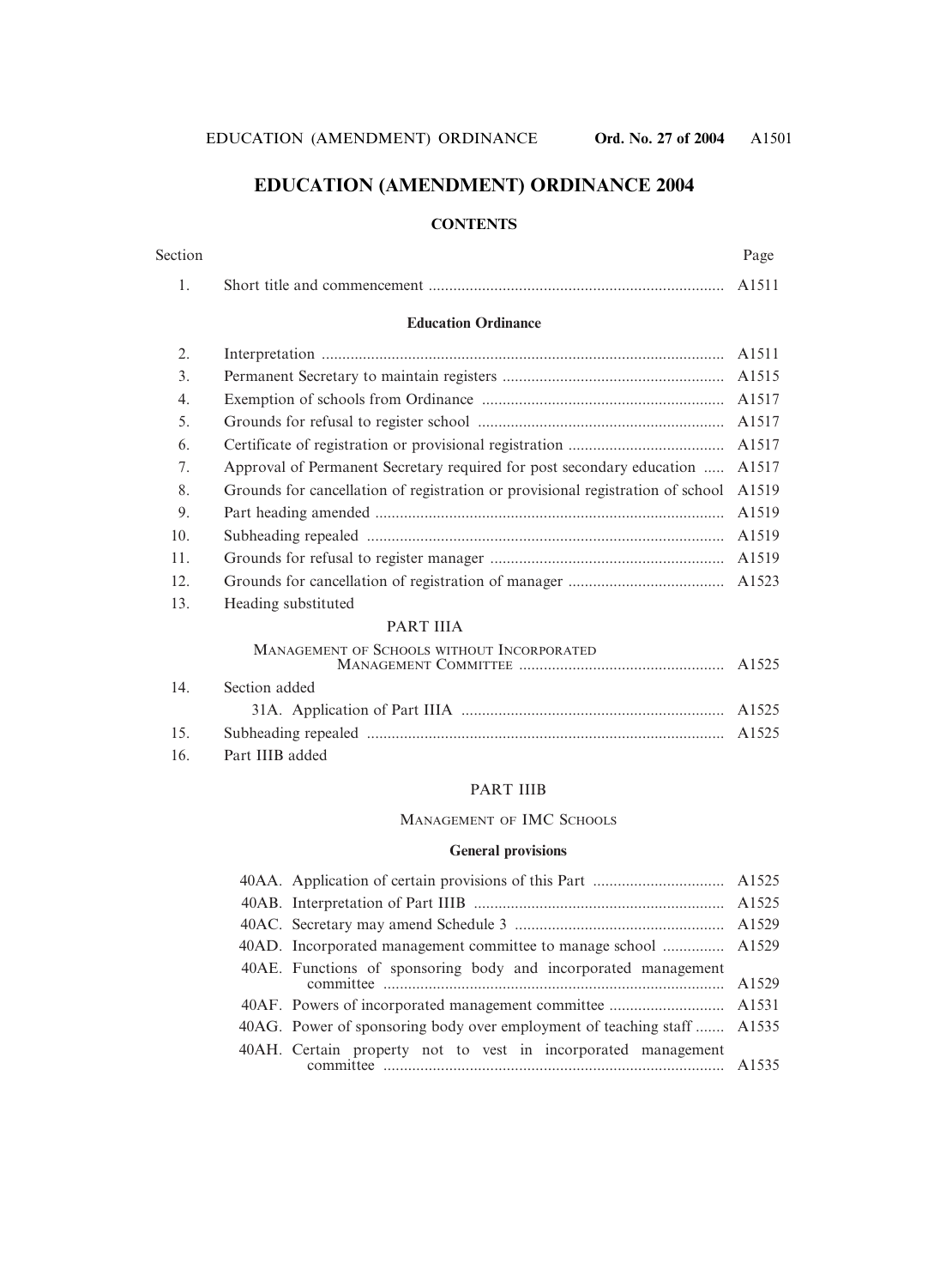| Section |                                                                            | Page  |
|---------|----------------------------------------------------------------------------|-------|
|         |                                                                            |       |
|         | <b>Supervisor</b>                                                          |       |
|         |                                                                            | A1537 |
|         |                                                                            |       |
|         | Composition of incorporated management committee and<br>office of managers |       |
|         |                                                                            |       |
|         |                                                                            |       |
|         | 40AN Nomination of teacher manager                                         | A1543 |

| 40AT. Endorsement of application for registration as manager  A1553 |       |
|---------------------------------------------------------------------|-------|
|                                                                     |       |
| 40AV. Parent manager or independent manager ceases to hold office   | A1555 |
|                                                                     |       |
|                                                                     |       |

#### **Operation of incorporated management committee**

| 40BD. Restrictions on execution of judgment by writ of fieri facias  A1565 |  |
|----------------------------------------------------------------------------|--|
|                                                                            |  |
|                                                                            |  |

### **Provisions relating to managers**

| 40BF. Declaration of pecuniary or other personal interests annually  A1567 |  |
|----------------------------------------------------------------------------|--|
|                                                                            |  |
|                                                                            |  |
|                                                                            |  |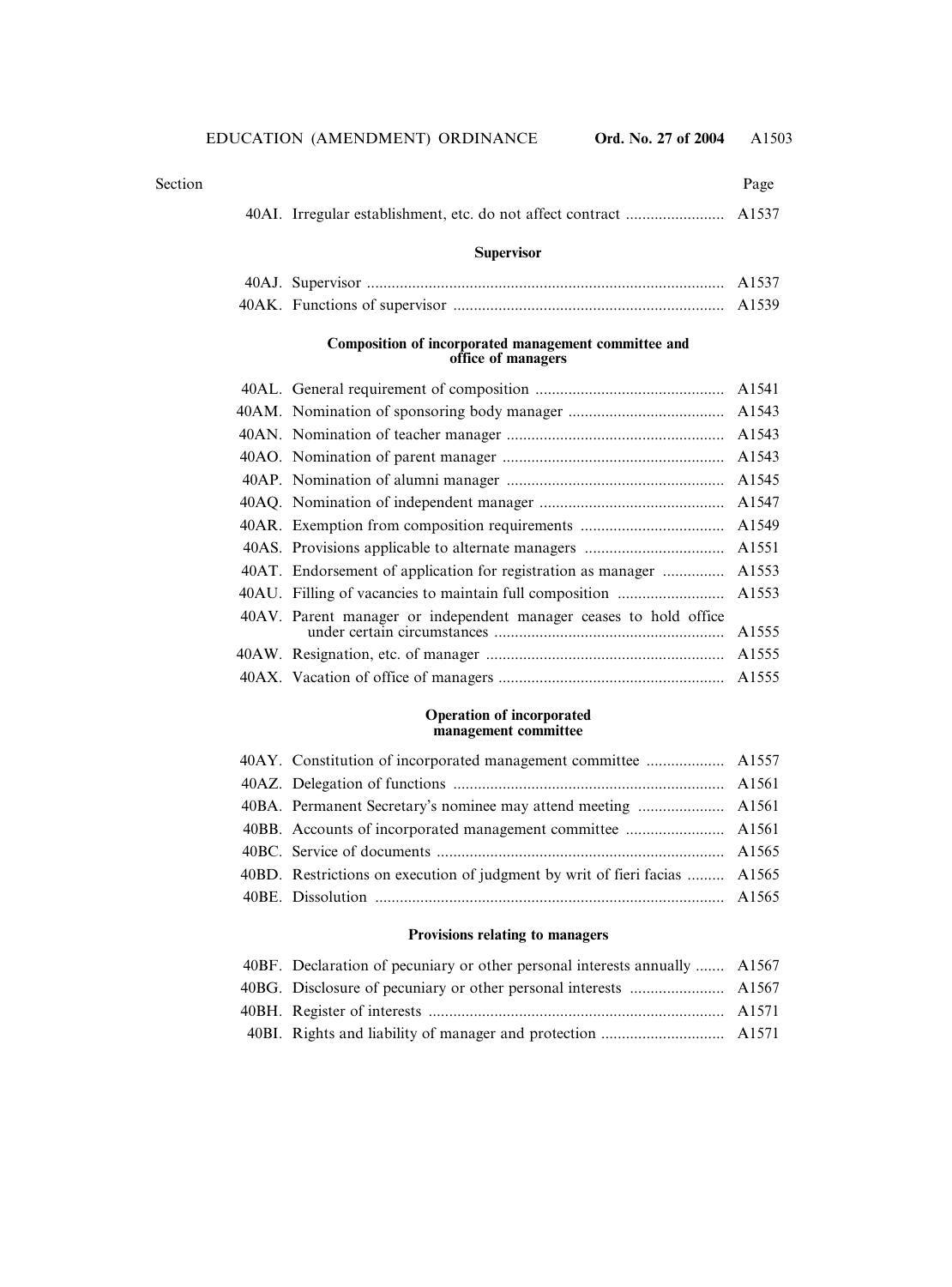Section Page

#### **Establishment of incorporated management committee: operating school**

| 40BJ. Establishment of incorporated management committee in respect                                                             |       |
|---------------------------------------------------------------------------------------------------------------------------------|-------|
| 40BK. Submission for the purpose of establishment of incorporated<br>management committee in respect of operating school  A1573 |       |
|                                                                                                                                 | A1575 |
|                                                                                                                                 | A1575 |
|                                                                                                                                 | A1575 |
|                                                                                                                                 | A1577 |
| 40BP. Transitional provisions for establishment of incorporated                                                                 | A1577 |
|                                                                                                                                 |       |
| 40BR. Transitional provisions for dissolution of school management                                                              | A1579 |
| 40BS. Failure to establish incorporated management committee  A1579                                                             |       |

#### **Establishment of incorporated management committee: planned school**

| 40BT. Establishment of incorporated management committee in respect |  |
|---------------------------------------------------------------------|--|
|                                                                     |  |
|                                                                     |  |
|                                                                     |  |
|                                                                     |  |
|                                                                     |  |
| 40BZ. Failure to establish incorporated management committee  A1585 |  |
|                                                                     |  |
|                                                                     |  |

#### **Provisions applicable where a school ceases to be an IMC school**

40CB. An aided IMC school may become a DSS school without IMC ... A1587

17. Heading substituted

#### PART IIIC

| 18. |  |
|-----|--|
| 19. |  |
| 20. |  |
|     |  |
|     |  |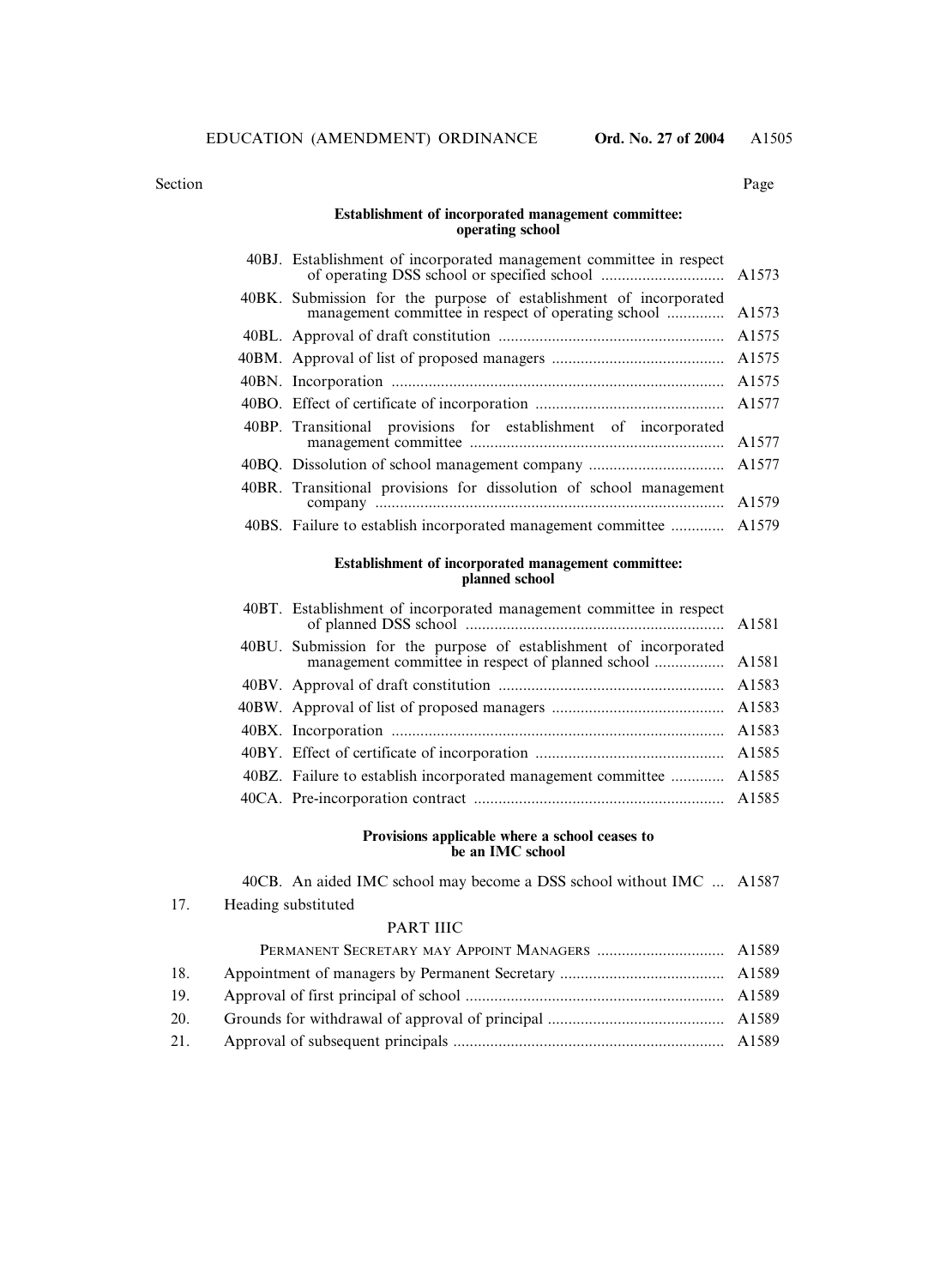#### Section Page

| 22. | Section added                                                                |       |
|-----|------------------------------------------------------------------------------|-------|
|     |                                                                              |       |
| 23. |                                                                              |       |
| 24. |                                                                              | A1593 |
| 25. | Application for permission to continue to employ serving teachers or         | A1593 |
| 26. | Permanent Secretary to serve notice of decision on person adversely affected | A1593 |
| 27. |                                                                              | A1593 |
| 28. | Sponsoring body's views take priority over management committee's            | A1595 |
| 29. | Power of Permanent Secretary to order attendance at primary school or        | A1595 |
| 30. |                                                                              | A1595 |
| 31. | Powers of Permanent Secretary to close school or give directions in cases of | A1595 |
| 32. |                                                                              |       |
| 33. |                                                                              | A1597 |
| 34. | Schedules added                                                              |       |
|     |                                                                              |       |
|     |                                                                              |       |
|     |                                                                              |       |

# **Education Regulations**

| 35. |                                                                                           | A1609             |  |  |  |
|-----|-------------------------------------------------------------------------------------------|-------------------|--|--|--|
| 36. | A1609                                                                                     |                   |  |  |  |
| 37. | A1609                                                                                     |                   |  |  |  |
| 38. | A1609                                                                                     |                   |  |  |  |
| 39. | A1609                                                                                     |                   |  |  |  |
| 40. | A <sub>1611</sub>                                                                         |                   |  |  |  |
| 41. | A1611                                                                                     |                   |  |  |  |
| 42. | A1611                                                                                     |                   |  |  |  |
| 43. |                                                                                           | A <sub>1611</sub> |  |  |  |
| 44. |                                                                                           | A <sub>1611</sub> |  |  |  |
| 45. |                                                                                           | A <sub>1611</sub> |  |  |  |
| 46. |                                                                                           | A1613             |  |  |  |
| 47. | Prohibition of collections without permission of Permanent Secretary<br>A <sub>1613</sub> |                   |  |  |  |
| 48. |                                                                                           | A1613             |  |  |  |
| 49. |                                                                                           | A1613             |  |  |  |
| 50. | Regulation added                                                                          |                   |  |  |  |
|     |                                                                                           |                   |  |  |  |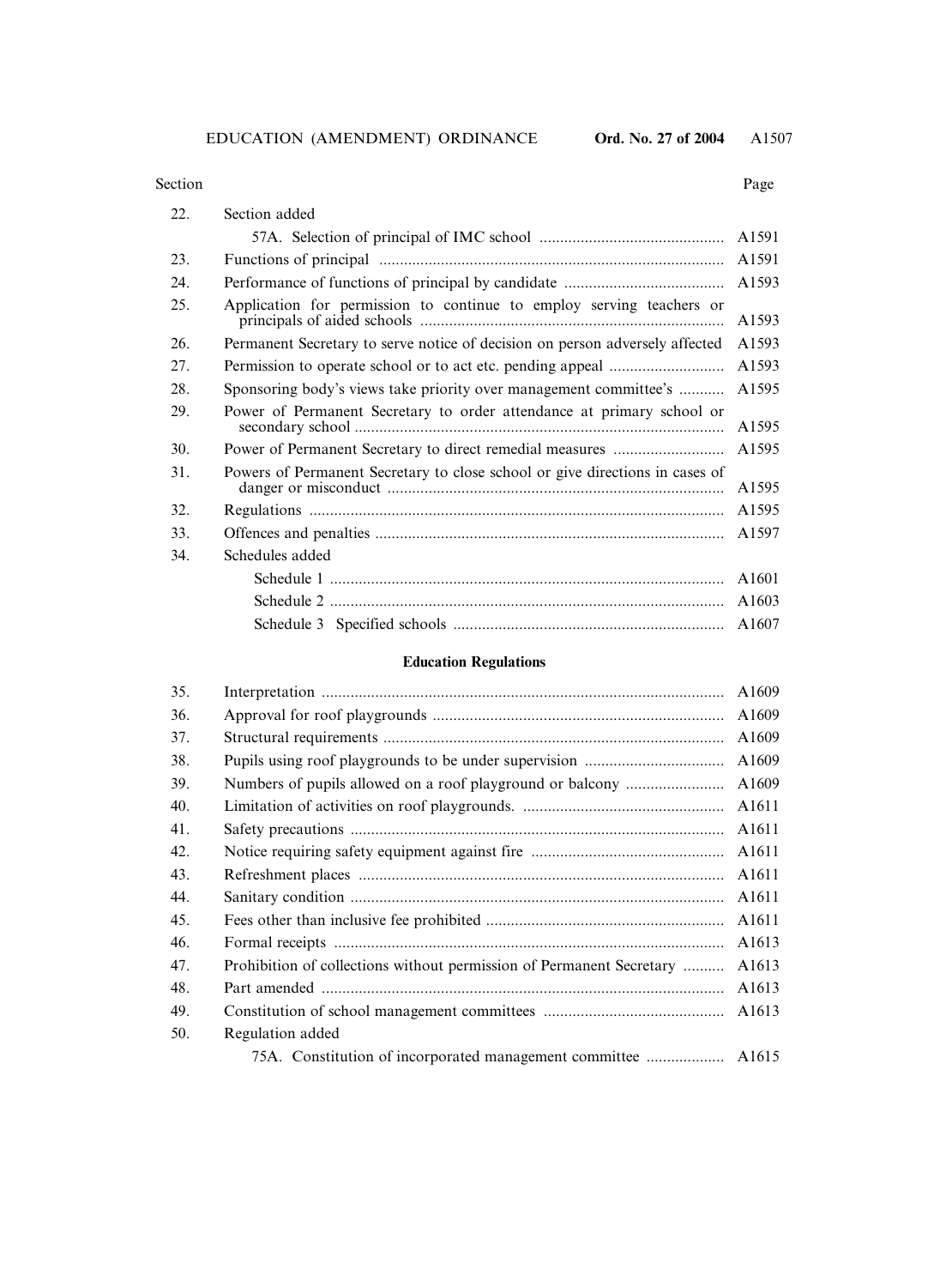| Section |                                                                                                                         | Page  |  |  |
|---------|-------------------------------------------------------------------------------------------------------------------------|-------|--|--|
| 51.     | Part heading added                                                                                                      |       |  |  |
|         | <b>PART XII</b>                                                                                                         |       |  |  |
|         |                                                                                                                         | A1615 |  |  |
| 52.     | Regulation substituted                                                                                                  |       |  |  |
|         | 76. Teachers' appointment or dismissal needs approval by managers                                                       | A1617 |  |  |
| 53.     |                                                                                                                         |       |  |  |
| 54.     |                                                                                                                         |       |  |  |
| 55.     | Regulation substituted                                                                                                  |       |  |  |
|         |                                                                                                                         | A1619 |  |  |
| 56.     |                                                                                                                         | A1619 |  |  |
| 57.     | A1619                                                                                                                   |       |  |  |
| 58.     | Syllabus and time-table subject to approval of Permanent Secretary                                                      | A1619 |  |  |
| 59.     | Regulation substituted                                                                                                  |       |  |  |
|         |                                                                                                                         | A1619 |  |  |
| 60.     |                                                                                                                         | A1619 |  |  |
| 61.     |                                                                                                                         | A1619 |  |  |
| 62.     | Expelled pupil not to enter school premises without permission                                                          | A1619 |  |  |
| 63.     |                                                                                                                         | A1621 |  |  |
| 64.     | Regulation added                                                                                                        |       |  |  |
|         | 99B. Restriction on use of profits arising from business or trading<br>arrangement by incorporated management committee | A1621 |  |  |
| 65.     |                                                                                                                         | A1621 |  |  |
| 66.     |                                                                                                                         | A1625 |  |  |
| 67.     |                                                                                                                         | A1625 |  |  |
|         | <b>Grant Schools Provident Fund Rules</b>                                                                               |       |  |  |
| 68.     |                                                                                                                         | A1625 |  |  |
|         | <b>Subsidized Schools Provident Fund Rules</b>                                                                          |       |  |  |
| 69.     |                                                                                                                         | A1625 |  |  |
| 70.     |                                                                                                                         | A1627 |  |  |
| 71.     |                                                                                                                         | A1627 |  |  |
| 72.     |                                                                                                                         | A1627 |  |  |
|         | <b>Societies Ordinance</b>                                                                                              |       |  |  |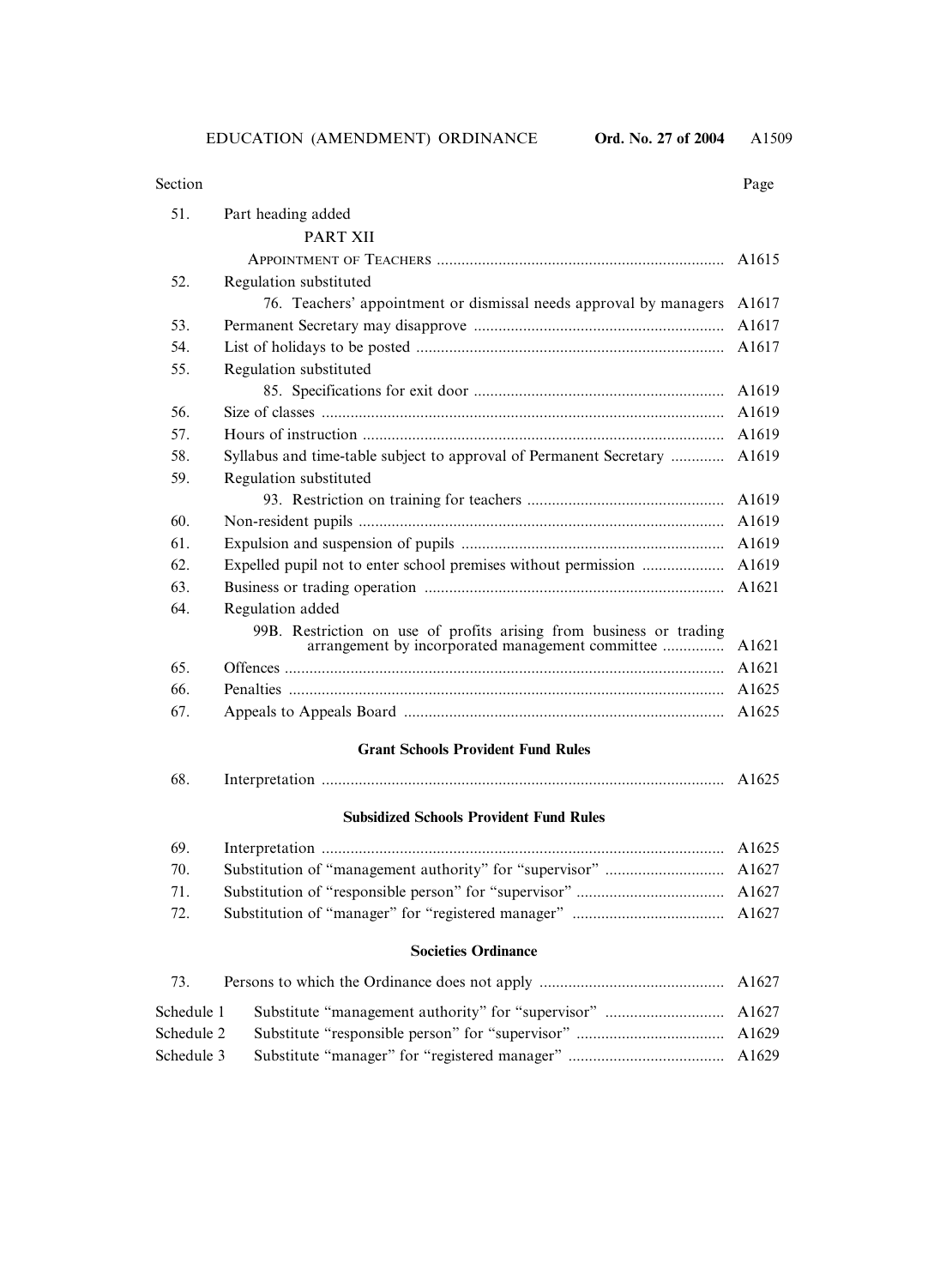# **HONG KONG SPECIAL ADMINISTRATIVE REGION**

ORDINANCE NO. 27 OF 2004



TUNG Chee-hwa Chief Executive 22 July 2004

An Ordinance to amend the Education Ordinance to make provision for establishment of incorporated management committees to manage certain types of schools, to delete an obsolete reference to the Crown, to provide for further grounds on which registration of school managers may be refused or cancelled, to provide that a permission or approval granted under certain provisions of the Education Regulations may be granted on the Permanent Secretary for Education and Manpower's own motion or upon an application and to provide for incidental, consequential and transitional matters.

[1 January 2005]

Enacted by the Legislative Council.

# **1. Short title and commencement**

(1) This Ordinance may be cited as the Education (Amendment) Ordinance 2004.

(2) This Ordinance shall come into operation on 1 January 2005.

# **Education Ordinance**

# **2. Interpretation**

Section 3 of the Education Ordinance (Cap. 279) is amended—

- (*a*) by renumbering it as section  $3(1)$ ;
- $(b)$  in subsection  $(1)$ 
	- (i) by repealing the definition of "management committee" and substituting—
		- ""management committee" (校董會), in relation to a school without IMC, means the managers of the school;";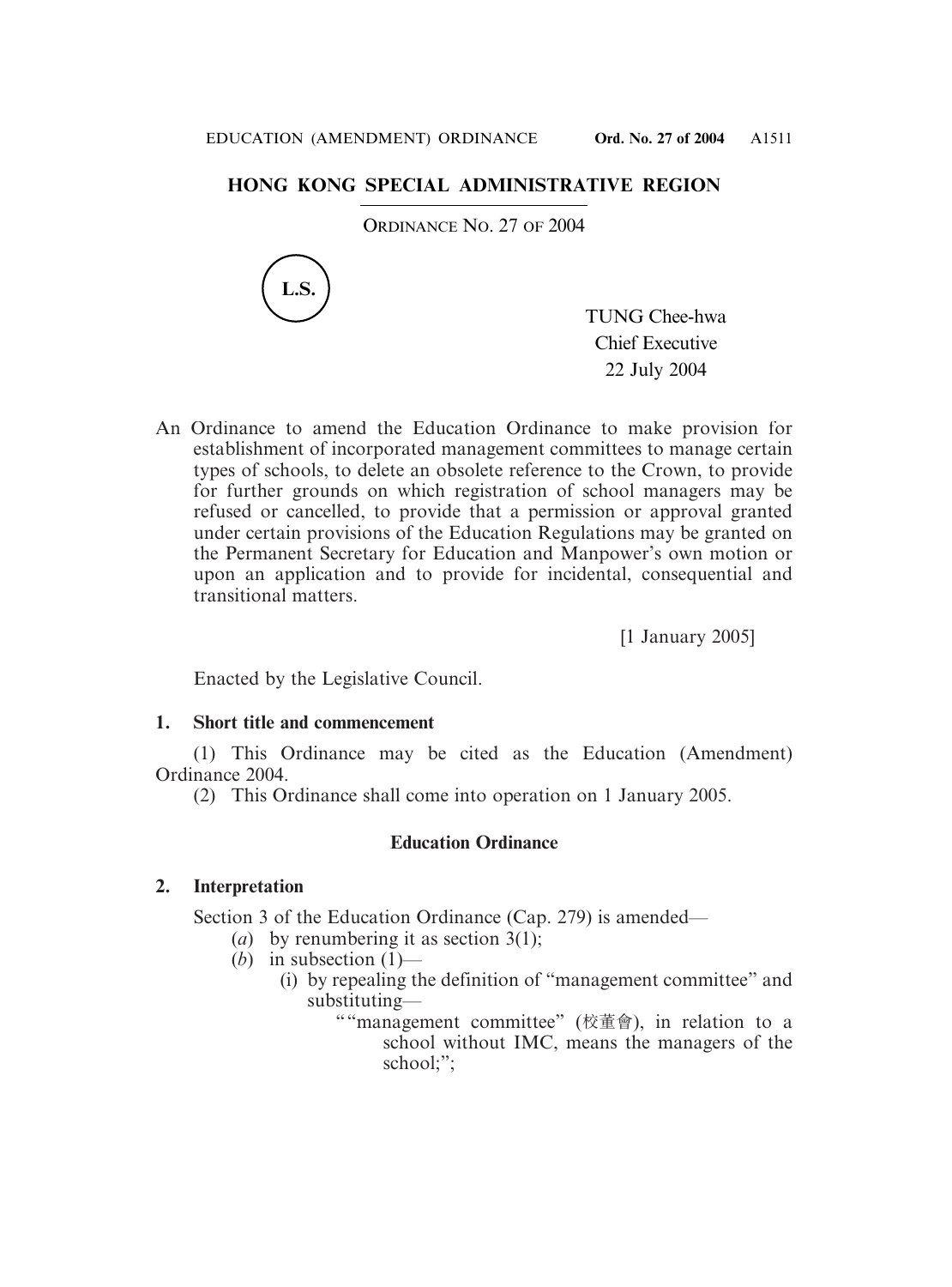- (ii) by repealing the definition of "manager" and substituting— ""manager" (校董), in relation to a school—
	- (*a*) means a person who is registered as a manager of the school under section 29 or under either of the repealed Ordinances; and
	- (*b*) subject to sections 40AL and 40AS, includes an alternate manager within the meaning of section 40AB;";
- (iii) by repealing the definition of "registered manager";
- (iv) by repealing the definition of "sponsoring body" and substituting—
	- ""sponsoring body" (辦學團體), in relation to a school, means a society, organization or body (whether incorporated or not) which is approved in writing by the Permanent Secretary to be the sponsoring body of the school;";
- (v) in the definition of "supervisor", by repealing everything after "means" and substituting—  $66$ 
	- (*a*) in relation to a school without IMC, a manager who is—
		- (i) approved as the supervisor of the school under section 34 or 38(2) or under either of the repealed Ordinances; or
		- (ii) approved as the acting supervisor of the school under section 38A(2);
	- (*b*) in relation to an IMC school, a manager who  $i<sub>s</sub>$ 
		- (i) appointed or elected under section 40AJ(2) as the supervisor of the school; or
		- (ii) appointed or elected under section  $40AJ(3)$  as the acting supervisor of the school.";
- (vi) by adding—
	- ""IMC school" (設有法團校董會學校) means a school in respect of which an incorporated management committee is established under Part IIIB;
		- "incorporated management committee" (法團校董會), in relation to a school, means the incorporated management committee established under section 40BN or 40BX in respect of the school;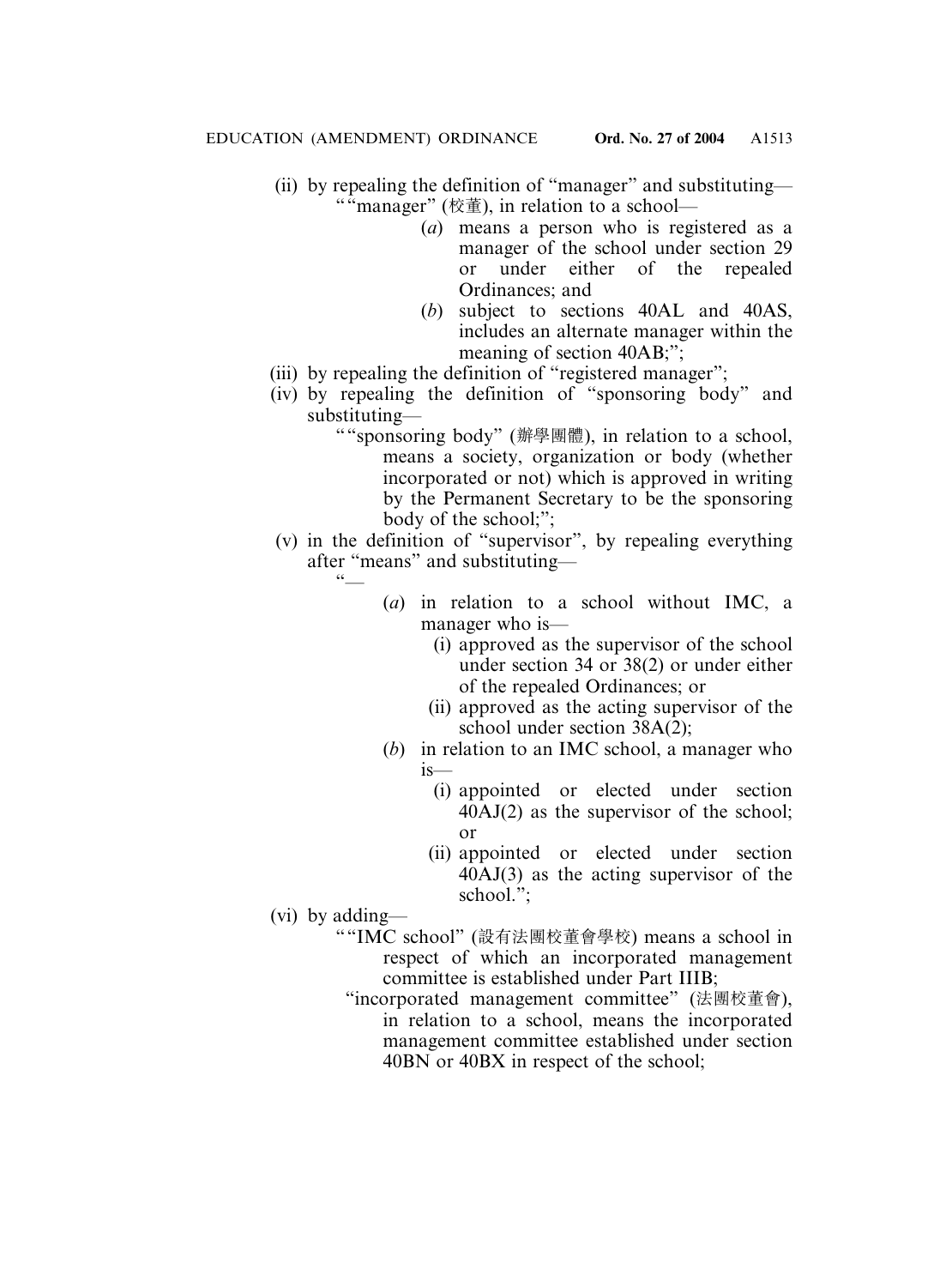"management authority" (管理當局) means, in relation to—

- (*a*) a school without IMC, the supervisor of the school;
- (*b*) an IMC school, the incorporated management committee of the school;
- "school management company" (學校管理公司), in relation to a school, means a company designated as such under subsection (2);
- "school without IMC" (不設法團校董會學校) means a school other than an IMC school;";
- (*c*) by adding—

"(2) The Permanent Secretary may by notice published in the Gazette designate any company which is incorporated under the Companies Ordinance (Cap. 32) for the purposes of operating a school as stated in its memorandum of association as a school management company.

(3) A notice published under subsection (2) is not subsidiary legislation.".

### **3. Permanent Secretary to maintain registers**

Section 8 is amended—

- (*a*) in subsection (1)—
	- (i) in paragraph  $(d)$  (ii), by repealing "; and " and substituting a semicolon;
	- (ii) by adding—
		- "(*da*) a register of incorporated management committees, in which shall be entered—
			- (i) the name of every incorporated management committee; and
			- (ii) in respect of each incorporated management committee, the name and tenure of office of each manager and the category of manager specified in section 40AL(2) to which he belongs; and";
- (*b*) by adding—
	- "(3) The entries referred to in subsection  $(1)(da)(i)$  and
	- (ii) shall be made available in such manner as the
	- Permanent Secretary thinks fit for public inspection to—
		- (*a*) enable any member of the public to ascertain whether he is dealing with a manager; and
		- (*b*) ensure transparency and accountability of the incorporated management committee.".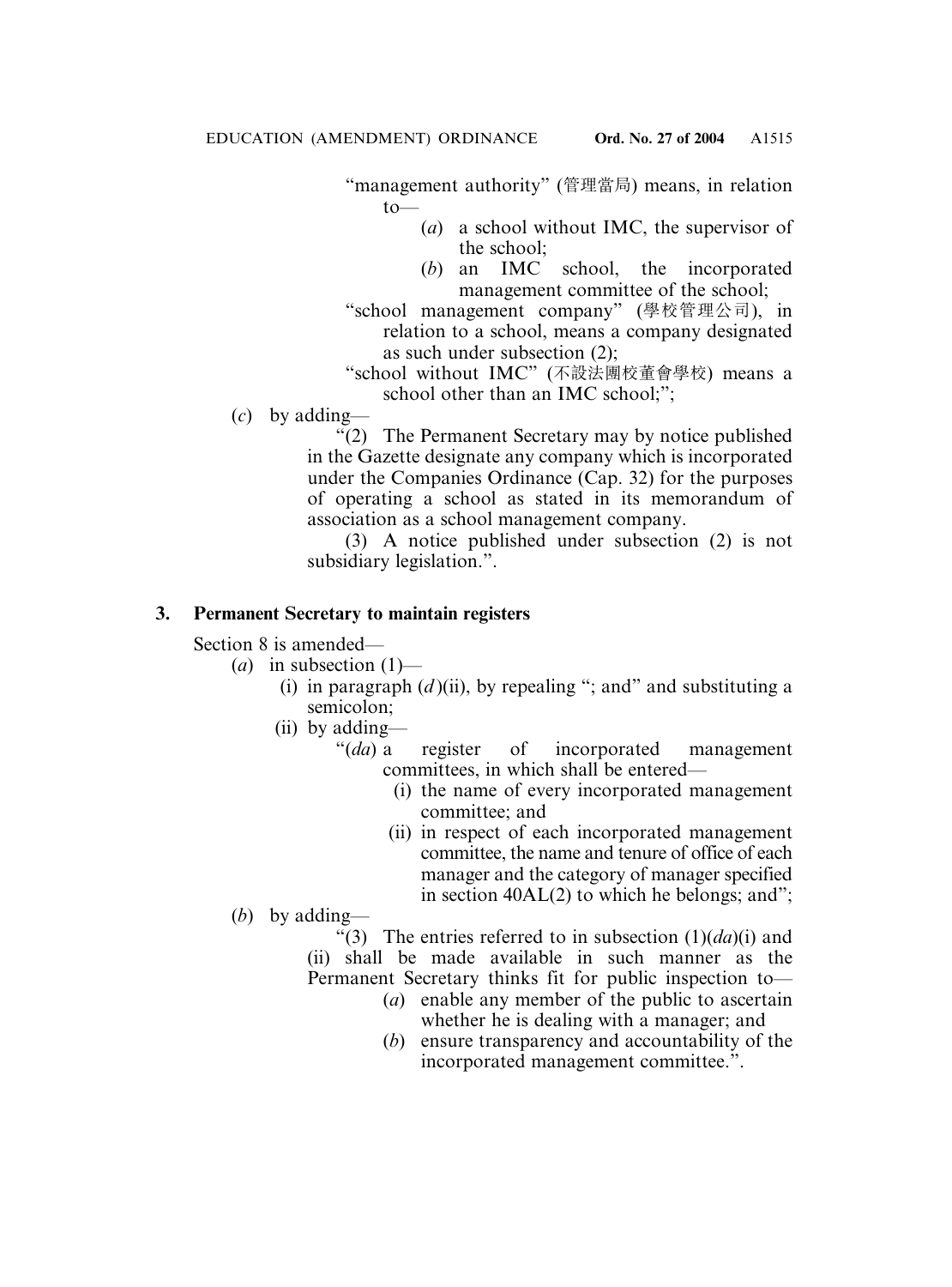# **4. Exemption of schools from Ordinance**

Section 9 is amended—

(*a*) by adding before subsection (1)—

"(1A) In this section, "interested persons" means, in relation to a school—

- (*a*) the owners of the school;
- (*b*) the managers of the school;
- (*c*) the teachers of the school;
- $(d)$  persons who are not owners, managers or teachers of the school but manage or take part in the management of the school; or
- (*e*) the students of the school.";
- (*b*) in subsection (1), by repealing "owners, managers, teachers and pupils" and substituting "interested persons";
- (*c*) in subsection (1)(*a*), by repealing everything after "the Government" and substituting a semicolon;
- (*d*) in subsections (2), (3)(*b*) and (5)(*c*), by repealing "owners, managers, teachers or pupils" and substituting "interested persons".

# **5. Grounds for refusal to register school**

Section  $14(1)(i)$  and  $(j)$  is amended by adding "or incorporated management committee (as may be appropriate)" after "committee".

# **6. Certificate of registration or provisional registration**

Section 18(3) is amended by repealing "he" and substituting "it".

# **7. Approval of Permanent Secretary required for post secondary education**

Section 18A is amended—

- (*a*) in subsection (1), by repealing "he" and substituting "it";
- $(b)$  in subsection  $(2)$ , by repealing "A supervisor" and substituting "The supervisor of a school without IMC";
- (*c*) by adding—

"(3) If an incorporated management committee contravenes subsection (1) with the consent or connivance of a manager of the school, the manager shall be guilty of an offence and shall be liable on conviction to a fine at level 3 and to imprisonment for 3 months.".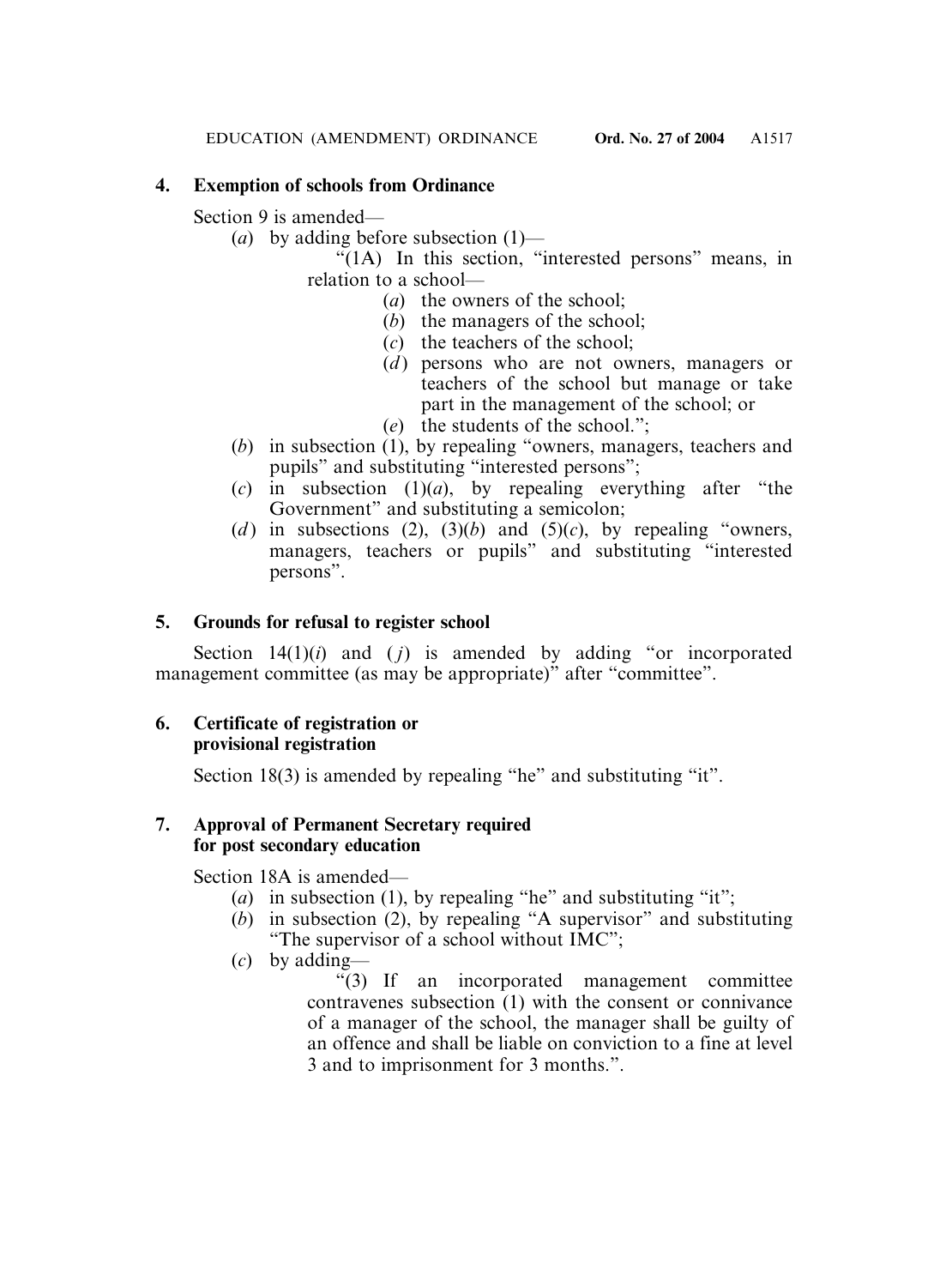# **8. Grounds for cancellation of registration or provisional registration of school**

Section 22(1) is amended—

- (*a*) in paragraph (*d* ), by repealing "on the supervisor or any other manager of the school";
- (*b*) in paragraph (*e*), by repealing "management committee is not managing the school" and substituting "school is not being managed".

# **9. Part heading amended**

The heading to Part III is amended by adding "REGISTRATION OF" before "MANAGERS".

# **10. Subheading repealed**

The subheading "**Registration of managers of schools**" before section 27 is repealed.

# **11. Grounds for refusal to register manager**

Section 30 is amended—

- $(a)$  in subsection  $(1)$ 
	- (i) by repealing paragraph  $(d)$ ;
	- (ii) in paragraph (*e*), by repealing "; or" at the end and substituting a full stop;
	- (iii) by repealing paragraph  $(f)$ ;
- (*b*) by adding—

"(1A) The Permanent Secretary may refuse to register an applicant as a manager of—

- (*a*) a school if the applicant—
	- (i) is a bankrupt within the meaning of the Bankruptcy Ordinance (Cap. 6) or has entered into a voluntary arrangement under that Ordinance; or
	- (ii) has previously been convicted in Hong Kong or elsewhere of a criminal offence punishable with imprisonment;
- (*b*) a school if the applicant is under the age of 18 years;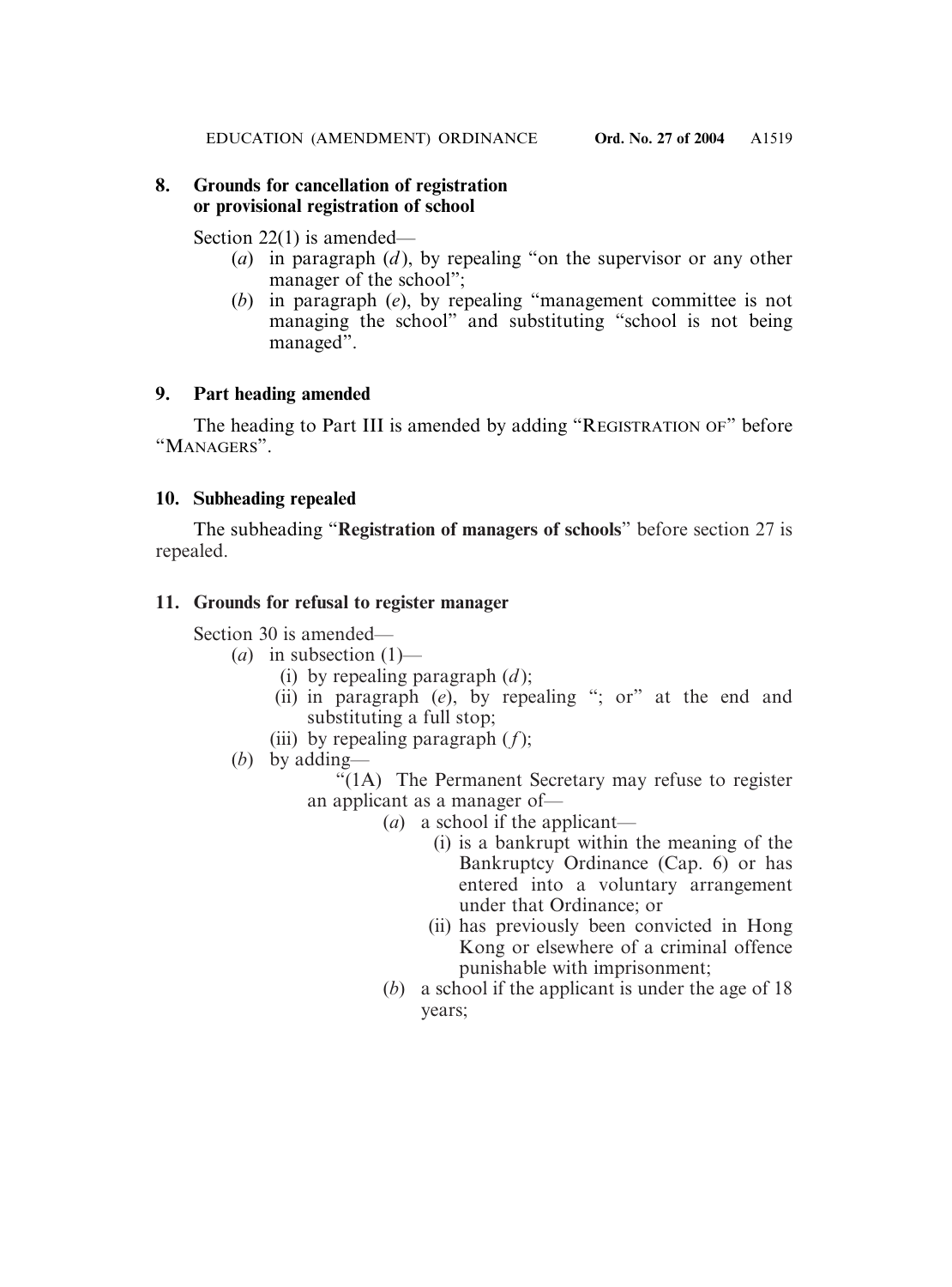- (*c*) a school if—
	- (i) the applicant has attained the age of 70 years and he fails to produce a medical certificate issued by a registered medical practitioner within 2 months before the date of his application certifying that the applicant is physically fit to perform the functions of a manager; or
	- (ii) the applicant is under the age of 70 years and he fails to produce, upon a request by the Permanent Secretary, a medical certificate issued by a registered medical practitioner after the date of such request certifying that the applicant is physically fit to perform the functions of a manager; or
- (*d*) an IMC school or a school in respect of which a submission has been made under section 40BK or 40BU if the applicant has been registered as a manager of 5 or more schools.";
- (*c*) in subsection (2), by repealing everything after "applicant as a manager of" and substituting—  $\sim$ 
	- (*a*) a school without IMC if it appears to the Permanent Secretary that the applicant is not acceptable as a manager of the school to the majority of the managers; or
	- (*b*) an IMC school if—
		- (i) the applicant is on a list of proposed managers which the Permanent Secretary refuses to approve under section 40BM or 40BW; or
		- (ii) subject to any exemption granted under section 40AR, the registration of the applicant as a manager of the school will render the composition of the incorporated management committee of the school inconsistent with the constitution of the committee.".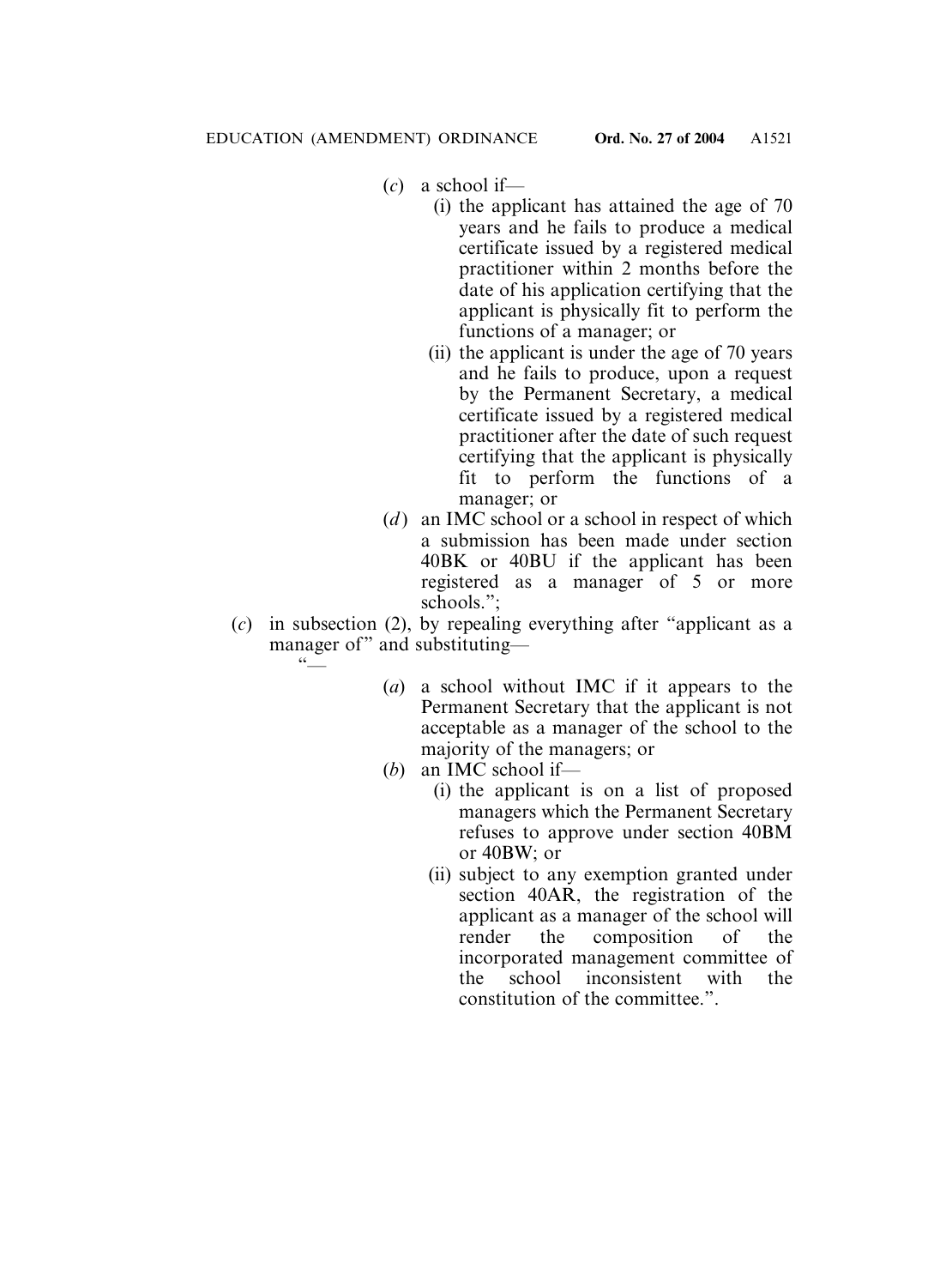# **12. Grounds for cancellation of registration of manager**

Section 31 is amended—

- (*a*) in subsection (1)—
	- (i) in paragraph (*b*), by repealing "30(1)(*a*) to (*e*)" and substituting "30(1) or  $(1A)$ ";
	- (ii) in paragraph (*e*)(iii), by repealing "; or" and substituting a semicolon;
	- (iii) by repealing paragraph (*f*);
	- (iv) by adding—
		- "(*g*) (where the school is an IMC school) if the Permanent Secretary receives a notice in writing from the incorporated management committee of the school that—
			- (i) the manager has been absent without the consent of the committee from all meetings of the committee in a school year; and
			- (ii) the manager has been given due notice to attend those meetings;
		- (*h*) if the manager fails to produce, upon request by the Permanent Secretary, a medical certificate issued by a registered medical practitioner after the date of such request certifying that the manager is physically fit to perform the functions of a manager;
		- (*i*) if he receives a notice under section 40AX as regards the manager; or
		- $(j)$  if the manager contravenes section 40BF.";
- (*b*) in subsection (2)—
	- (i) by repealing paragraph (*a*);
	- (ii) by adding—
		- "(*aa*) if he receives a notice under section 39(2)(*a*) or  $40AK(1)(b)(i)$  in respect of the manager;
		- (*ab*) if he receives a notice under section 40AW as regards the manager; or".
- (*c*) by adding—

"(2A) The Permanent Secretary shall cancel the registration of a manager of a school without IMC if it appears to him that the manager is no longer acceptable as a manager of the school to the majority of the managers of the school.".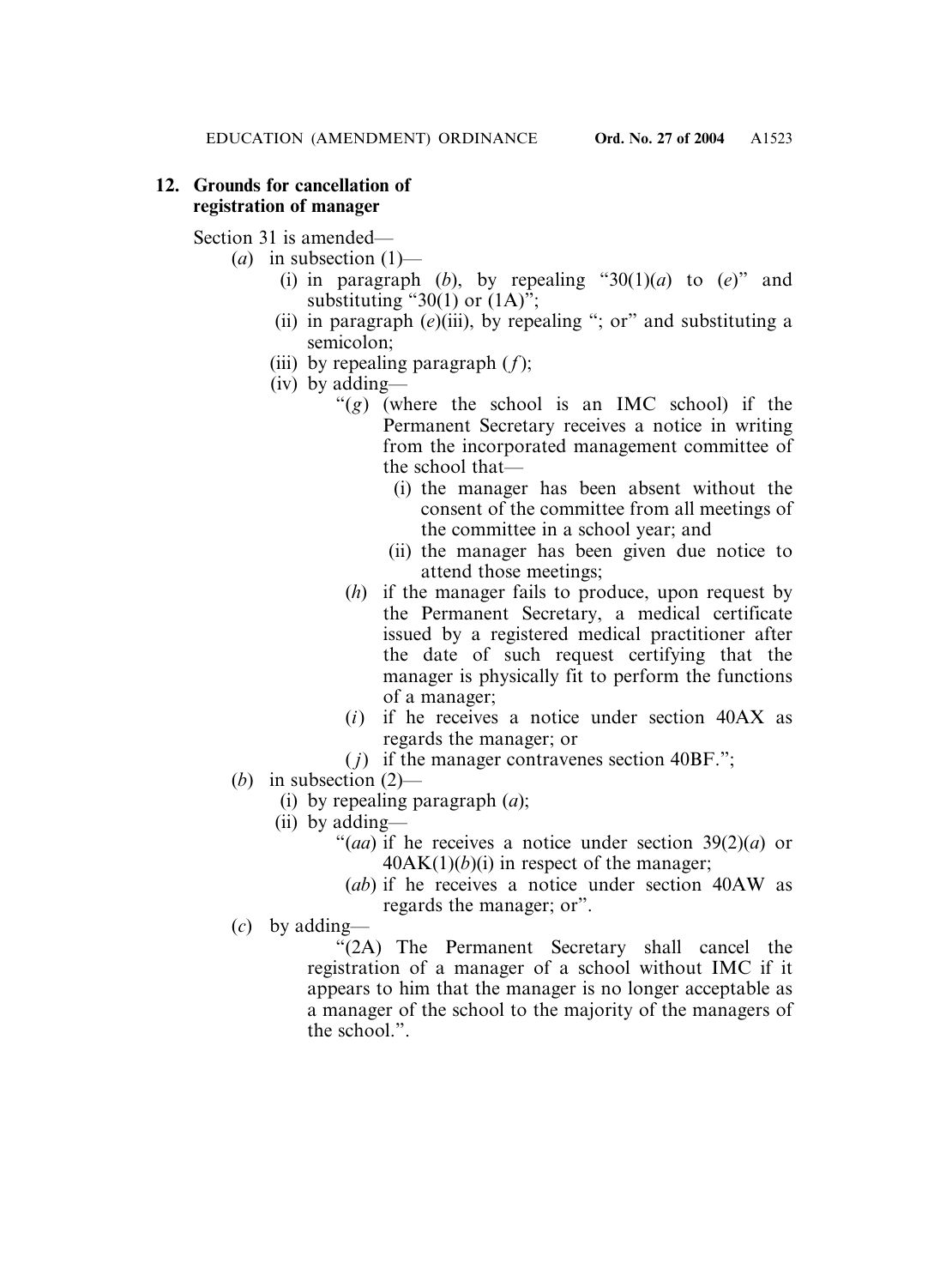# **13. Heading substituted**

The subheading "**Management committees**" before section 32 is repealed and the following substituted—

"PART IIIA

# MANAGEMENT OF SCHOOLS WITHOUT INCORPORATED MANAGEMENT COMMITTEE".

# **14. Section added**

The following is added before section 32—

# "**31A. Application of Part IIIA**

This Part applies to a school without IMC.".

# **15. Subheading repealed**

The subheading "**Supervisors**" before section 34 is repealed.

# **16. Part IIIB added**

The following are added after section 40—

# "PART IIIB

# MANAGEMENT OF IMC SCHOOLS

### **General provisions**

# **40AA. Application of certain provisions of this Part**

Sections 40AD to 40BI apply to IMC schools only.

### **40AB. Interpretation of Part IIIB**

In this Part, unless the context otherwise requires—

"alternate manager" (替代校董) means an alternate parent manager, alternate sponsoring body manager or alternate teacher manager;

- "alternate parent manager" (替代家長校董) means a manager who is nominated under section 40AO for registration as such;
- "alternate sponsoring body manager" (替代辦學團體校董) means a manager who is nominated for registration as such under section 40AM;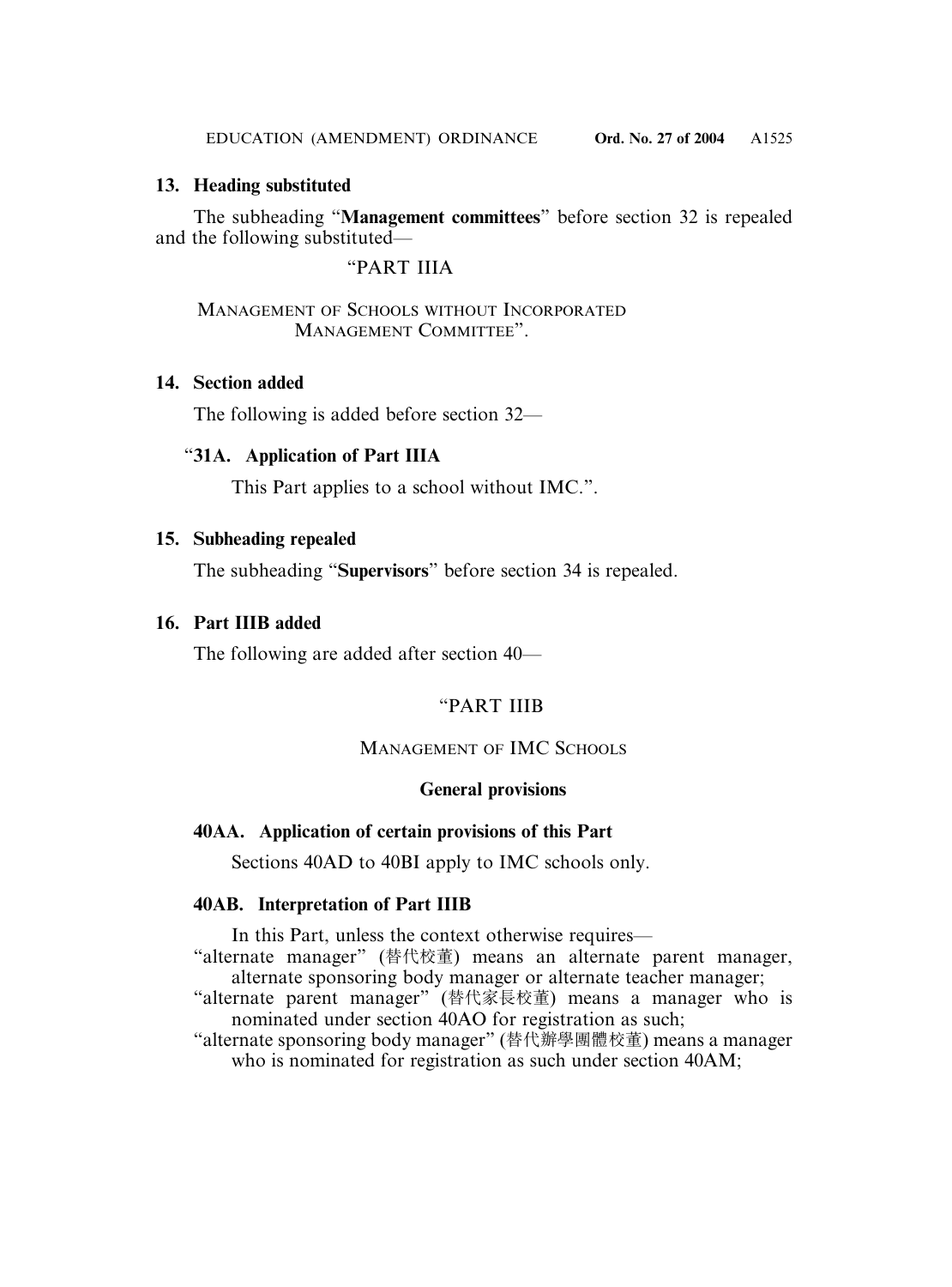- "alternate teacher manager" (替代桝員校董) means a manager who is elected under section 40AN for registration as such;
- "alumnus" (校友), in relation to a school, means a person who has been a pupil of the school but is no longer such a pupil;
- "alumni manager" (校友校董) means a manager who is nominated for registration as such under section 40AP;
- "bi-sessional school" (上下午班制學校) means a school the registration of which under this Ordinance covers an A.M. session and a P.M. session using the same school premises;
- "independent manager" (獨立校董) means a manager who is nominated for registration as such under section 40AQ;
- "parent" (家長), in relation to a pupil, includes—
	- (*a*) a guardian of the pupil; and
	- (*b*) a person who is not the parent or guardian of the pupil but has the actual custody of the pupil;
- "parent manager" (家長校董) means a manager who is nominated for registration as such under section 40AO;
- "recognized alumni association" (認可校友會), in relation to a school, means an association recognized under section 40AP(1);
- "recognized parent-teacher association" (認可家長桝師會), in relation to a school, means a parent-teacher association recognized under section 40AO(1);
- "scheduled opening date" (預計開課日期), in relation to a school, means the scheduled date on which the school commences operation as agreed between the sponsoring body and the Permanent Secretary; "specialist staff" (專責人員), in relation to a special school, means—
	- (*a*) any person employed to work for the school as a school social worker, speech therapist, physiotherapist, occupational therapist, occupational therapist assistant, educational psychologist, nurse, warden, assistant warden, houseparent-in-charge, houseparent, programme worker or brailling staff; and
	- (*b*) any other person employed to work in the school as may be specified by the Permanent Secretary in the code of aid for special schools for the purposes of this definition;
- "specified school" (指明學校) means a school specified in Schedule 3;
- "sponsoring body manager" (辦學團體校董) means a manager who is nominated for registration as such under section 40AM;
- "teacher" (桝員) means a permitted teacher or registered teacher employed in a school—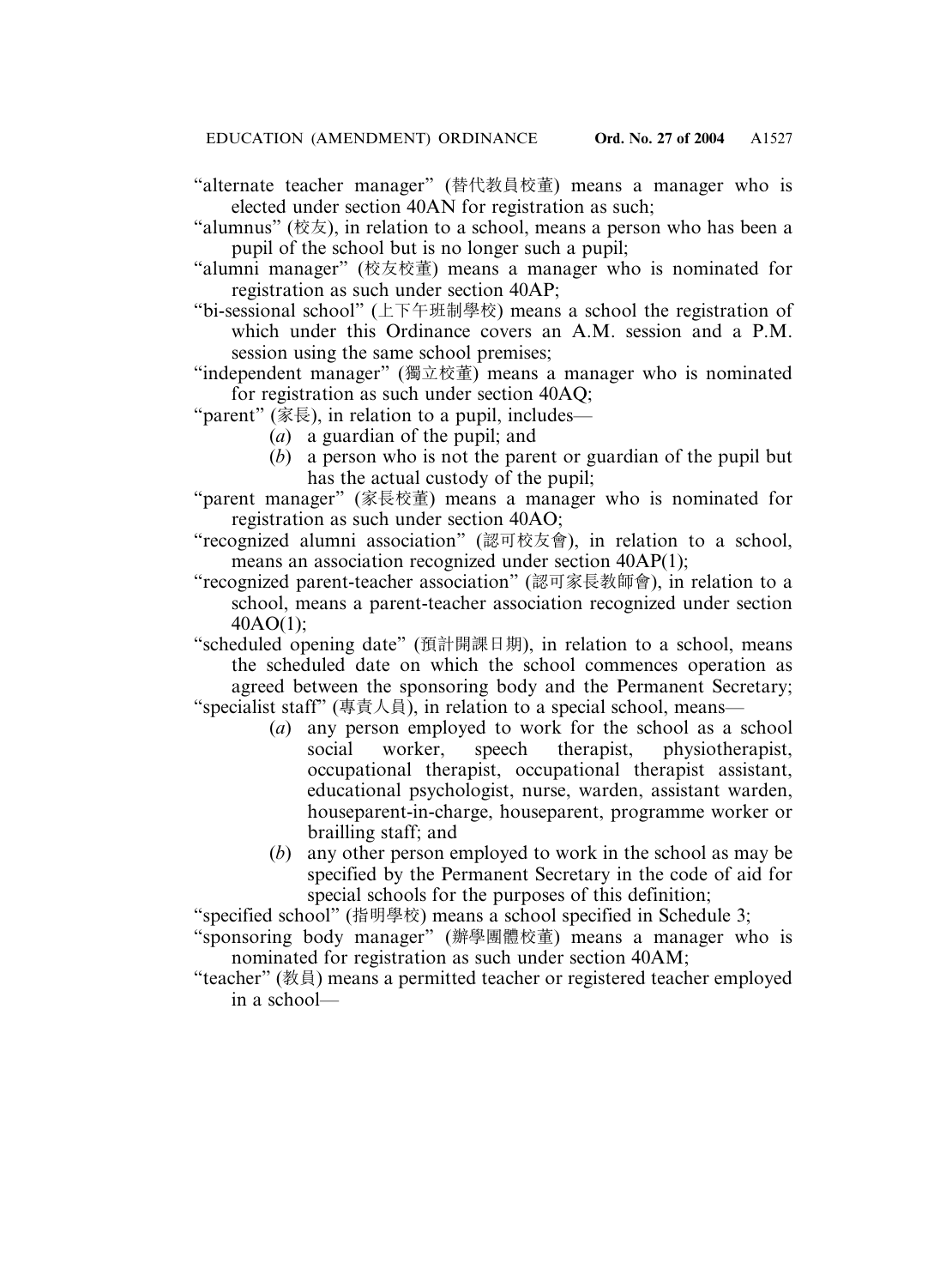- (*a*) to occupy a teacher post in the establishment of staff provided for in the code of aid for primary schools, code of aid for secondary schools or code of aid for special schools; or
- (*b*) for a term for not less than 12 months to perform teaching duties or other duties directly related to teaching;

"teacher manager" (桝員校董) means a manager who is nominated for registration as such under section 40AN.

# **40AC. Secretary may amend Schedule 3**

(1) The Secretary for Education and Manpower may by notice published in the Gazette amend Schedule 3.

- (2) A school shall not be specified in Schedule 3 unless—
	- (*a*) the school is a primary school or secondary school;
	- (*b*) the school is neither an aided school nor a DSS school;
	- (*c*) the school is a school without IMC;
	- (*d*) the school is not operated for the purpose of making profit;
	- (*e*) the sponsoring body of the school is not a profit-making organization;
	- (*f*) the school receives any subsidy from the Government; and
	- (*g*) the school is, in the opinion of the Permanent Secretary, financially sound.

# **40AD. Incorporated management committee to manage school**

When an incorporated management committee has been established in respect of a school, the school shall, subject to section 40AE, be managed by the incorporated management committee.

# **40AE. Functions of sponsoring body and incorporated management committee**

- (1) The sponsoring body of a school shall be responsible for—
	- (*a*) meeting the cost of furnishing and equipping the new school premises of the school to, where applicable, standards as recommended by the Permanent Secretary;
	- (*b*) setting the vision and mission for the school;
	- (*c*) maintaining full control of the use of funds and assets owned by it;
	- (*d*) deciding the mode of receiving government aid;
	- (*e*) ensuring, through the sponsoring body managers, that the mission is carried out;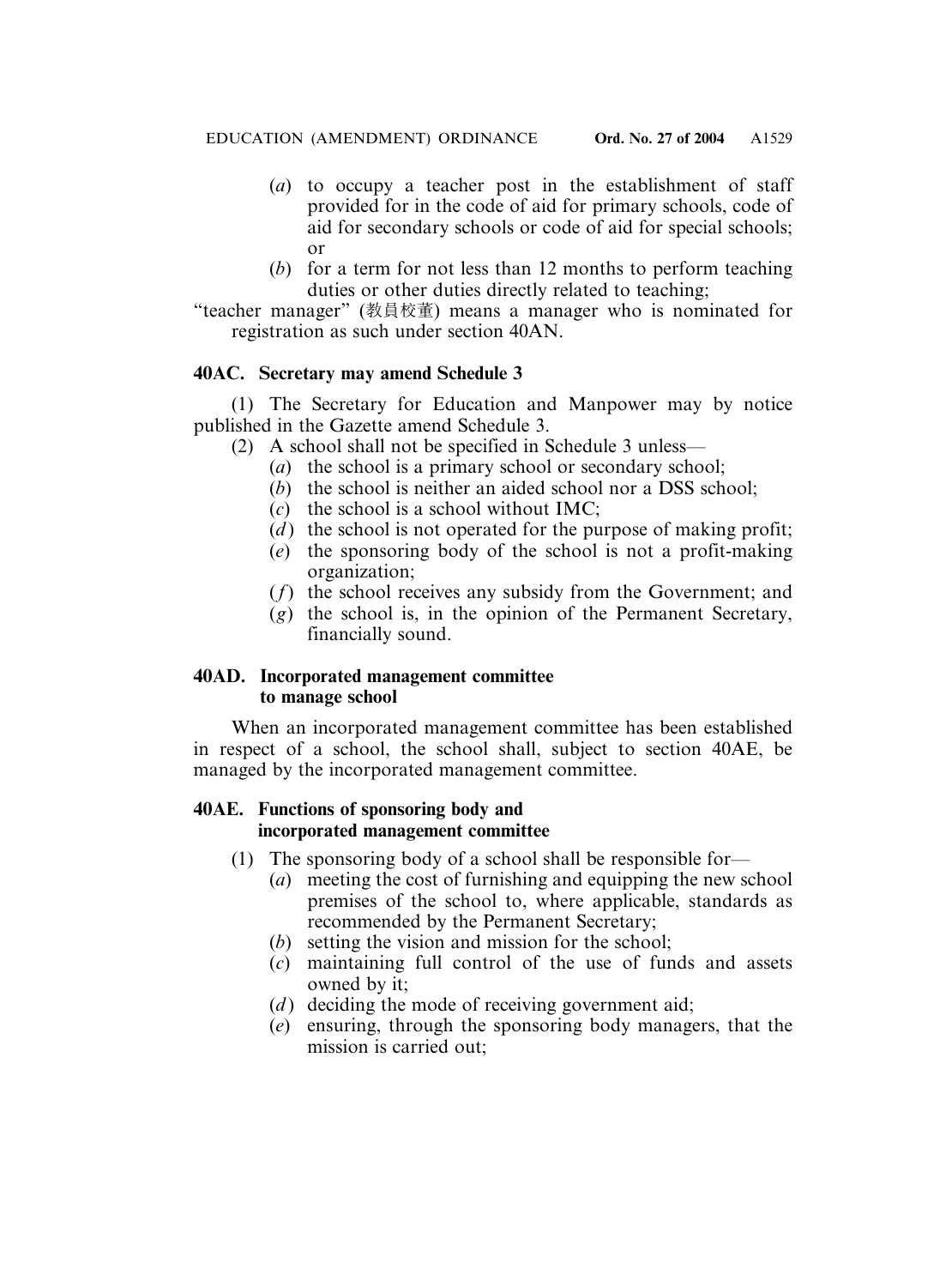- (*f*) giving general directions to the incorporated management committee in the formulation of education policies of the school;
- (*g*) overseeing the performance of the incorporated management committee; and
- (*h*) drafting the constitution of the incorporated management committee.

(2) The incorporated management committee of a school shall be responsible for—

- (*a*) formulating education policies of the school in accordance with the vision and mission set by the sponsoring body;
- (*b*) planning and managing financial and human resources available to the school;
- (*c*) accounting to the Permanent Secretary and the sponsoring body for the performance of the school;
- (*d*) ensuring that the mission of the school is carried out;
- (*e*) ensuring that the education of the pupils of the school is promoted in a proper manner; and
- (*f*) school planning and self-improvement of the school.

# **40AF. Powers of incorporated management committee**

(1) An incorporated management committee of a school may do anything that appears to it to be necessary or expedient for the purposes of, or in connection with, the proper management, administration or operation of the school in accordance with the vision and mission and the general educational policies and principles set by the sponsoring body of the school.

(2) Without limiting subsection (1), an incorporated management committee of a school may—

- (*a*) take on lease, purchase or otherwise acquire, and hold, manage and enjoy property of any description, and sell, let or otherwise dispose of the same;
- (*b*) subject to section 40AG, employ such teaching staff and non-teaching staff as it thinks fit and determine the terms and conditions of service of such staff;
- (*c*) engage the service of such professionals or other persons as it thinks fit and determine their remuneration;
- (*d*) use and dispose of the funds and assets owned by it;
- (*e*) handle funds and assets received from the Government in the capacity of a trustee;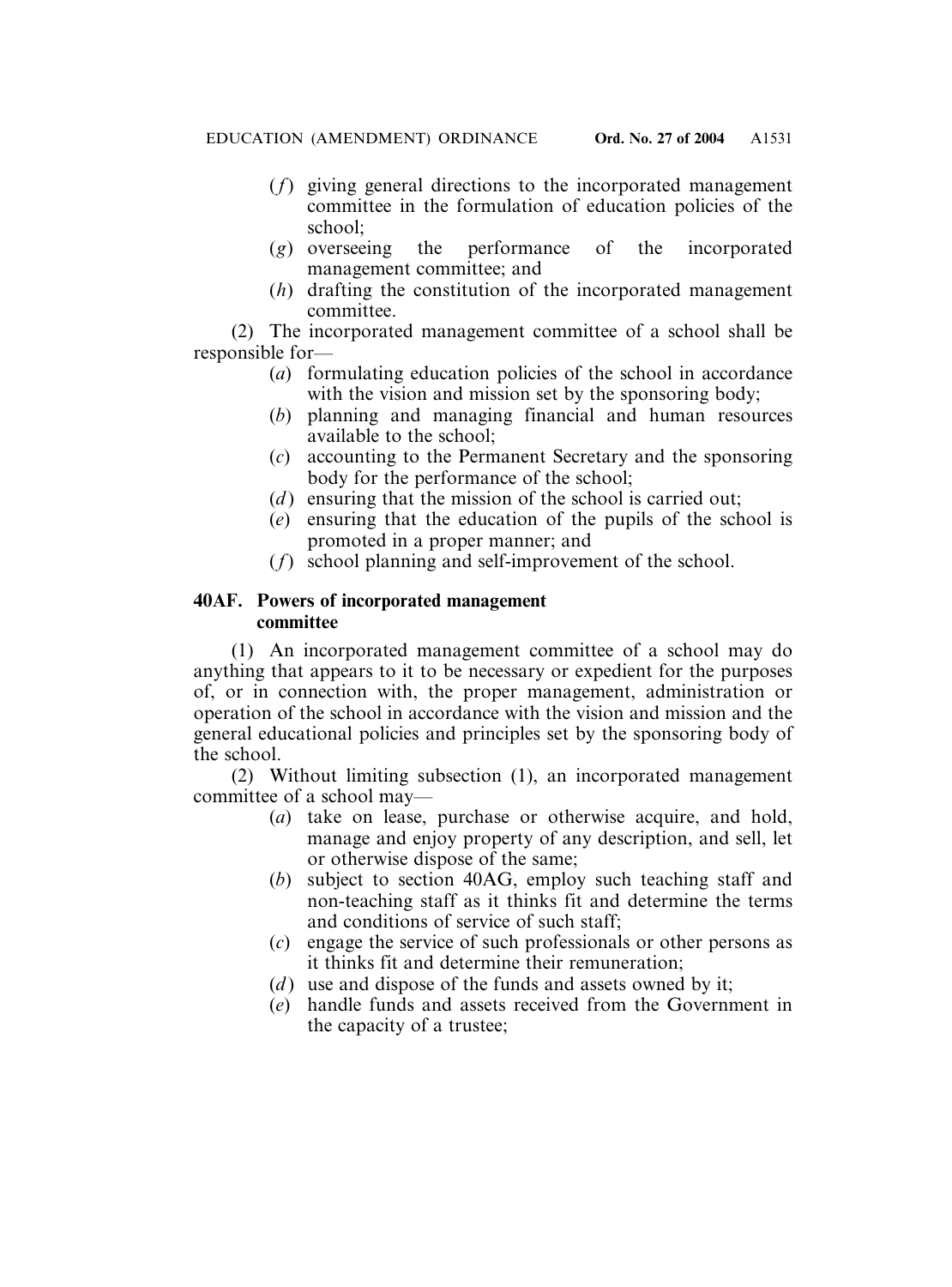- (*f*) open and operate bank accounts and invest its funds in such manner and to such extent as it thinks fit:
- (*g*) borrow money in such manner and on such security or terms as may be expedient;
- (*h*) apply for and receive any grant in aid on such terms as may be expedient;
- (*i*) solicit and receive gifts or donations, whether on trust or otherwise, and act as trustee of moneys or other property vested in it on trust;
- ( *j*) enter into any contract, agreement or arrangement; and
- (*k*) do such other things as are provided for by this Ordinance or as are necessary for, or incidental or conducive to, the furtherance of the object of the school.

(3) The exercise of the power of an incorporated management committee shall be subject to—

- (*a*) the provisions of this Ordinance or any other law;
- (*b*) guidelines (if any) issued by the sponsoring body of the school for—
	- (i) raising funds (including borrowing money); or
	- (ii) entering into any contract, agreement or arrangement involving funds other than funds received from the Government;
- (*c*) (in the case of an aided school) the relevant code of aid;
- (*d*) (in the case of a DSS school) the terms and conditions upon which the school joined the Direct Subsidy Scheme administered by the Permanent Secretary; and
- (*e*) (in the case of a non-aided school in receipt of Government subsidies) the terms and conditions for receiving subsidies from the Government (if applicable).

(4) Without prejudice to the generality of subsection (3), if a person is employed by the incorporated management committee of an aided school to occupy a post in the establishment of staff provided for in the relevant code of aid, his terms and conditions of service determined pursuant to subsection (2)(*b*) must conform with those provided for in the relevant code of aid in relation to the post.

- (5) In this section, "relevant code of aid" means—
	- (*a*) in relation to an aided school which is a primary school, the code of aid for primary schools;
	- (*b*) in relation to an aided school which is a secondary school, the code of aid for secondary schools;
	- (*c*) in relation to an aided school which is a special school, a practical school or a skills opportunity school, the code of aid for special schools.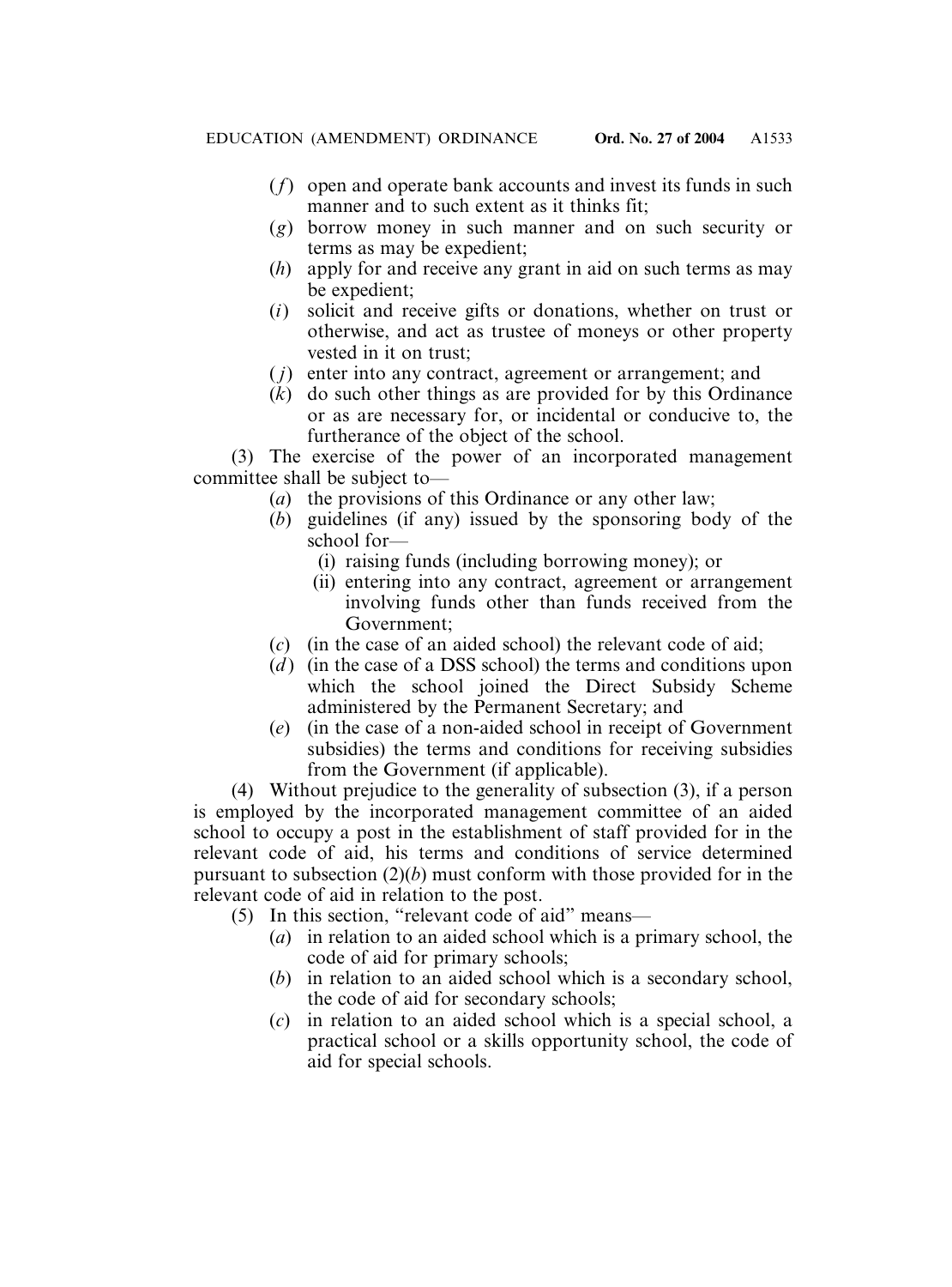# **40AG. Power of sponsoring body over employment of teaching staff**

(1) The sponsoring body of a school which is also the sponsoring body of another school—

- (*a*) may request—
	- (i) the incorporated management committee of the firstmentioned school to terminate the employment of a person as the principal of the school; and
	- (ii) the incorporated management committee of the other school to recommend for approval the person to be the principal of the school under section 53 or 57;
- (*b*) may request—
	- (i) the incorporated management committee of the firstmentioned school to terminate the employment of a person as a teacher of the school; and
	- (ii) the incorporated management committee of the other school to employ the person as a teacher of the same rank of the school.

(2) A sponsoring body shall not request the taking of any action under subsection (1) unless—

- (*a*) the action is conducive to the professional development of the person concerned;
- (*b*) the action is necessary to avoid or alleviate overestablishment of staff due to a reduction of classes in the school concerned; or
- (*c*) the Permanent Secretary approves the request upon—
	- (i) an application by the sponsoring body; and
	- (ii) other good cause being shown to his satisfaction.

(3) An incorporated management committee shall take such action within its lawful authority as is necessary for the compliance with a request made of it under subsection (1).

### **40AH. Certain property not to vest in incorporated management committee**

(1) For the avoidance of doubt, it is declared that no property belonging to and provided by the Government, the sponsoring body or any other person for the operation of a school shall, by reason only of the establishment of the incorporated management committee of the school, become property of the committee.

(2) The incorporated management committee of a school shall hold any subsidy received from the Government in accordance with the code of aid for primary schools, the code of aid for secondary schools or the code of aid for special schools (as may be applicable) as trustee.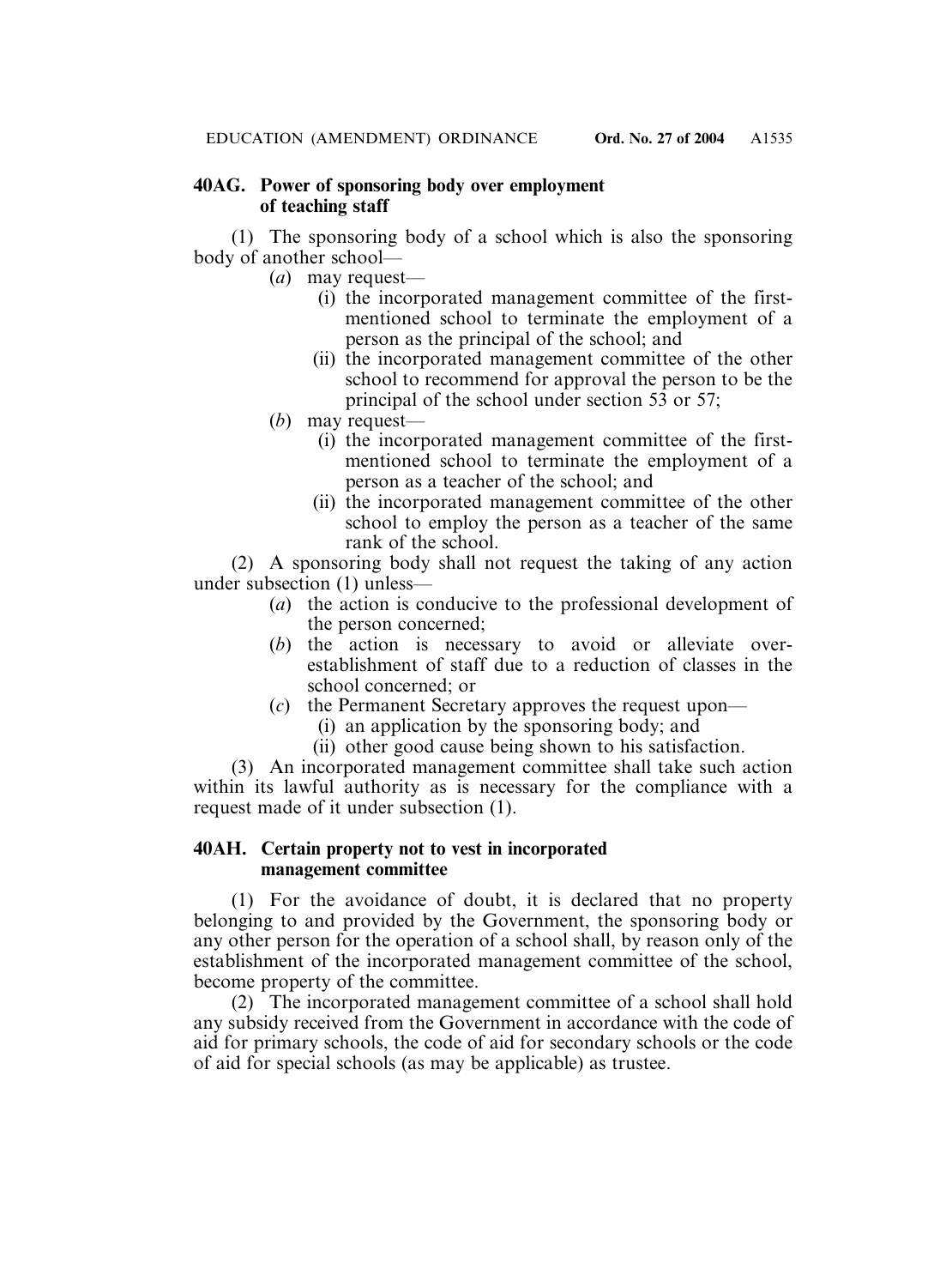# **40AI. Irregular establishment, etc. do not affect contract**

The validity of a contract entered into by an incorporated management committee shall not be affected by any irregularity or defectiveness in—

- (*a*) the election or nomination of any person for registration as manager of the school;
- (*b*) the registration of any manager of the school as such; or
- (*c*) the composition or establishment of the committee.

# **Supervisor**

# **40AJ. Supervisor**

- (1) A school shall have a supervisor.
- (2) The supervisor of a school—
	- (*a*) must be a manager of the school;
	- (*b*) must be—
		- (i) appointed by the sponsoring body of the school; or
		- (ii) elected by the managers of the school,

in accordance with the constitution of the incorporated management committee of the school; and

(*c*) shall hold and vacate office as such in accordance with the constitution.

(3) If the supervisor of a school is unable to perform his functions during a period of not less than 28 days due to absence from Hong Kong or illness—

- (*a*) (in the case of an appointed supervisor) the sponsoring body of the school shall appoint another manager of the school as the acting supervisor to act in the place of the supervisor during the period;
- (*b*) (in the case of an elected supervisor) the other managers shall elect amongst themselves an acting supervisor to act in the place of the supervisor during the period.

(4) The principal or a teacher of the school shall not be the supervisor or act as the supervisor.

(5) The incorporated management committee shall give notice in writing of the assumption of office—

- (*a*) of the first supervisor to the Permanent Secretary within 14 days after its establishment; and
- (*b*) of any subsequent supervisor to the Permanent Secretary within 14 days after his election or appointment.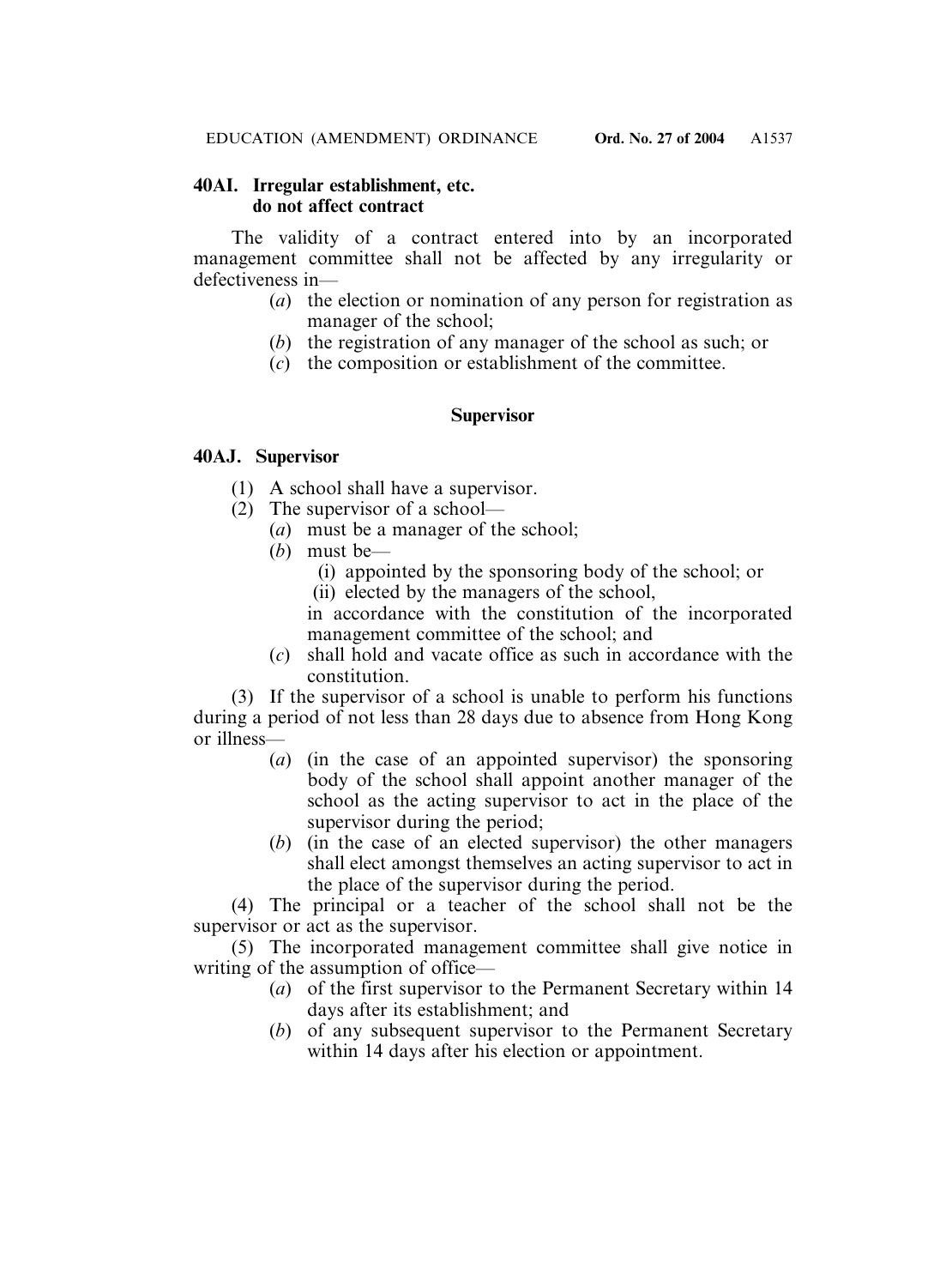EDUCATION (AMENDMENT) ORDINANCE Ord. No. 27 of 2004 A1539

(6) A notice given under subsection (5) shall contain the English and Chinese names of the supervisor and such other information as the Permanent Secretary may specify.

# **40AK. Functions of supervisor**

- (1) The supervisor of a school shall—
	- (*a*) preside over the meetings of the incorporated management committee of the school;
	- (*b*) within one month from the happening of any of the following events, give notice of the event to the Permanent Secretary—
		- (i) any person ceases to be a manager of the school;
		- (ii) the principal of the school ceases to hold office as such;
		- (iii) any teacher of the school is employed to teach or commences teaching at the school;
		- (iv) any teacher of the school ceases to hold office as such; or
		- (v) there is a change in any particulars furnished under this Ordinance in respect of the tenancy of the school premises;
	- (*c*) sign the statement of accounts of the committee;
	- $(d)$  within one month of
		- (i) the receipt or issue of a writ or other originating process (except one issued in proceedings in the Small Claims Tribunal within the meaning of the Small Claims Tribunal Ordinance (Cap. 338) and the Minor Employment Claims Adjudication Board within the meaning of the Minor Employment Claims Adjudication Board Ordinance (Cap. 453)) by the committee; or
		- (ii) the handing down of the judgment in the proceedings to which such writ or originating process relates,

give notice in writing of the event to the Permanent Secretary; and

- (*e*) perform such functions as may be provided for in the constitution of the committee.
- (2) A notice given under subsection (1)(*b*) in respect of an event shall—
	- (*a*) be in writing;
	- (*b*) specify the date of the event; and
	- (*c*) specify the name and address of the person to whom the notice relates and, if he is a registered or permitted teacher, his registration number or permitted teacher reference number.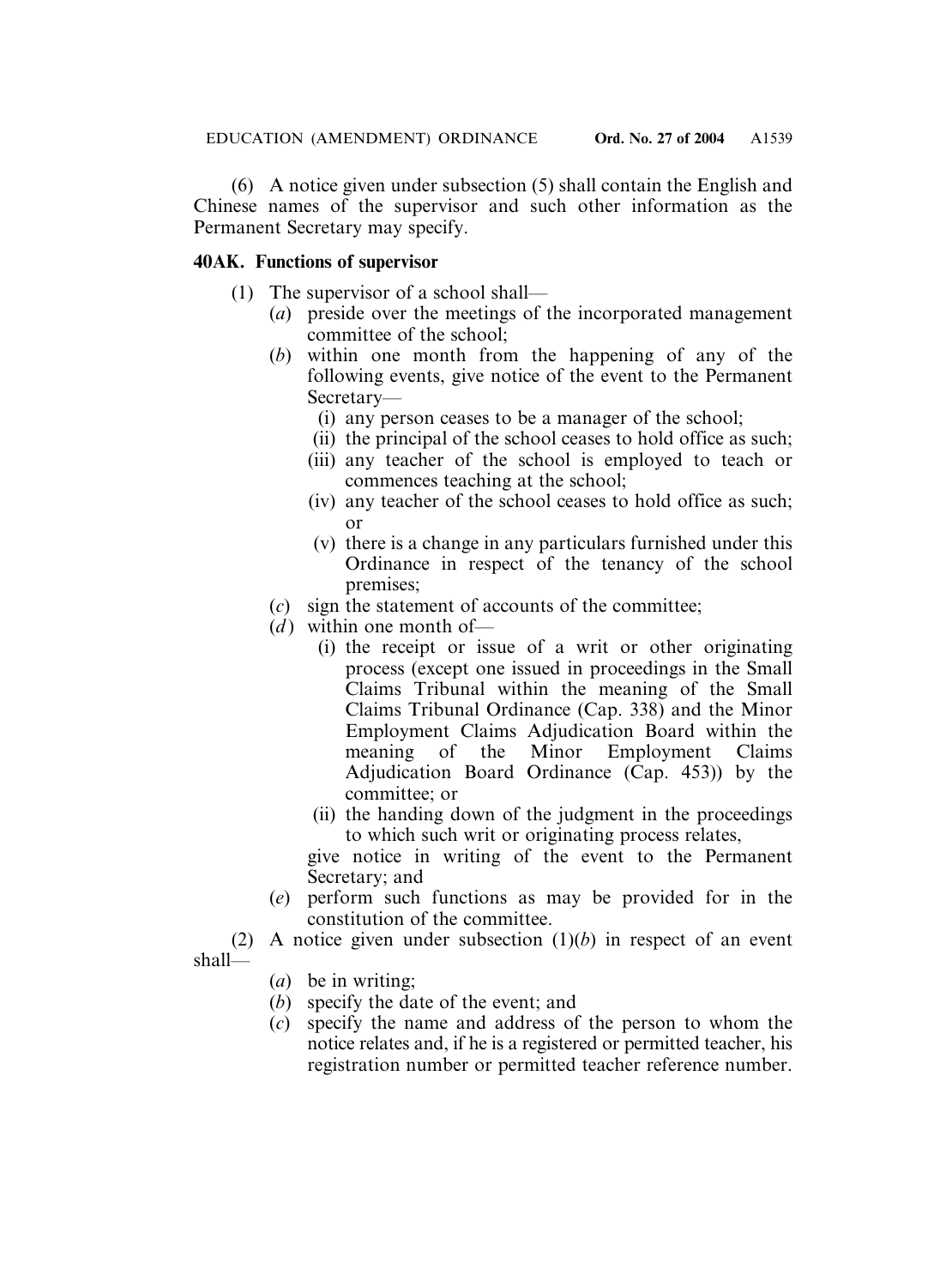(3) A notice required to be given by the incorporated management committee shall be given in the name of and signed by the supervisor.

### **Composition of incorporated management committee and office of managers**

### **40AL. General requirement of composition**

(1) An incorporated management committee shall, subject to the other provisions of this Ordinance, be constituted in accordance with the constitution of the committee.

(2) Without prejudice to subsection (1), the composition of an incorporated management committee as provided for in its constitution shall be—

- (*a*) subject to subsection (3), such number of sponsoring body manager as the school sponsoring body may nominate;
- (*b*) the principal of the school, who shall be an ex-officio manager;
- (*c*) not less than one teacher manager;
- $(d)$  not less than—
	- (i) (in the case of a school other than a bi-sessional school) one parent manager; or
	- (ii) (in the case of a bi-sessional school) one parent manager for each of the A.M. session and P.M. session;
- (*e*) one or more alumni managers where such manager or managers is or are nominated;
- (*f*) not less than one independent manager;
- (*g*) not more than one alternate sponsoring body manager;
- (*h*) where the constitution allows the nomination of not more than one teacher manager, one alternate teacher manager; and
- (*i*) where the constitution allows the nomination of—
	- (i) not more than one parent manager, one alternate parent manager; or
	- (ii) (in the case of a bi-sessional school) not more than one parent manager for the A.M. session and one parent manager for the P.M. session, one alternate parent manager for the A.M. session and one alternate parent manager for the P.M. session.

(3) The numbers of sponsoring body manager shall not exceed 60% of the maximum number of managers that the incorporated management committee may have under its constitution.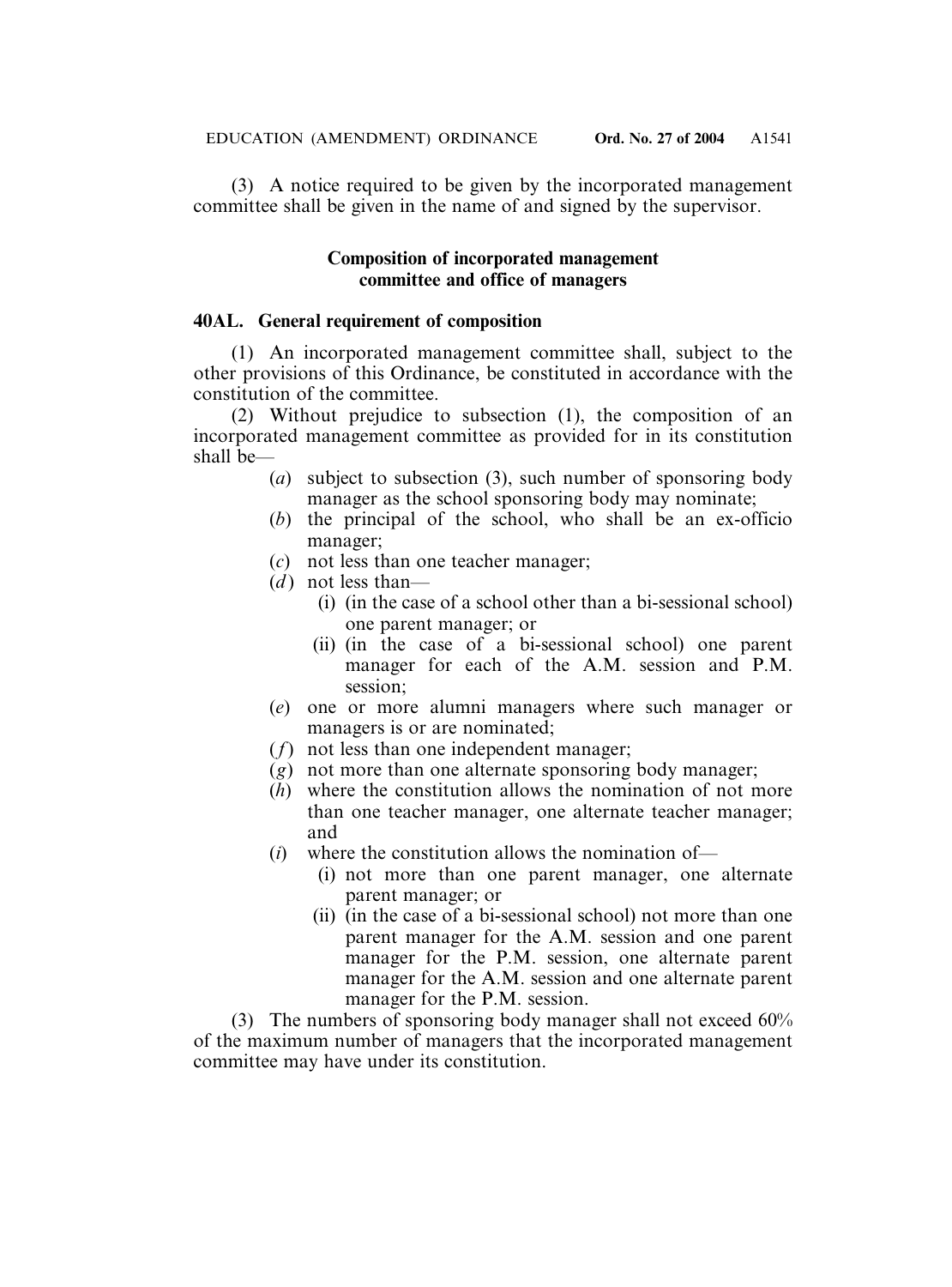(4) In calculating the maximum number of managers for the purposes of subsection (3), an alternate manager or a manager appointed under section 41 shall not be counted.

(5) No manager shall serve in an incorporated management committee in more than one capacity mentioned in any paragraph of subsection (2).

### **40AM. Nomination of sponsoring body manager**

The sponsoring body of a school may nominate—

- (*a*) such number of persons for registration as sponsoring body manager of the school as may be provided for in the constitution of the incorporated management committee of the school; and
- (*b*) a person for registration as alternate sponsoring body manager of the school.

### **40AN. Nomination of teacher manager**

(1) The principal of a school shall nominate such number of teachers of the school for registration as teacher manager or alternate teacher manager of the school as may be provided for in the constitution of the incorporated management committee of the school.

- (2) A person nominated under subsection (1)—
	- (*a*) must be a teacher of the school;
	- (*b*) must not be the principal of the school;
	- (*c*) must be elected in that behalf in an election—
		- (i) held pursuant to the constitution of the incorporated management committee of the school;
		- (ii) in which all teachers of the school have equal voting right and right of candidature;
		- (iii) the voting for which is conducted by secret ballot; and
		- (iv) the system of which is otherwise fair and transparent.

(3) In this section, "teachers" includes, in relation to a special school, the specialist staff of the school.

### **40AO. Nomination of parent manager**

(1) The incorporated management committee of a school may recognize one body of persons (however described) as recognized parentteacher association for the purposes of making nomination under subsection (4).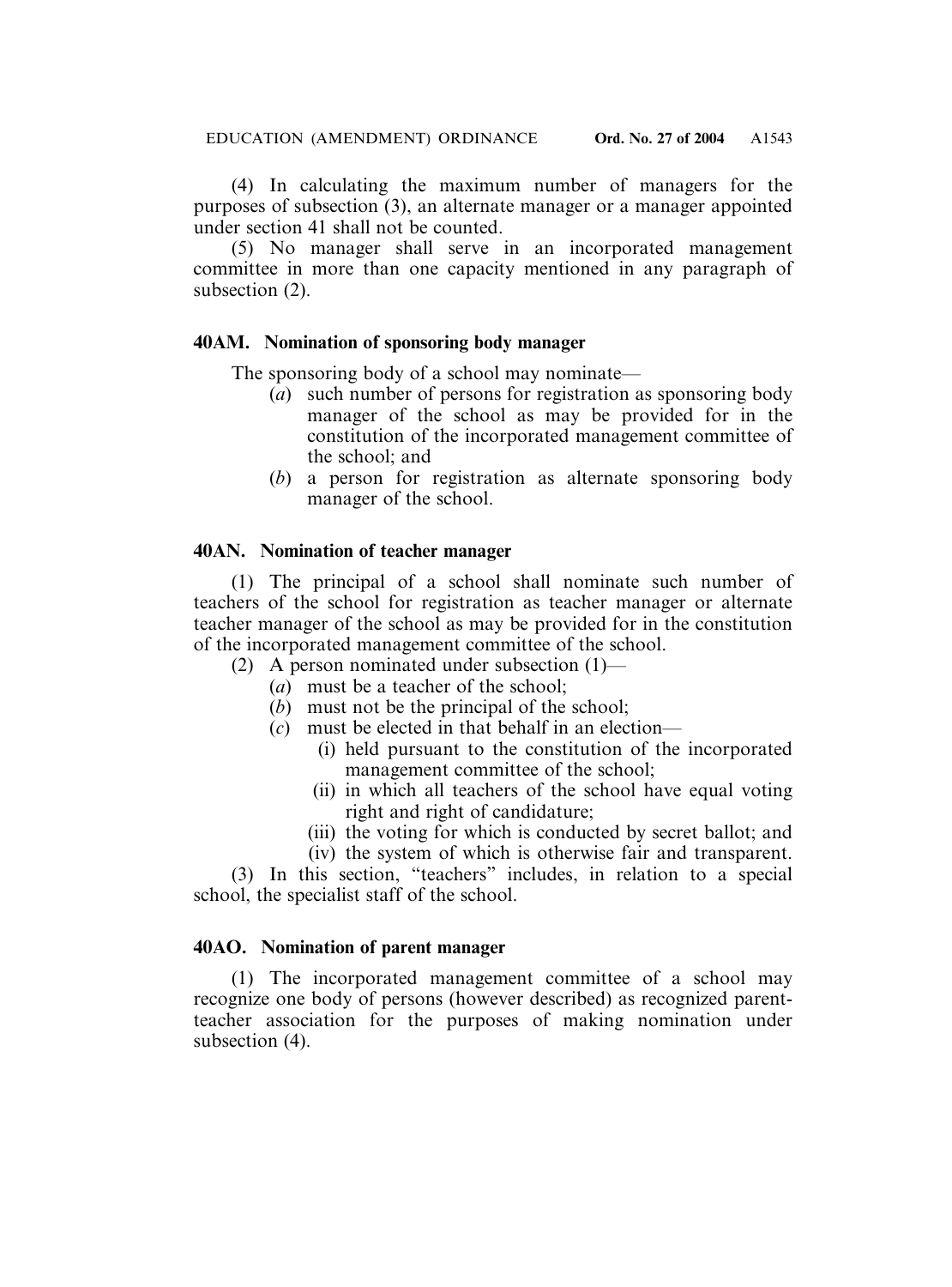(2) Notwithstanding subsection (1), the incorporated management committee of a bi-sessional school may recognize—

- (*a*) one body of persons (however described) as recognized parent-teacher association in respect of the A.M. session of the bi-sessional school; and
- (*b*) another body of persons (however described) as recognized parent-teacher association in respect of the P.M. session of the bi-sessional school,

for the purposes of making nomination under subsection (4).

(3) A body of persons shall not be recognized under subsection (1) unless under its constitution only—

- (*a*) parents of current pupils of the school; or
- (*b*) serving teachers of the school,

may elect or become office-bearers of the body.

(4) A recognized parent-teacher association may nominate such number of persons for registration as parent manager or alternate parent manager of the school as may be provided for in the constitution of the incorporated management committee of the school.

- $(5)$  A person nominated under subsection  $(4)$ 
	- (*a*) must be a parent of a current pupil of the school;
	- (*b*) must not be a teacher of the school; and
	- (*c*) must be elected in that behalf in an election—
		- (i) conducted by the recognized parent-teacher association of the school;
		- (ii) in which all parents of the current pupils of the school have equal voting right and right of candidature;
		- (iii) the voting for which is conducted by secret ballot; and
		- (iv) the system of which is otherwise fair and transparent.

# **40AP. Nomination of alumni manager**

(1) The incorporated management committee or sponsoring body of a school, as may be provided for in the constitution of the committee may recognize one body of persons (however described) as recognized alumni association for the purposes of making nomination under subsection (4).

(2) Notwithstanding subsection (1), the incorporated management committee or sponsoring body of a bi-sessional school, as may be provided for in the constitution of the committee may recognize—

(*a*) one body of persons (however described) as recognized alumni association in respect of the A.M. session of the bisessional school; and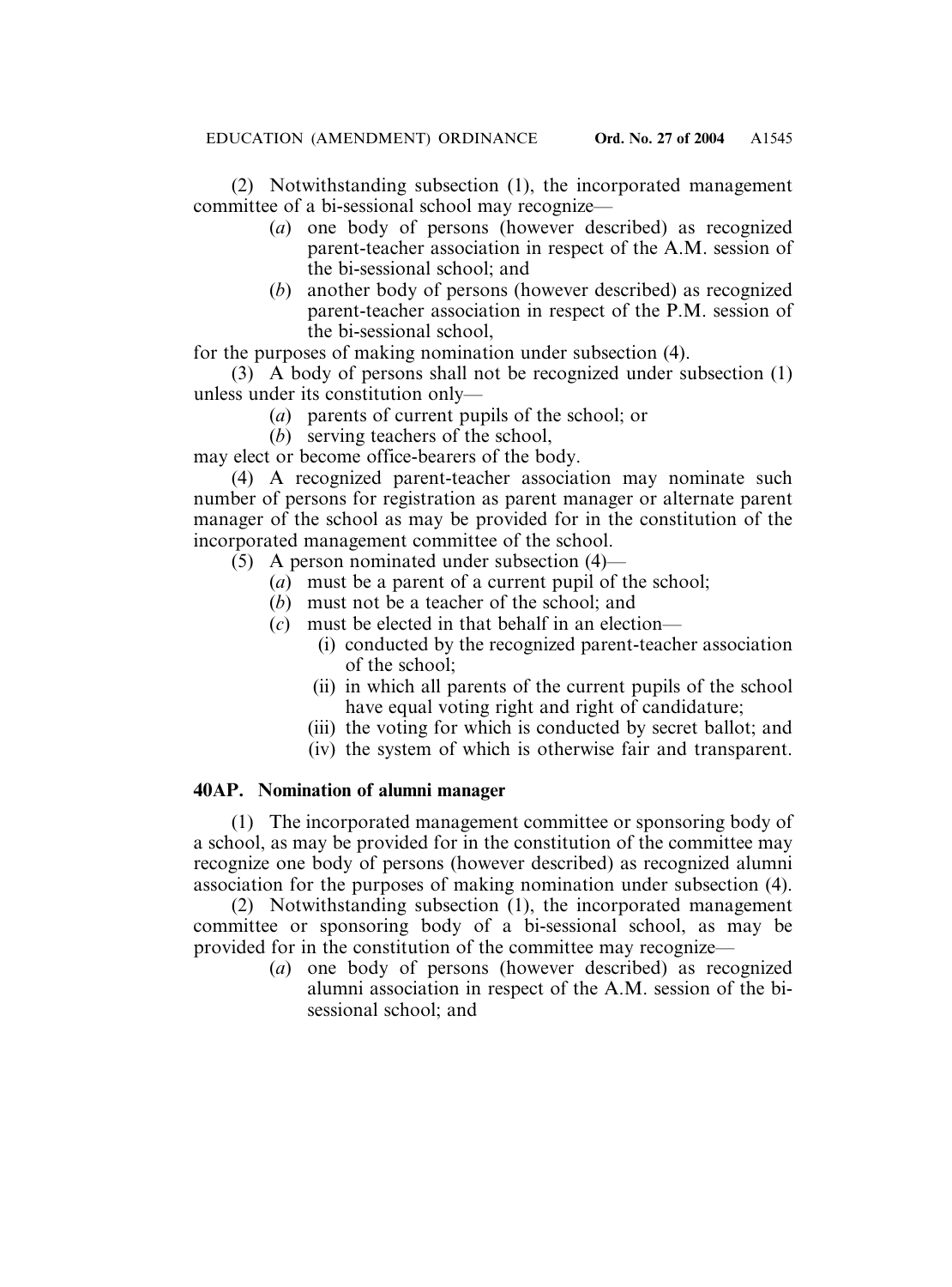(*b*) another body of persons (however described) as recognized alumni association in respect of the P.M. session of the bisessional school,

for the purposes of making nomination under subsection (4).

(3) A body of persons shall not be recognized under subsection (1) unless under its constitution—

- (*a*) its membership is open to all alumni of the school;
- (*b*) only the alumni of the school may elect or become officebearers of the body; and
- (*c*) the system of election held for the purposes of making nomination under subsection (4) is fair and transparent.

In this subsection, a reference to school includes a reference to the A.M. session or P.M. session of a bi-sessional school.

(4) A recognized alumni association may nominate such number of persons for registration as alumni manager of the school as may be provided for in the constitution of the incorporated management committee of the school.

(5) If no person is nominated under subsection (4) in respect of a school, the incorporated management committee may nominate such number of persons for registration as alumni manager of the school as may be provided for in its constitution.

- (6) A person nominated under subsection (4) or  $(5)$ 
	- (*a*) must be an alumnus of the school; and
	- (*b*) must not be a teacher of the school.

# **40AQ. Nomination of independent manager**

(1) The incorporated management committee of a school may nominate such number of persons for registration as independent manager of the school as may be provided for in the constitution of the committee.

(2) The following persons shall not be nominated under subsection (1)—

- (*a*) a teacher or (where applicable) specialist staff of the school;
- (*b*) a parent of a current pupil of the school;
- (*c*) an alumnus of the school; or
- $(d)$  a person who is—
	- (i) a member;
	- (ii) the spouse or a grand-parent, parent, brother, sister, child or grand-child of a member; or
	- (iii) an employee.

of the governing body (however described) of the sponsoring body of the school.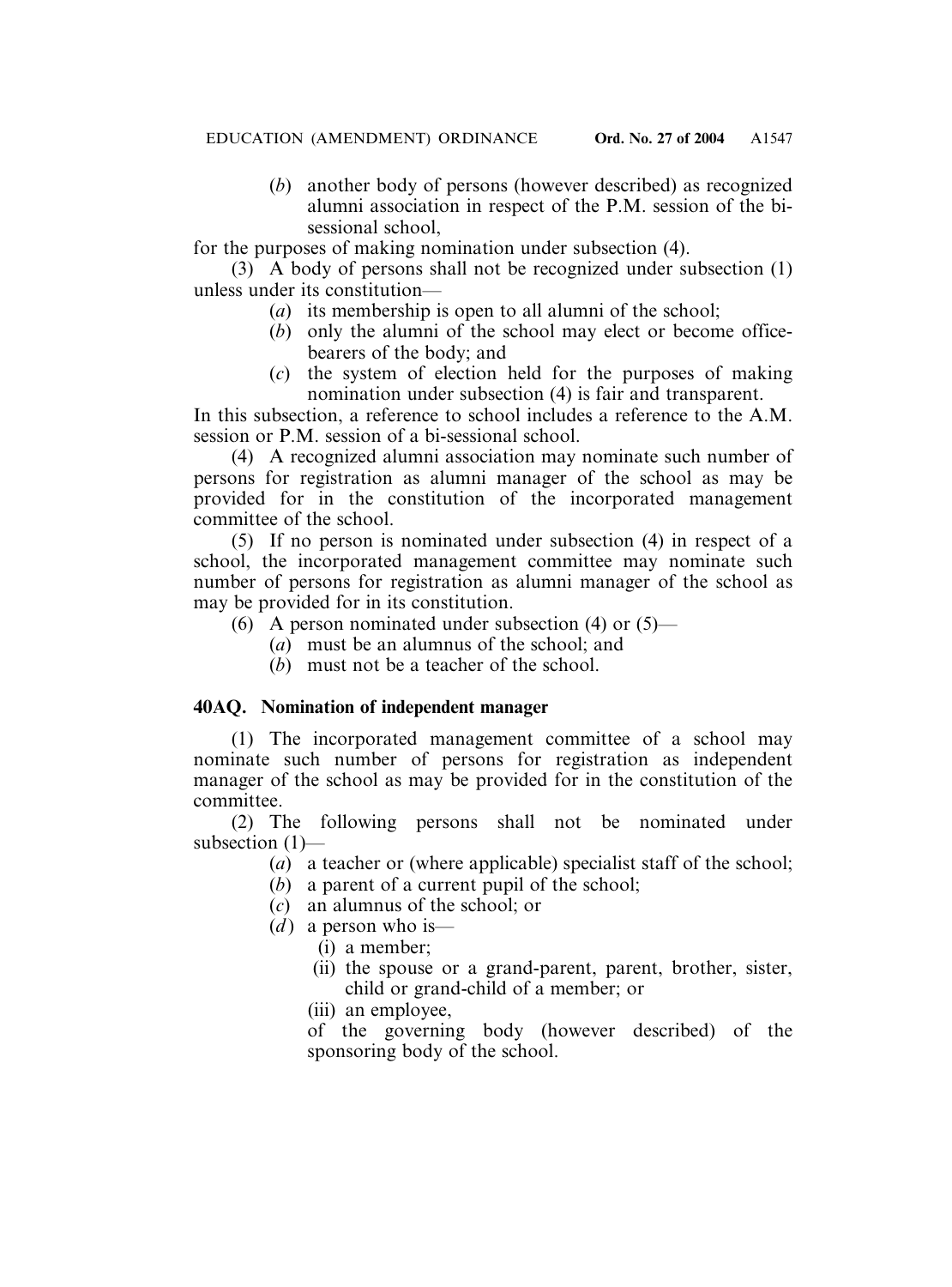# **40AR. Exemption from composition requirements**

(1) The first independent manager of a school may be registered as such at any time within one year from the establishment of the incorporated management committee of the school.

(2) If the incorporated management committee of a school is established under section 40BX—

- (*a*) the first teacher manager of the school shall be nominated for registration as such at any time within one year from the establishment of the committee; and
- (*b*) the first parent manager of a school shall be nominated for registration as such at any time within 3 years from the establishment of the committee.

(3) If the incorporated management committee of a school is established under section 40BN, the first parent manager of the school shall be nominated for registration as such at any time within 3 months from the establishment of the committee.

(4) An incorporated management committee may apply to the Permanent Secretary for exemption from any requirement of this Ordinance on its composition.

(5) An application under subsection (4) shall be made in such manner as the Permanent Secretary may specify.

(6) The Permanent Secretary shall decide an application under subsection (4) by—

- (*a*) where he is satisfied that—
	- (i) the incorporated management committee has taken all reasonable steps to secure compliance with the requirement; and
	- (ii) it is reasonable in the circumstances of the case to grant the exemption applied for,

granting the exemption subject to such condition (if any) as he thinks fit; or

(*b*) where he is not satisfied in the manner prescribed in paragraph (*a*), refusing to grant the exemption.

 $(7)$  If—

(*a*) an application under this section is pending; or

(*b*) an exemption has been granted under this section,

the Permanent Secretary shall not take any action under section 22, 31 or 41 in respect of the school concerned only because any requirement on the composition of the incorporated management committee is not complied with.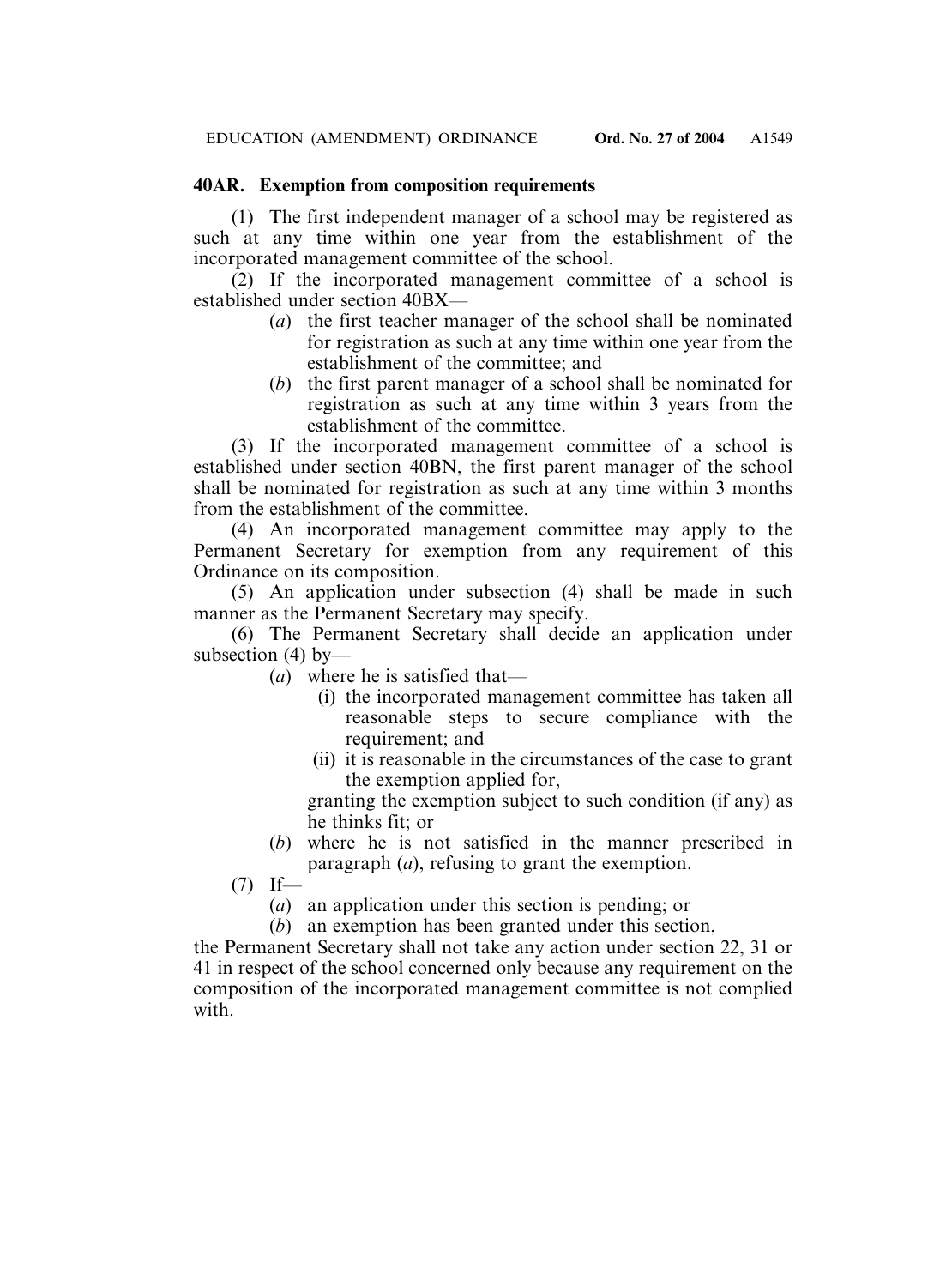## **40AS. Provisions applicable to alternate managers**

(1) Subject to this section, an alternate manager shall for all purposes be regarded as a manager.

(2) An alternate sponsoring body manager of a school shall not vote on any matter to be resolved by the incorporated management committee by voting unless—

- (*a*) (in the case of a matter to be resolved at a meeting of the committee) any sponsoring body manager of the school is absent from the meeting;
- (*b*) (in the case of a matter to be resolved otherwise) any sponsoring body manager of the school is, for any reason, unable to vote on the matter.

(3) An alternate teacher manager of a school shall not vote on any matter to be resolved by the incorporated management committee by voting unless—

- (*a*) (in the case of a matter to be resolved at a meeting of the committee) no teacher manager of the school is present at the meeting;
- (*b*) (in the case of a matter to be resolved otherwise) the school has no teacher manager for the time being.

(4) An alternate parent manager of a school shall not vote on any matter to be resolved by the incorporated management committee by voting unless—

- (*a*) (in the case of a matter to be resolved at a meeting of the committee) no parent manager of the school is present at the meeting;
- (*b*) (in the case of a matter to be resolved otherwise) the school has no parent manager for the time being.

(5) In ascertaining the majority of the managers of a school for the purposes of section  $56(1)(d)$  or  $57(1)(d)$ —

- (*a*) an alternate sponsoring body manager shall not be counted unless there is a vacancy of sponsoring body manager of the school for the time being;
- (*b*) an alternate teacher manager shall not be counted unless the school has no teacher manager for the time being; and
- (*c*) an alternate parent manager shall not be counted unless the school has no parent manager for the time being.

(6) For the purposes of establishing a quorum of a meeting of incorporated management committee—

> (*a*) an alternate sponsoring body manager of the school shall not be counted unless there is a vacancy of sponsoring body manager of the school for the time being;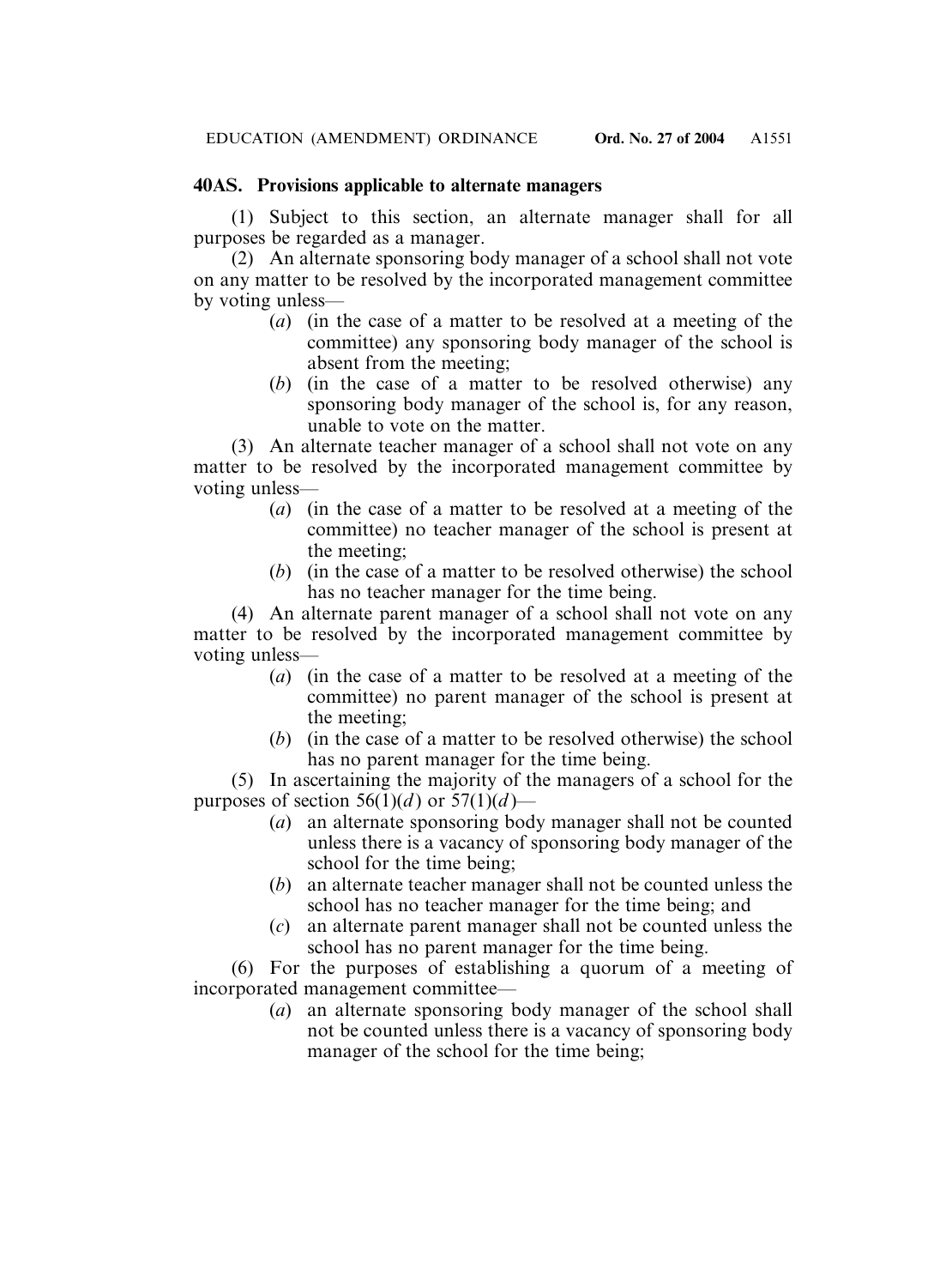- (*b*) an alternate teacher manager of the school shall not be counted unless no teacher manager of the school is present at the meeting; and
- (*c*) an alternate parent manager of the school shall not be counted unless no parent manager of the school is present at the meeting.

(7) An alternate manager shall not only because of his being a manager incur any liability for an act done pursuant to a voting of the incorporated management committee in which he has not participated by virtue of subsection  $(2)$ ,  $(3)$  or  $(4)$ .

(8) An alternate teacher manager and a teacher manager of a school shall be elected in the same manner for nomination for registration as a manager.

(9) An alternate parent manager and a parent manager of a school shall be elected in the same manner for nomination for registration as a manager.

(10) In subsections (4) and (6), a reference to school includes a reference to the A.M. session or P.M. session of a bi-sessional school.

# **40AT. Endorsement of application for registration as manager**

If a person is nominated for registration as a manager of a school under this Part and he applies for such registration, his application shall be—

- (*a*) endorsed by the body or person that nominates him; and
- (*b*) (where he is on the list of proposed managers referred to in section  $40BM(1)(a)$  or  $40BW(1)(a)$  endorsed by the sponsoring body in such manner as the Permanent Secretary may specify.

### **40AU. Filling of vacancies to maintain full composition**

(1) For the purposes of this section, an incorporated management committee fails to maintain its full composition if by reason of any vacancy in the office of a manager, its composition does not comply with the provisions of this Part and its constitution.

(2) The incorporated management committee shall, within three months from the date on which the failure to maintain full composition arises—

- (*a*) ensure that a person qualified to fill the vacancy is nominated for registration as a manager; and
- (*b*) forward to the Permanent Secretary an application by the person for registration as a manager.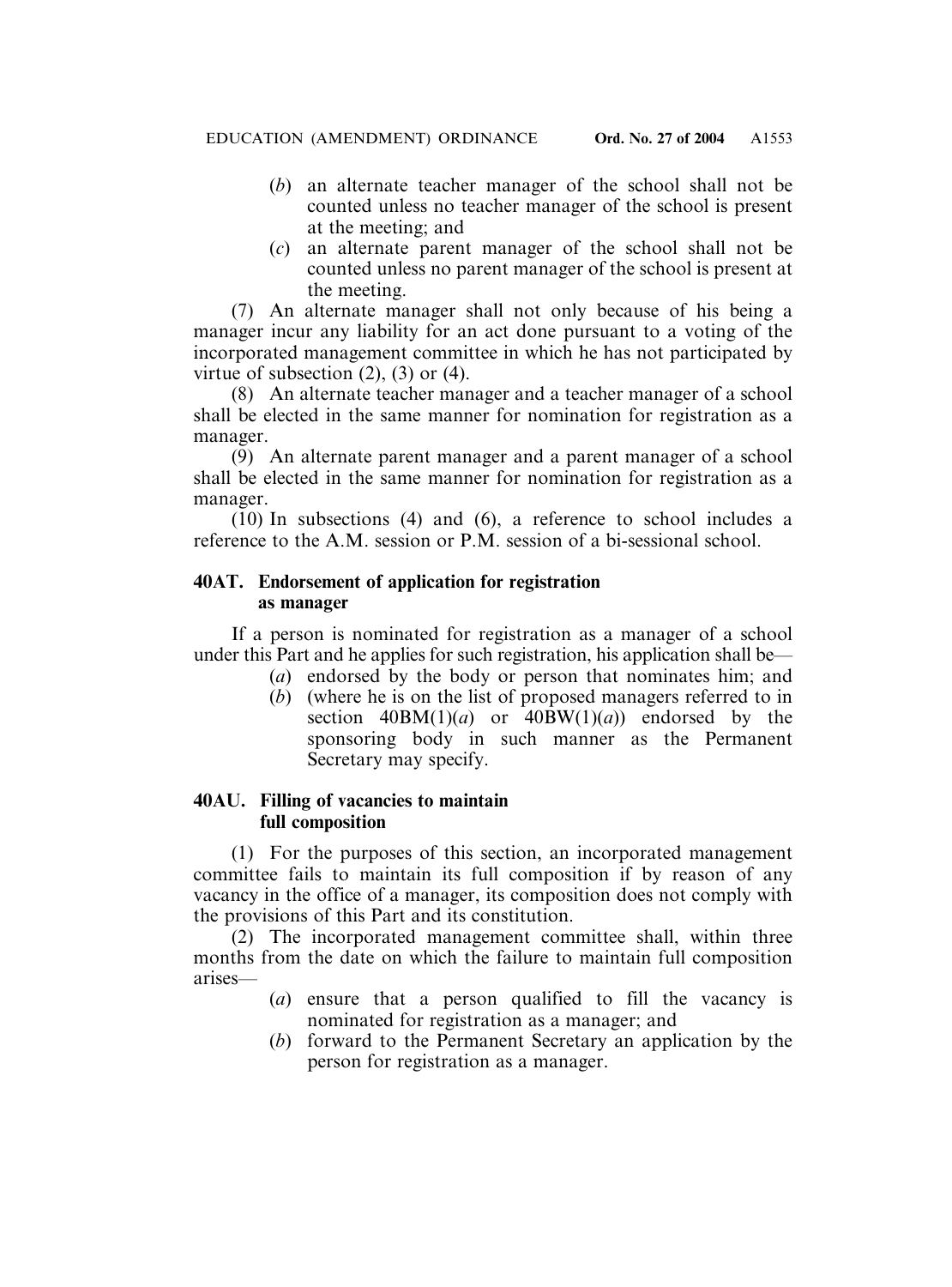(3) The Permanent Secretary may extend the period mentioned in subsection (2) if the incorporated management committee so requests on good grounds within the period.

 $(4)$  For the purposes of subsection (2), a person is qualified to fill the vacancy if he is nominated for registration as a manager in the same manner as the manager who ceased to hold the office concerned.

# **40AV. Parent manager or independent manager ceases to hold office under certain circumstances**

(1) If a parent manager ceases to be a parent of a current pupil of the school in a school year, his term of office as a manager shall continue until its expiry or the end of the school year, whichever is the earlier.

(2) If in a school year an independent manager becomes a person referred to in section  $40AQ(2)(a)$ ,  $(b)$  or  $(d)$ , his term of office as a manager shall continue until its expiry or the end of the school year, whichever is the earlier.

# **40AW. Resignation, etc. of manager**

- (1) If a manager—
	- (*a*) resigns from his office as a manager in accordance with the constitution of the incorporated management committee; or
	- (*b*) passes away,

the committee shall give a written notice of the event to the Permanent Secretary.

 $(2)$  If—

- (*a*) the principal of a school ceases to be the principal; or
- (*b*) a teacher manager or alternate teacher manager of a school ceases to be employed in the school,

he shall for the purposes of subsection (1) be deemed to have resigned from his office as a manager in accordance with the constitution of the incorporated management committee of the school.

# **40AX. Vacation of office of managers**

(1) An incorporated management committee shall, upon receiving a request under subsection  $(2)$ ,  $(3)$ ,  $(4)$  or  $(5)$ , issue a notice in writing to the Permanent Secretary as regards the cancellation of the registration of the manager specified in the request.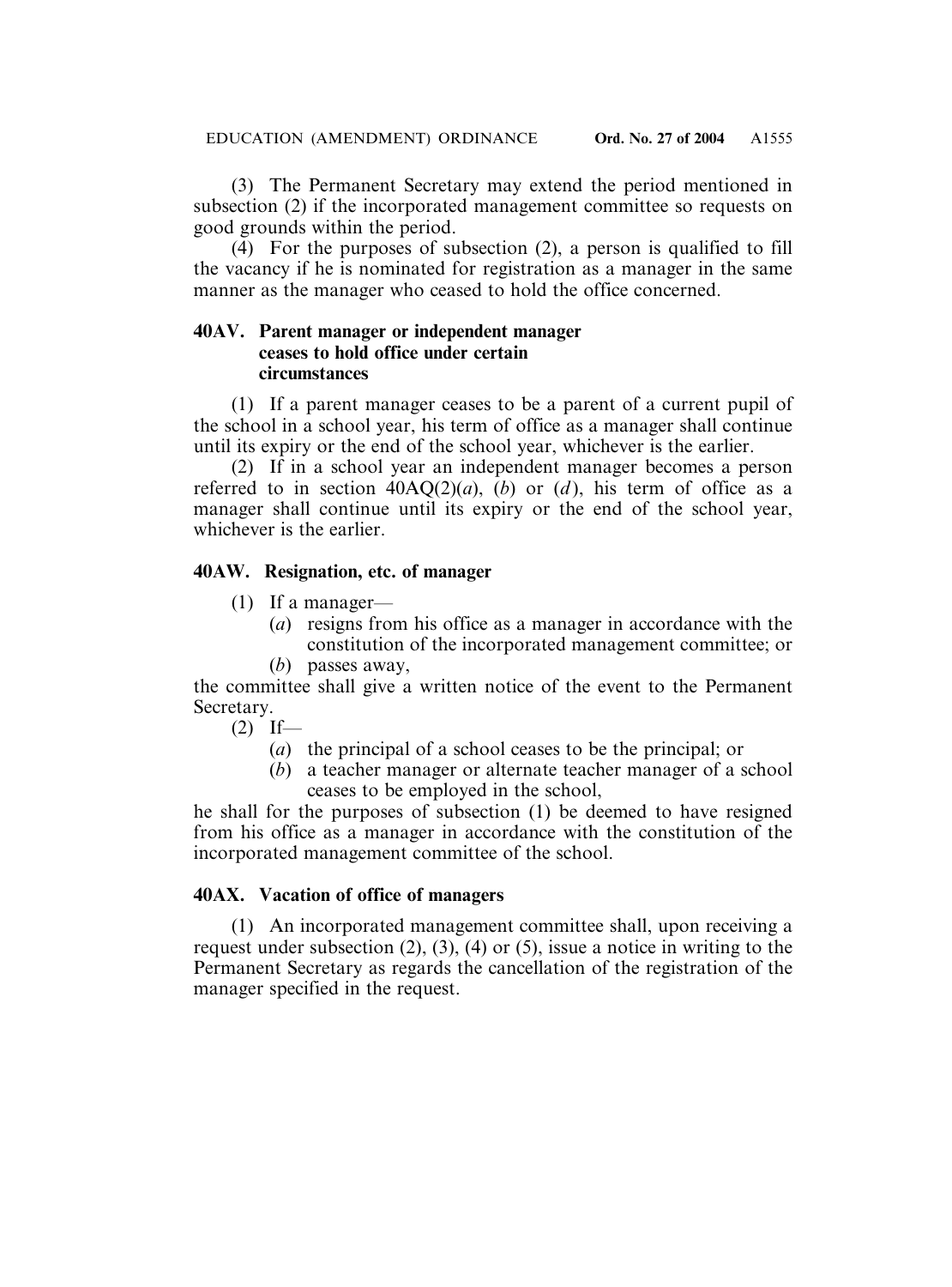$(2)$  If—

- (*a*) the teachers and (where applicable) specialist staff of a school pass a resolution that any teacher manager or alternate teacher manager of the school is not suitable to continue to hold office as such; and
- (*b*) the resolution is passed in a manner which is, as far as reasonably practicable, similar to the manner in which the manager is elected for nomination,

the principal of the school shall make a written request to the incorporated management committee to issue a notice under subsection (1) in respect of the manager.

(3) The recognized parent-teacher association of a school may make a written request to the incorporated management committee to issue a notice under subsection (1) in respect of any parent manager or alternate parent manager of the school specified in the request.

(4) The recognized alumni association of a school may make a written request to the incorporated management committee to issue a notice under subsection (1) in respect of any alumni manager of the school specified in the request.

(5) The sponsoring body of a school may make a written request to the incorporated management committee to issue a notice under subsection (1) in respect of any sponsoring body manager of the school specified in the request.

(6) A request made under subsection (3), (4) or (5) shall not have effect unless it is authorized by a resolution passed by the maker of the request—

- (*a*) on the ground that the manager concerned is not suitable to continue to hold office; and
- (*b*) in a manner which is, as far as reasonably practicable, similar to the manner in which the manager concerned is elected for nomination.

(7) The incorporated management committee of a school may issue a written notice to the Permanent Secretary as regards the cancellation of the registration of any independent manager of the school.

 $(\overline{8})$  In subsections  $(3)$  and  $(4)$ , a reference to school includes a reference to the A.M. session or P.M. session of a bi-sessional school.

# **Operation of incorporated management committee**

# **40AY. Constitution of incorporated management committee**

(1) An incorporated management committee shall—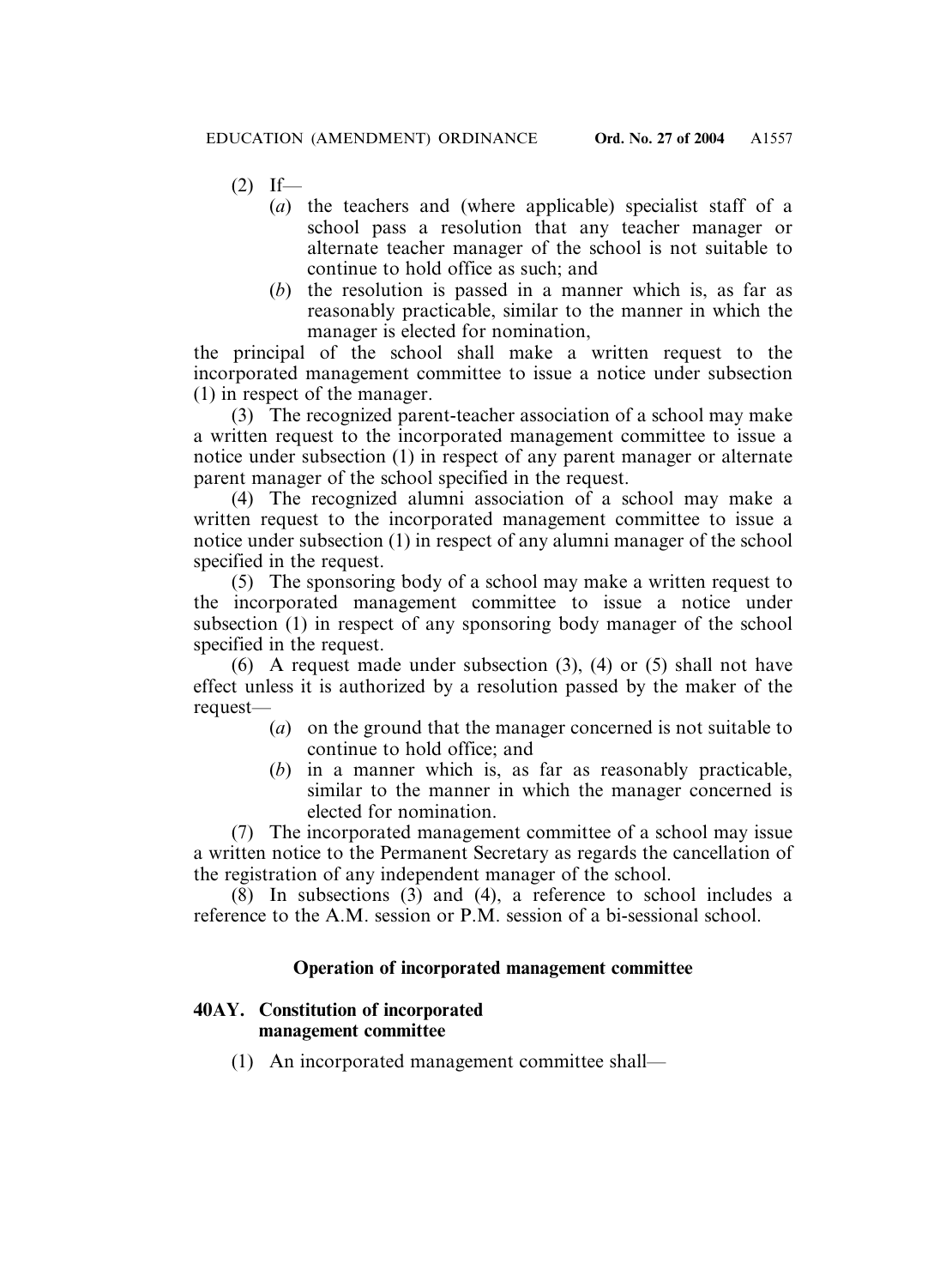- (*a*) have a written constitution which is approved by the Permanent Secretary; and
- (*b*) conduct its affairs in accordance with its constitution.

(2) An incorporated management committee may by resolution amend its constitution in the manner provided for in the constitution.

(3) An amendment to the constitution of an incorporated management committee—

- (*a*) shall be lodged with the Permanent Secretary; and
- (*b*) shall not take effect before the expiry of one month after it is so lodged.

(4) The Permanent Secretary may, by notice in writing to the incorporated management committee concerned, object to an amendment lodged with him before the amendment takes effect. The reason for the objection shall be specified in the notice.

(5) Subject to section 66(1)(*ba*), an amendment objected to by the Permanent Secretary shall be void.

(6) The Permanent Secretary may, by notice to an incorporated management committee, require its constitution to be amended in such manner as he may specify to secure compliance with law and general education policies. The committee shall amend its constitution accordingly.

(7) Subsections (3) and (4) do not apply to an amendment under subsection  $(6)$ .

(8) If an objection under subsection (4) to an amendment of constitution which is intended to take effect on a certain date ("original effective date") is reversed under section 64, the amendment shall—

- (*a*) where the Permanent Secretary does not appeal against the reversal under section 65 within the period of 14 days referred to in that section, take effect—
	- (i) at the expiry of that period; or
	- (ii) on the original effective date,
	- whichever is the later;
- (*b*) where the Permanent Secretary appeals against the reversal under section 65 and the reversal is upheld, take effect on—
	- (i) the date on which the reversal is upheld; or
	- (ii) the original effective date,

whichever is the later.

(9) The incorporated management committee shall, as soon as practicable after any amendment to its constitution takes effect, lodge a copy of its constitution as amended with the Permanent Secretary.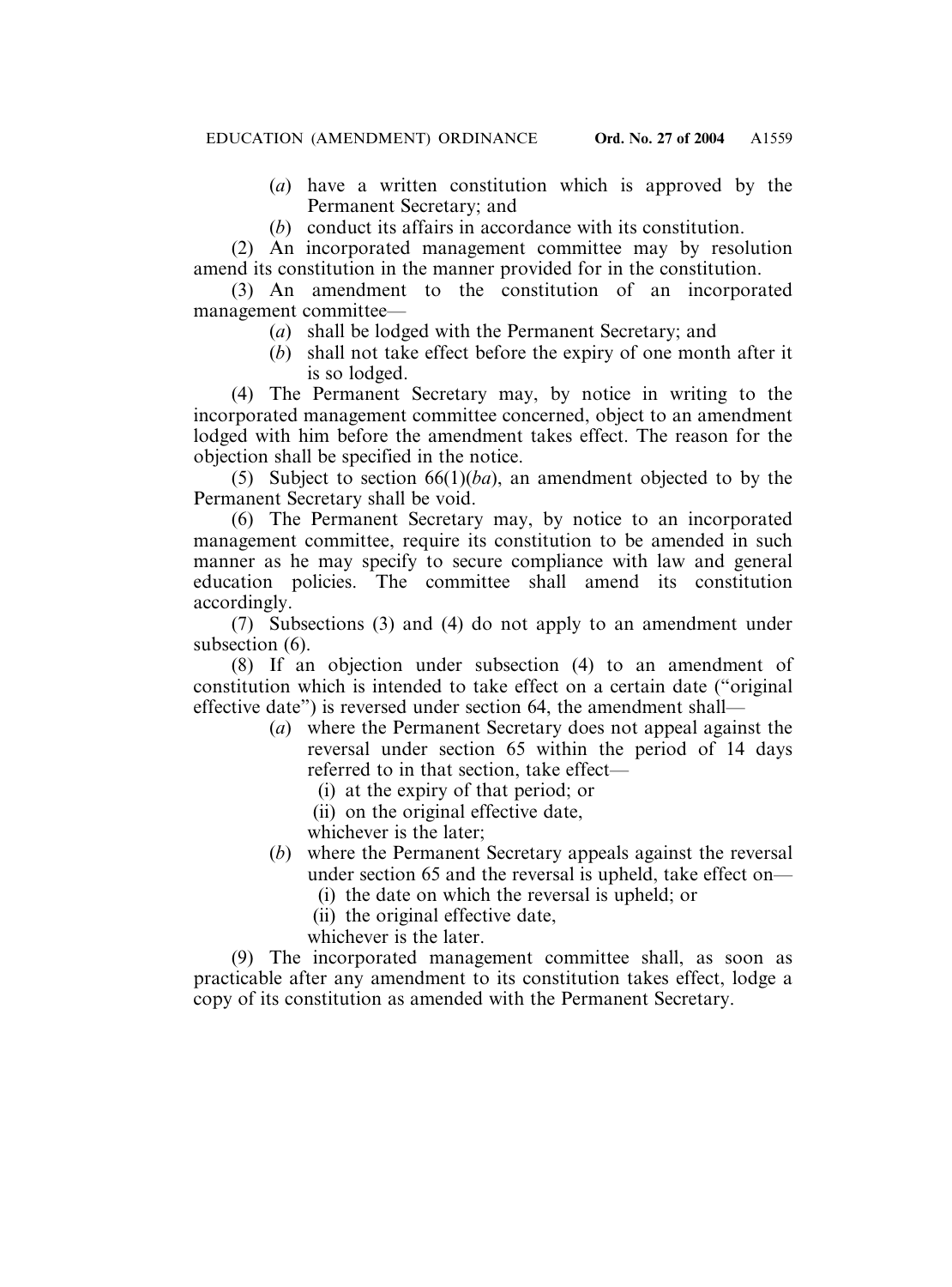# **40AZ. Delegation of functions**

(1) An incorporated management committee may, either generally or for a particular purpose, delegate any function conferred on it by this Ordinance (except section 40AE and regulation 76 of the Education Regulations (Cap. 279 sub. leg. A)) to any manager of the school.

(2) Where a manager performs a function conferred by this Ordinance on the incorporated management committee, the committee shall, unless the contrary is proved, be deemed to have delegated that function to that manager.

(3) Where there is a delegation under subsection (1), the manager shall—

- (*a*) report to the incorporated management committee on any act done pursuant to the delegated function; and
- (*b*) make such report at the meeting of the committee immediately following the doing of the act.

(4) A delegated function which is duly performed by a delegate shall be regarded as having been performed by the incorporated management committee.

(5) A function which has been delegated may be performed by the incorporated management committee notwithstanding the delegation.

# **40BA. Permanent Secretary**'**s nominee may attend meeting**

If it appears to the Permanent Secretary that the attendance of a meeting of the incorporated management committee of the school by a public officer will be conducive to the operation and performance of the school—

- (*a*) the Permanent Secretary may, by notice in writing to the committee, nominate the public officer to attend the meeting; and
- (*b*) the public officer may attend the meeting and offer such advice at the meeting as he thinks fit.

# **40BB. Accounts of incorporated management committee**

- (1) An incorporated management committee shall—
	- (*a*) maintain proper books of account and other financial and accounting records as stipulated in—
		- (i) the code of aid for primary schools, the code of aid for secondary schools or the code of aid for special schools (as may be applicable); or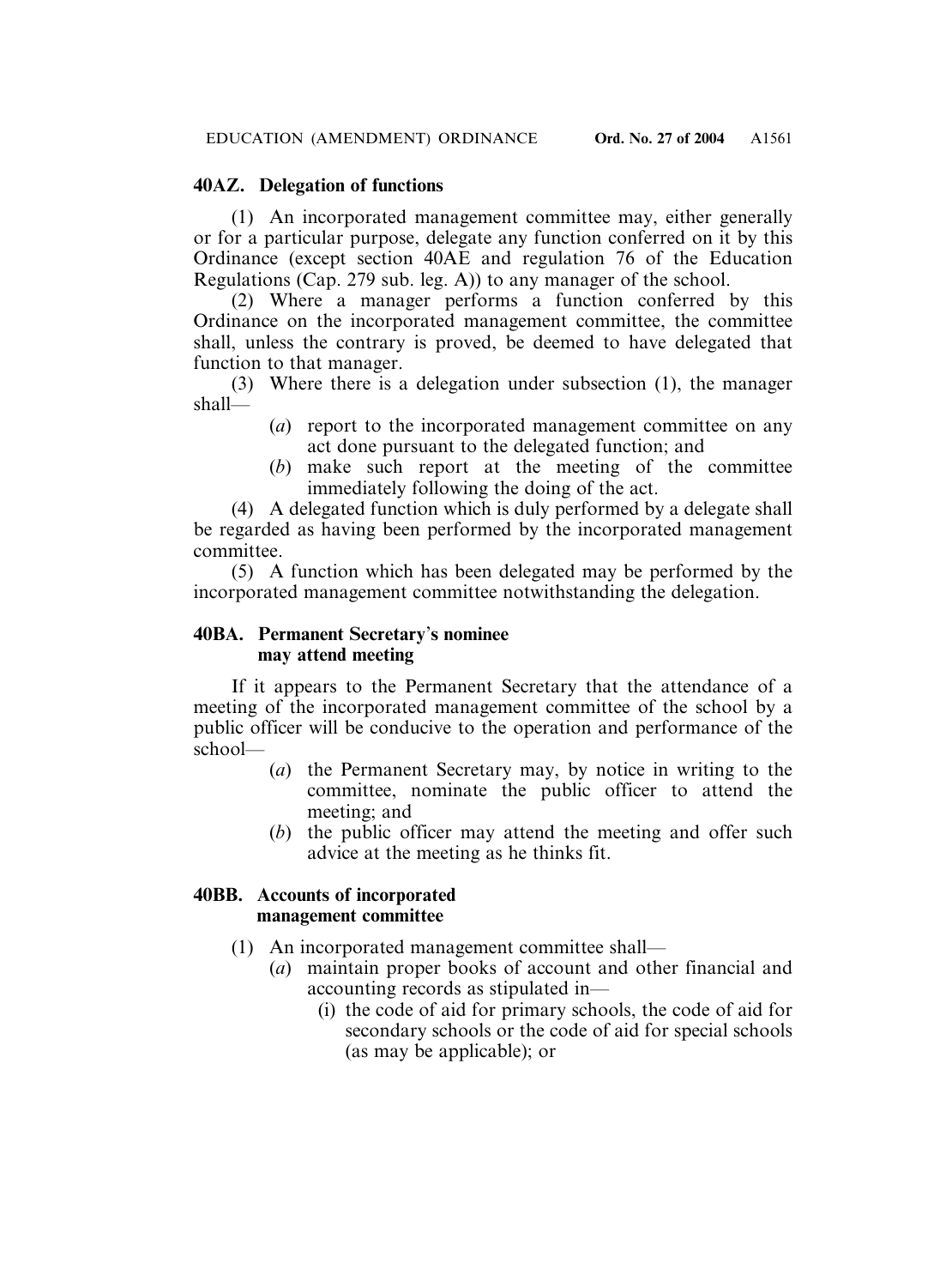- (ii) such instructions as may be given by the Permanent Secretary for the purposes of this paragraph from time to time;
- (*b*) cause to be prepared for each accounting year of the committee statements of the accounts of the committee; and
- (*c*) submit the statement of accounts to the Permanent Secretary at such time and in such manner as the Permanent Secretary may specify.
- (2) The statement of accounts mentioned in subsection (1) shall—
	- (*a*) include an income and expenditure account and balance sheet; and
	- (*b*) be authenticated by the signatures of the supervisor of the school and one other manager authorized by the incorporated management committee of the school to act for that purpose, either generally or specifically.

(3) An incorporated management committee shall appoint an accountant as the auditor.

(4) The auditor appointed under subsection (3) shall—

- (*a*) audit the accounts prepared under subsection (1);
- (*b*) report as to—
	- (i) whether such account and balance sheet present fairly the financial transactions of the incorporated management committee during the accounting year to which the account and balance sheet relate; and
	- (ii) the financial position of the incorporated management committee at the end of that year, subject to such qualification (if any) as he thinks fit;
- (*c*) submit the report to the Permanent Secretary at such time as the Permanent Secretary may specify;
- (*d*) be entitled to require such information and explanations as he considers necessary for discharging his duties; and
- (*e*) comply with such directions as may be given by the Permanent Secretary for the purposes of this paragraph from time to time.
- (5) The incorporated management committee shall permit—
	- (*a*) the Permanent Secretary;
	- (*b*) any inspector of schools; or
	- (*c*) the auditor appointed under subsection (3),

to inspect the books of account and all vouchers, receipts, invoices, documents and records in the committee's control which are relevant to the financial transactions of the committee.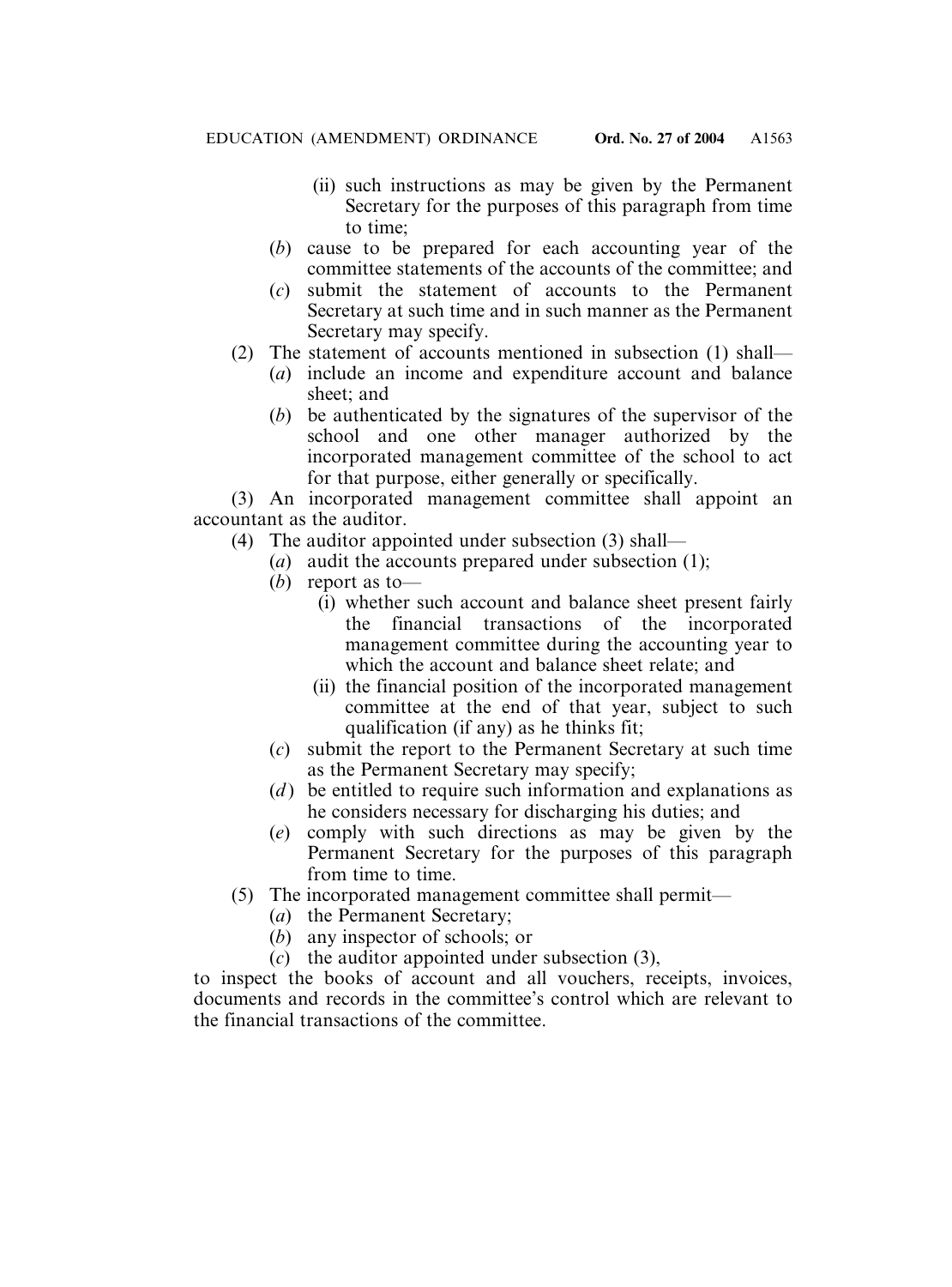(6) In this section, "accountant" (會計師) means a certified public accountant (practising) as defined in the Professional Accountants Ordinance (Cap. 50).

# **40BC. Service of documents**

A document may be served on an incorporated management committee by leaving it at, or sending it by post to, the registered office of the committee.

# **40BD. Restrictions on execution of judgment by writ of fieri facias**

In the execution of a judgment against an incorporated management committee of a school by writ of fieri facias, any property that is—

- (*a*) located in the school premises; and
- (*b*) used in connection with giving instructions to the pupils of the school,

shall not be seized.

# **40BE. Dissolution**

On the cancellation of the registration or provisional registration of a school under section 22—

- (*a*) the incorporated management committee shall be dissolved;
- (*b*) the name of the committee shall be removed from the register of incorporated management committees; and
- (*c*) the properties owned by the committee immediately before its dissolution shall be vested in the Permanent Secretary as the corporation sole constituted under the Permanent Secretary for Education and Manpower Incorporation Ordinance (Cap. 1098) who shall—
	- (i) as far as reasonably practicable, apply the properties to settle the liabilities (if any) of the committee which are outstanding immediately before its dissolution in such manner as he considers fair;
	- (ii) where after such settlement (if any) any property which was donated to the committee remains, return the property to the donor unless the donor indicated at the time of the donation that he did not wish to reclaim the property in the event of the dissolution of the committee;
	- (iii) where after such settlement or return (if any) any property remains, apply the property towards any purpose which is conducive to education in Hong Kong.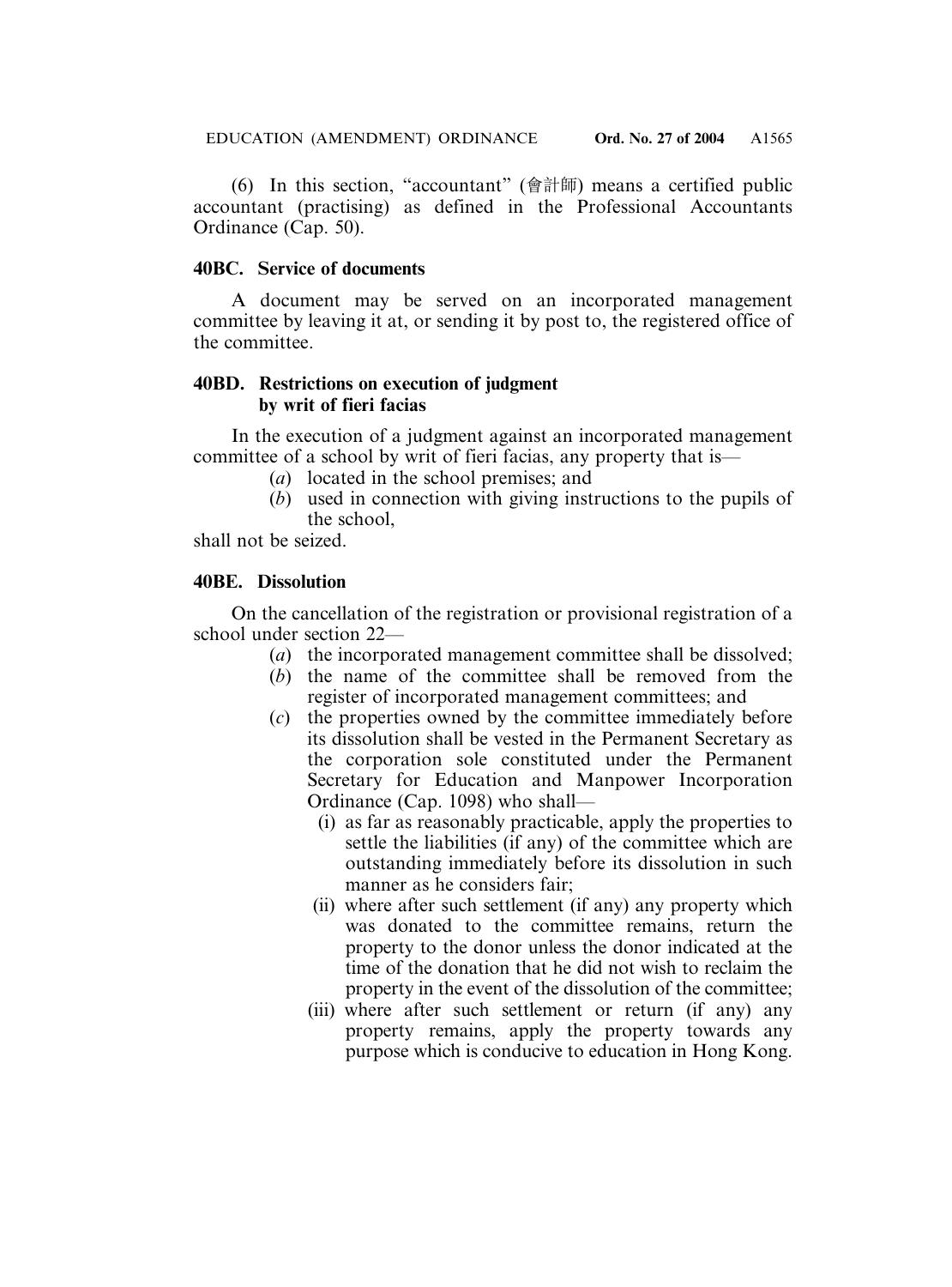# **Provisions relating to managers**

# **40BF. Declaration of pecuniary or other personal interests annually**

(1) A manager of a school shall, at least once in every 12 months, make to the incorporated management committee of the school a written declaration which—

- (*a*) states the particulars of any pecuniary or other personal interest, direct or indirect, that he has in any matter that raises or may raise a conflict with his duties as a manager of the school; or
- (*b*) states that he has no such interest.

(2) Within one month after a change occurs in any matter stated in a declaration, the manager who made the declaration shall make to the incorporated management committee another written declaration which states the change.

(3) A manager shall, if so required by the incorporated management committee, provide the committee with such further information as it thinks necessary to establish any particular contained in a declaration made by him.

(4) A manager shall not make a declaration under subsection (1) or (2) which he knows to be false or misleading in a material particular.

### **40BG. Disclosure of pecuniary or other personal interests**

- $(1)$  If—
	- (*a*) a manager has any pecuniary or other personal interest, direct or indirect, in a matter that is considered or is to be considered at a meeting of the incorporated management committee; and
	- (*b*) the matter appears to raise a conflict with the proper performance of the manager's duties in relation to the consideration of the matter,

that manager shall disclose the nature of the interest at the meeting or (if he does not attend the meeting) by giving a notice in writing to the committee before the meeting.

- (2) A disclosure under subsection (1) by a manager that—
	- (*a*) he or any nominee of him is a member of a specified company or other body;
	- (*b*) he is an officer or employee of a specified company or other body;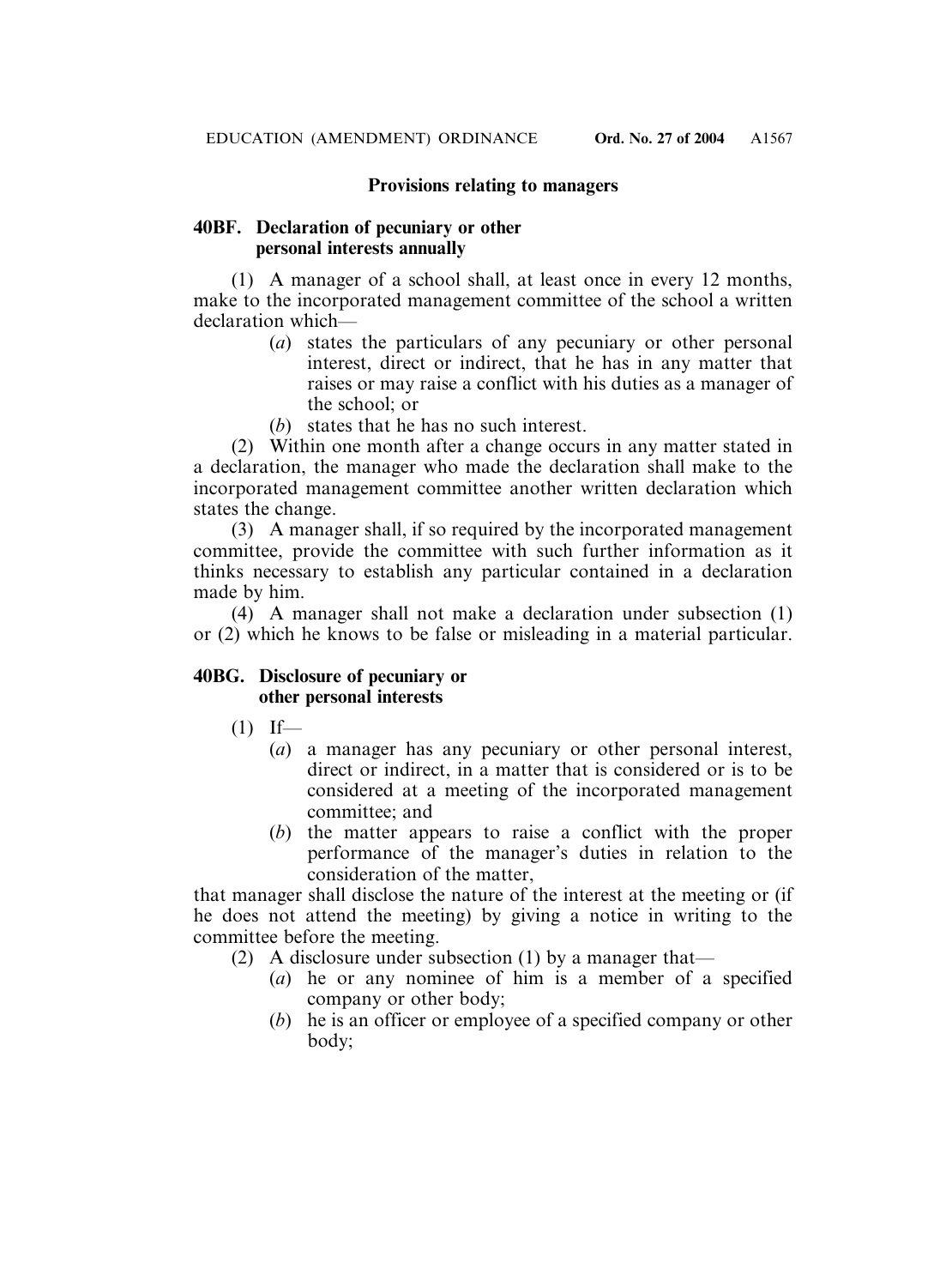- (*c*) he is a partner or is in the employment of a specified person; or
- (*d*) he has some other specified interest relating to a specified company or other body or to a specified person,

is a sufficient disclosure of the nature of the interest in any matter relating to that company or other body or to that person which may arise after the date of the disclosure and which is required to be disclosed under subsection (1). In this subsection, "specified" (指明) means specified in the notice given by the manager under subsection (1).

(3) A disclosure made under subsection (1) shall be recorded in the minutes of the meeting concerned.

(4) After a manager has disclosed the nature of any interest in a matter, he shall not, unless the incorporated management committee otherwise determines—

- (*a*) be present during any deliberation of the committee with respect to the matter; or
- (*b*) take part in any deliberation or decision of the committee with respect to the matter.

(5) For the purposes of the making of a determination by the incorporated management committee under subsection (4), a manager who has any pecuniary or other personal interest in a matter to which the disclosure relates must not—

- (*a*) be present during any deliberation of the committee for the purpose of making the determination; or
- (*b*) take part in the making by the committee of the determination.

(6) For the purposes of this section, a manager who is a person employed to work at the school shall not be treated as having any pecuniary or other personal interest in a matter merely because—

- (*a*) he has an interest in the matter which is no greater than the interest of—
	- (i) (where he is employed as a teacher) the generality of teachers of the school;
	- (ii) (where he is employed otherwise than as a teacher) the generality of persons employed to work at the school otherwise than as teachers;
- (*b*) the matter under consideration or discussion concerns the exercise by the incorporated management committee of its function relating to the curriculum for the school; or
- (*c*) the matter under consideration or discussion involves expenditure of the committee.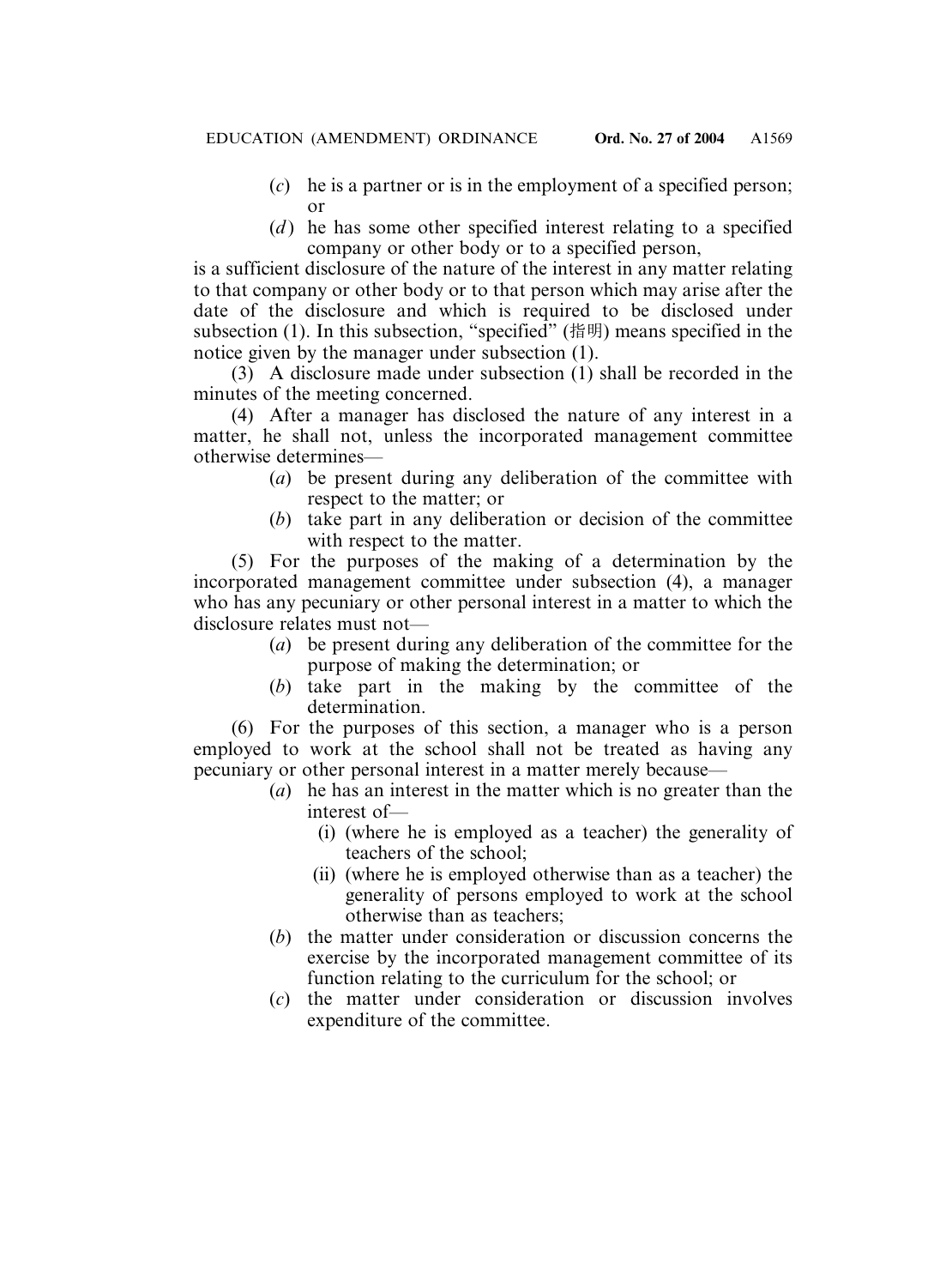(7) Managers shall not, by reason of any pecuniary or other personal interest in a matter, be prevented from considering and voting on proposals for the incorporated management committee to take out insurance protecting the managers against liabilities incurred by them arising out of their office. The committee shall not, by reason of the interest of the managers, be prevented from obtaining such insurance and paying the premium.

(8) A contravention of this section does not invalidate a decision of the incorporated management committee.

# **40BH. Register of interests**

The incorporated management committee of a school shall—

- (*a*) keep a register of all declarations made under section 40BF;
- (*b*) keep a register of all disclosures made under section 40BG;
- (*c*) permit any inspector of schools to inspect the register kept under paragraph (*a*) or (*b*) at any reasonable time to enable the Permanent Secretary to ascertain whether section 40BF or 40BG, as the case may be, is complied with; and
- (*d*) permit the public to inspect the register kept under paragraph (*b*) at any reasonable time.

# **40BI. Rights and liability of manager and protection**

(1) A manager shall not by virtue of his office as the manager be beneficially interested in any property of the incorporated management committee.

(2) A manager shall not incur any civil liability in respect of anything done or omitted to be done by him in good faith in the performance or purported performance of any function of his office as the manager.

(3) No civil proceedings shall be brought against a manager of a school for anything done or omitted to be done by or on behalf of the incorporated management committee of the school unless he has not acted in good faith in relation to the thing or omission.

(4) The protection conferred under subsection (2) does not in any way affect the liability, if any, of the incorporated management committee for the act or omission of the manager in the performance or purported performance of the relevant function.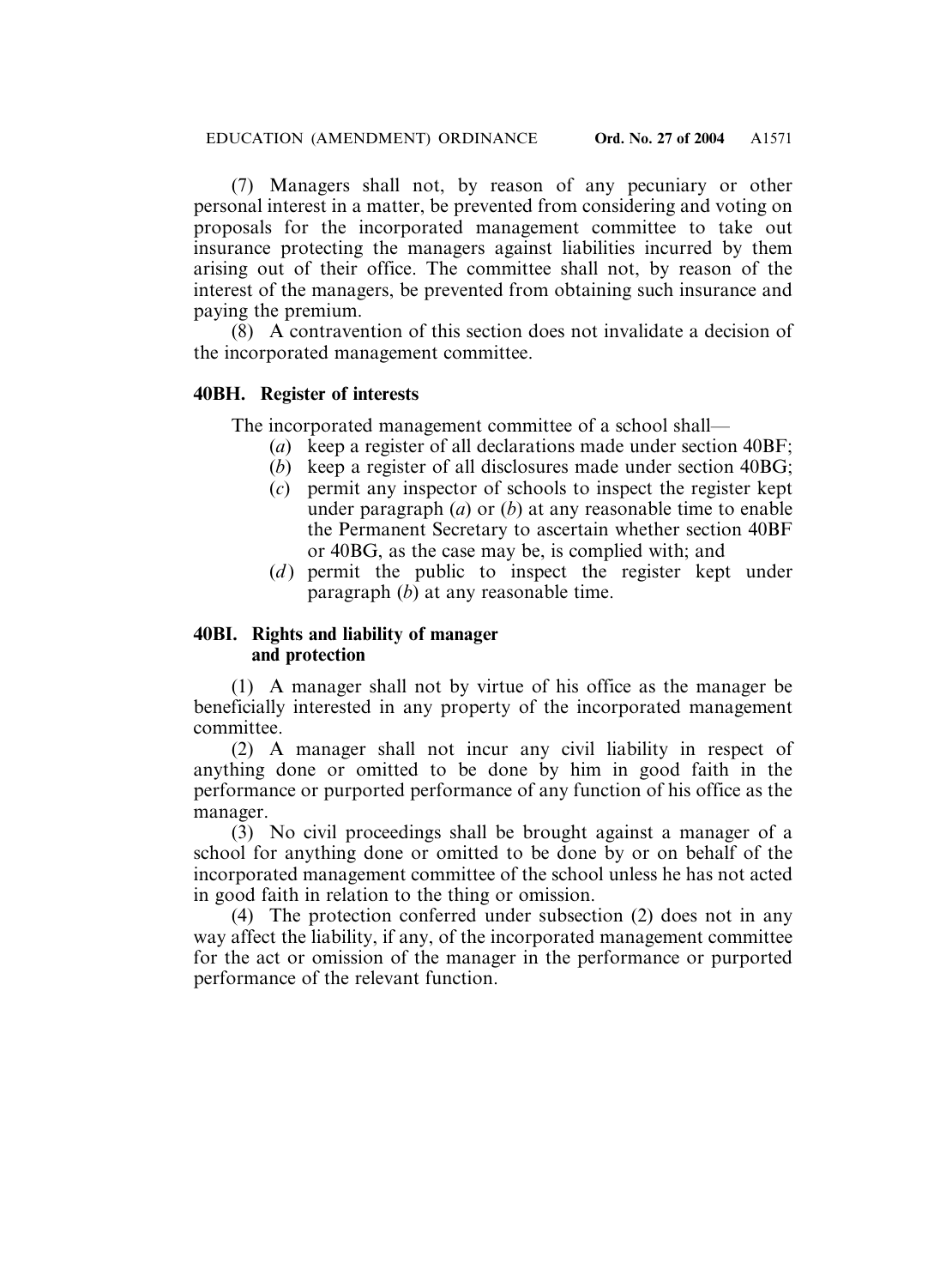# **Establishment of incorporated management committee: operating school**

# **40BJ. Establishment of incorporated management committee in respect of operating DSS school or specified school**

The sponsoring body of—

- (*a*) a DSS school which—
	- (i) is a school without IMC; and
	- (ii) has commenced operation (whether or not before 1 January 2005); or
- (*b*) a specified school,

may notify the Permanent Secretary in writing of its intention to establish an incorporated management committee in respect of the shcool.

# **40BK. Submission for the purpose of establishment of incorporated management committee in respect of operating school**

- (1) This section applies to—
	- (*a*) an aided school which—
		- (i) is a school without IMC; and
		- (ii) has commenced operation before 1 January 2005;
	- (*b*) a DSS school in respect of which a notice has been given under section 40BJ; and
	- (*c*) a specified school in respect of which a notice has been given under section 40BJ.

(2) The sponsoring body of a school shall submit to the Permanent Secretary a draft of the constitution of the proposed incorporated management committee.

 $(3)$  A submission made under subsection (2) shall be made—

- (*a*) in the case of an aided school, by 1 July 2009;
- (*b*) in the case of a DSS school or specified school, within 6 months from the date of the notice given under section 40BJ in respect of the school.

(4) The sponsoring body shall provide to the Permanent Secretary such further information relating to the submission as he may reasonably require for the purpose of enabling him to exercise his power under section 40BL or 40BM.

(5) The Legislative Council may, by a resolution passed after 1 October 2008 but before 1 July 2009, amend subsection (3)(*a*) by repealing "1 July 2009" and substituting a date after 1 July 2009 but before 2 July 2011.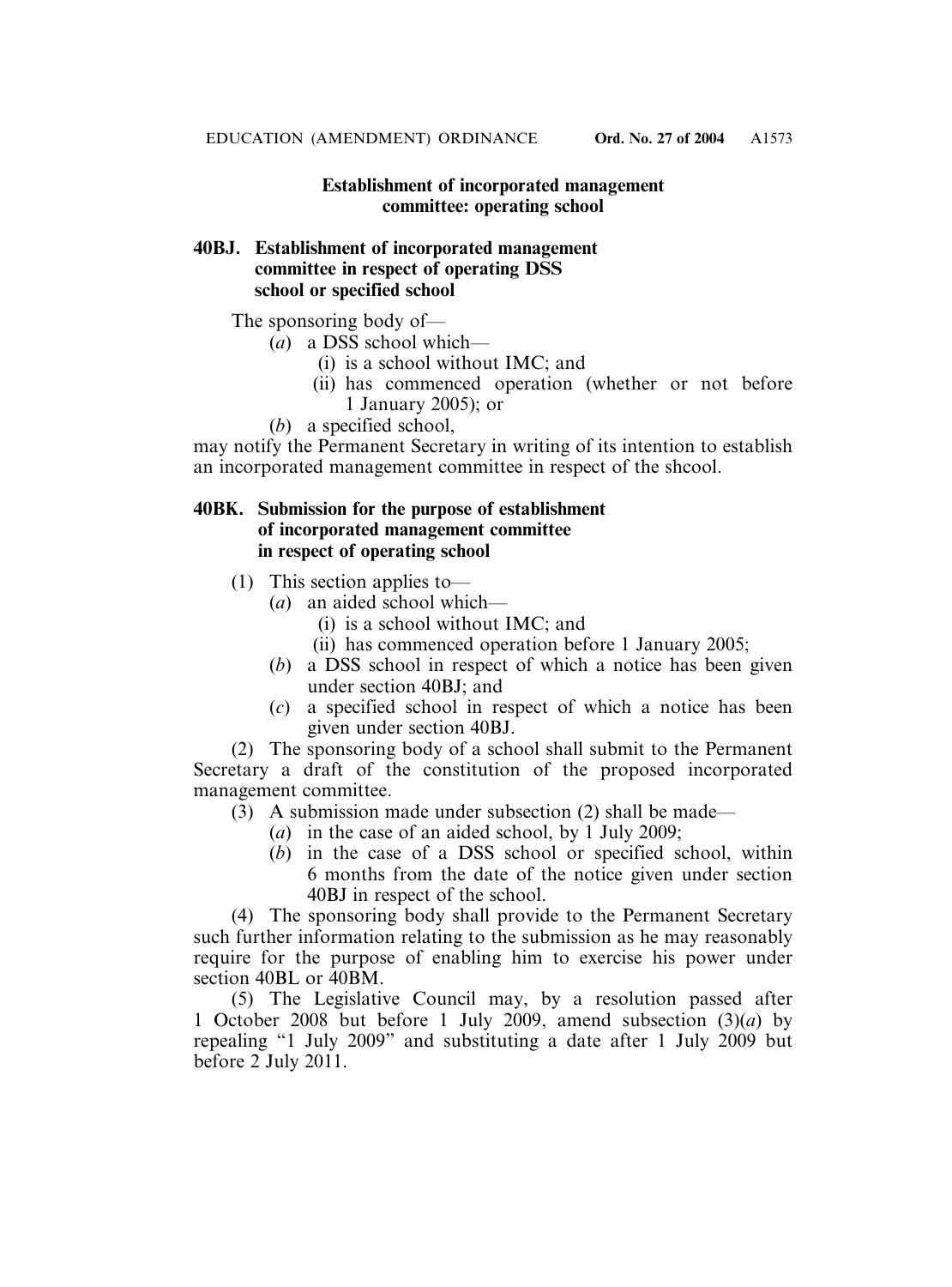# **40BL. Approval of draft constitution**

The Permanent Secretary shall approve or refuse to approve a draft of a constitution submitted under section 40BK(2) in accordance with any regulation made under section 84 for the purposes of this section.

# **40BM. Approval of list of proposed managers**

(1) Upon the approval of the draft constitution by the Permanent Secretary, the sponsoring body shall submit to the Permanent Secretary—

- (*a*) a list of the proposed managers of the school; and
- (*b*) an application by each proposed manager for registration as a manager of the school that complies with section 28.

(2) The Permanent Secretary shall approve a list of proposed managers submitted under subsection (1) if—

- (*a*) the composition of the proposed incorporated management committee—
	- (i) complies with this Part; and
	- (ii) is consistent with the draft of the constitution as approved under section 40BL; and
- (*b*) having regard to the grounds prescribed in section 30, he is satisfied that all the proposed managers are fit for registration as a manager of the school.

# **40BN. Incorporation**

- (1) If the Permanent Secretary approves—
	- (*a*) a draft of a constitution under section 40BL; and
	- (*b*) a list of proposed managers under section 40BM,

he shall—

- (*c*) register the proposed managers as managers of the school under section 29; and
- (*d*) issue a certificate of incorporation in such form as he may specify.

(2) With effect from the date of incorporation specified in the certificate of incorporation—

- (*a*) the supervisor of the school shall cease to be the supervisor of the school;
- (*b*) all managers of the school who hold office as such immediately before that date shall cease to be managers of the school; and
- (*c*) the incorporated management committee shall be established as a body corporate with perpetual succession.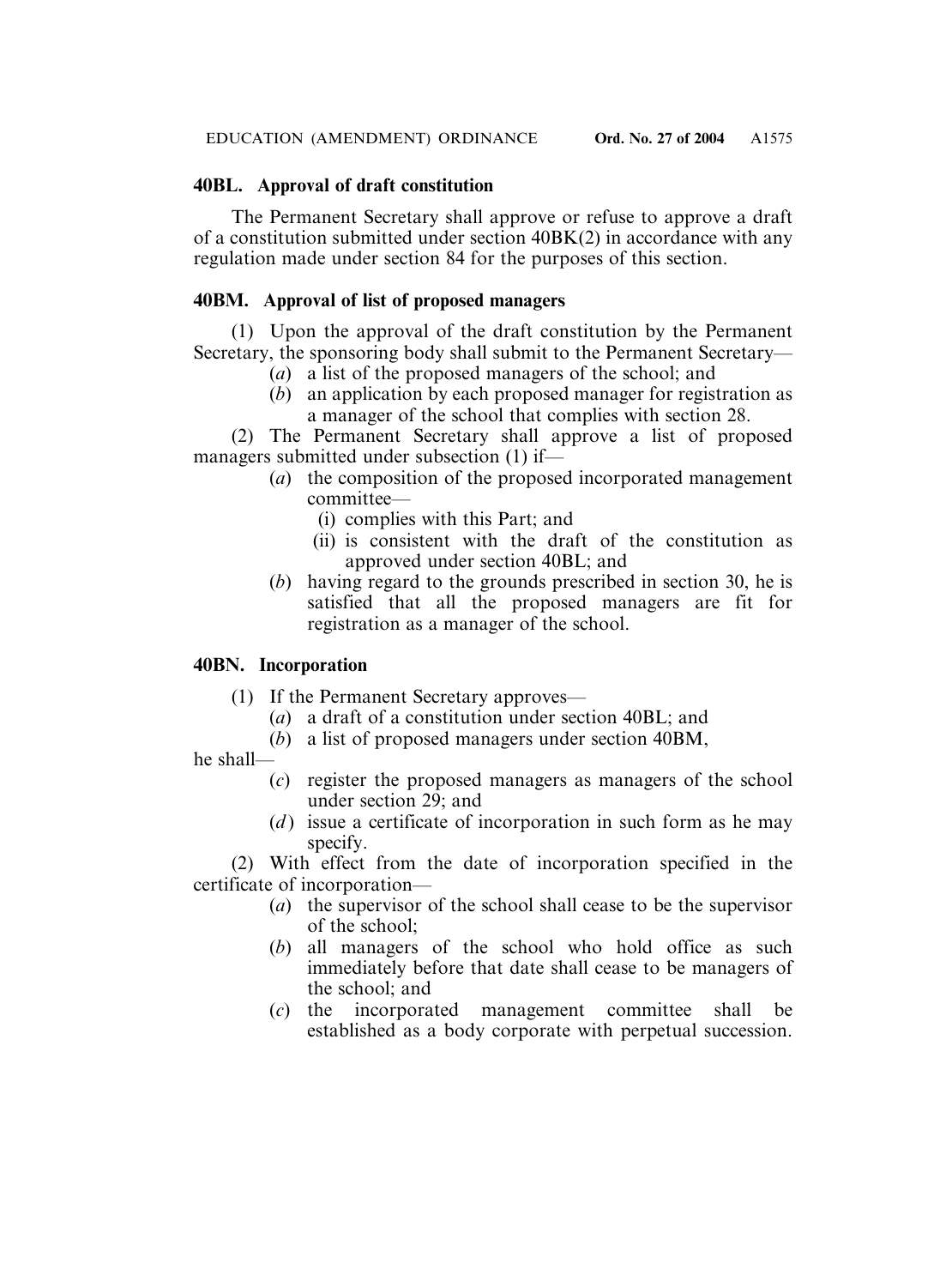(3) The incorporated management committee established under subsection (2) shall—

- (*a*) have—
	- (i) an English name in the form "The Incorporated Management Committee of (*the registered English name of the school*)"; and
	- (ii) a Chinese name in the form "(*the registered Chinese name of the school*) 法團校董會";
- (*b*) be capable of suing and being sued in its name and, subject to this Ordinance, of doing and suffering all such other acts and things as bodies corporate may lawfully do and suffer;
- (*c*) have a common seal, the affixing of which shall be pursuant to its resolution and be authenticated by the signatures of the supervisor of the school and one other manager authorized by the committee to act for that purpose, either generally or specifically; and
- (*d*) have a registered office at the address of the premises which are specified in the certificate of registration or certificate of provisional registration of the school.

(4) No compensation is payable by the Government to any person who ceases to be a supervisor or manager by virtue of the operation of this section.

# **40BO. Effect of certificate of incorporation**

A certificate of incorporation issued under section 40BN shall be conclusive evidence that the incorporated management committee is duly established under this Ordinance.

# **40BP. Transitional provisions for establishment of incorporated management committee**

(1) Schedule 1 has effect in relation to the establishment of the incorporated management committee of a school which does not have a school management company.

(2) The Secretary for Education and Manpower may by notice published in the Gazette amend Schedule 1.

# **40BQ. Dissolution of school management company**

(1) This section applies where a school management company has been incorporated for the purposes of operating a school.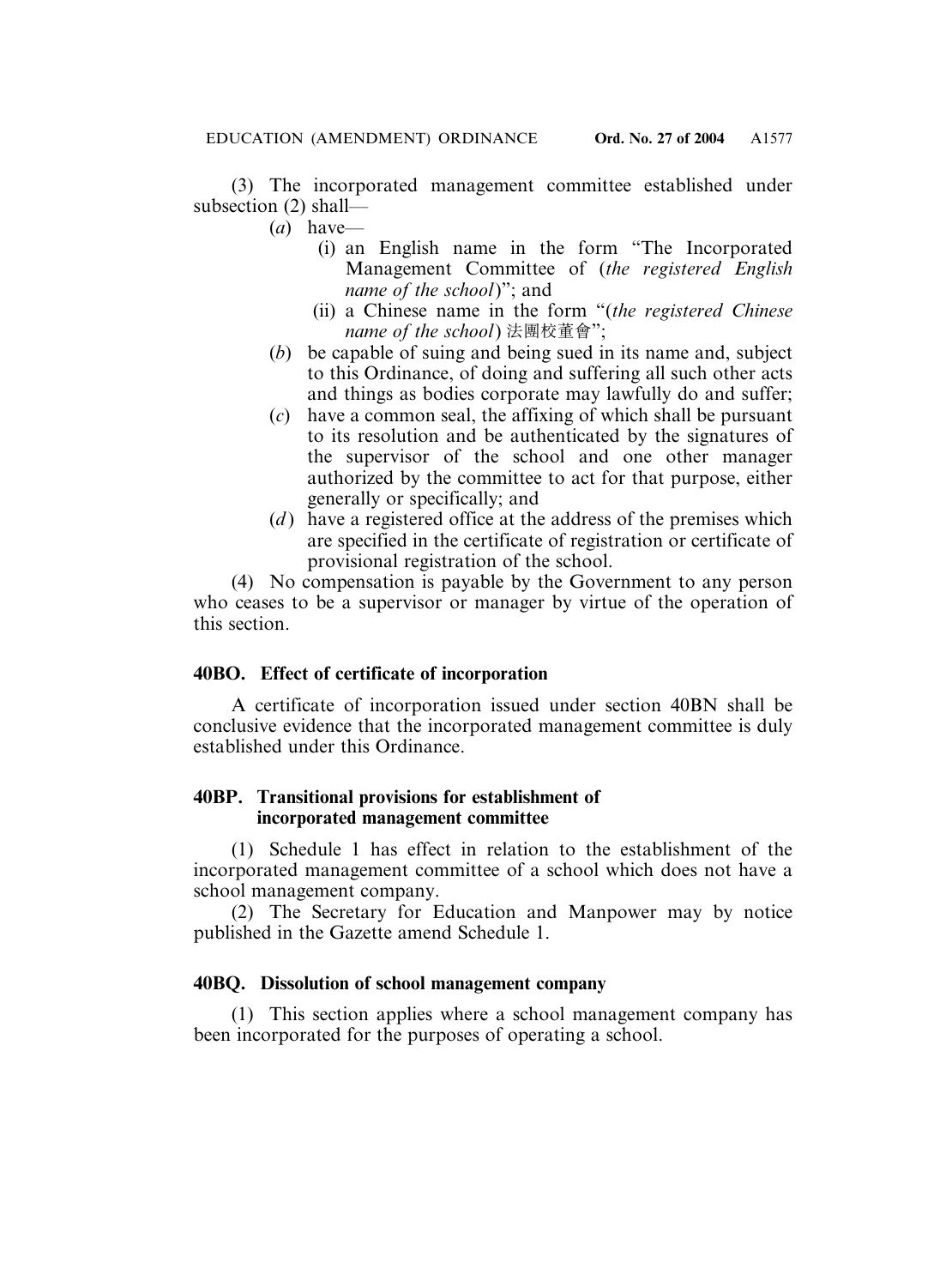(2) On the date of establishment of the incorporated management committee of the school under section 40BN, the school management company of the school is deemed to be dissolved under section 291A(1) of the Companies Ordinance (Cap. 32) as if the Court of First Instance had made on that date an order under that section that the company be struck off the register of companies and dissolved.

(3) The Registrar of Companies shall, on the date of establishment of the incorporated management committee of the school, or as soon as reasonably practicable after that day, strike the school management company of the school off the register of companies.

- (4) This section has effect notwithstanding—
	- (*a*) any provision in the memorandum and articles of association of the school management company governing its winding up or dissolution; and
	- (*b*) the provisions of any other Ordinance.

(5) Sections 291A(2) and 292 of the Companies Ordinance (Cap. 32) shall not apply to a school management company which is deemed under subsection (2) to be dissolved.

# **40BR. Transitional provisions for dissolution of school management company**

(1) Schedule 2 has effect in relation to the dissolution of the school management company of a school under section 40BQ on the establishment of the incorporated management committee of the school.

(2) The Secretary for Education and Manpower may by notice published in the Gazette amend Schedule 2.

# **40BS. Failure to establish incorporated management committee**

- $(1)$  If—
	- (*a*) the sponsoring body of an aided school fails to comply with section 40BK; or
	- (*b*) the Permanent Secretary refuses to issue a certificate of incorporation under section 40BN in respect of the school,

the Permanent Secretary may—

- (*c*) without prejudice to section 41, appoint one or more persons to be the managers of the school; and
- (*d*) without prejudice to section 31, cancel the registration of any manager of the school.
- (2) A manager appointed under subsection  $(1)$ 
	- (*a*) shall hold office until—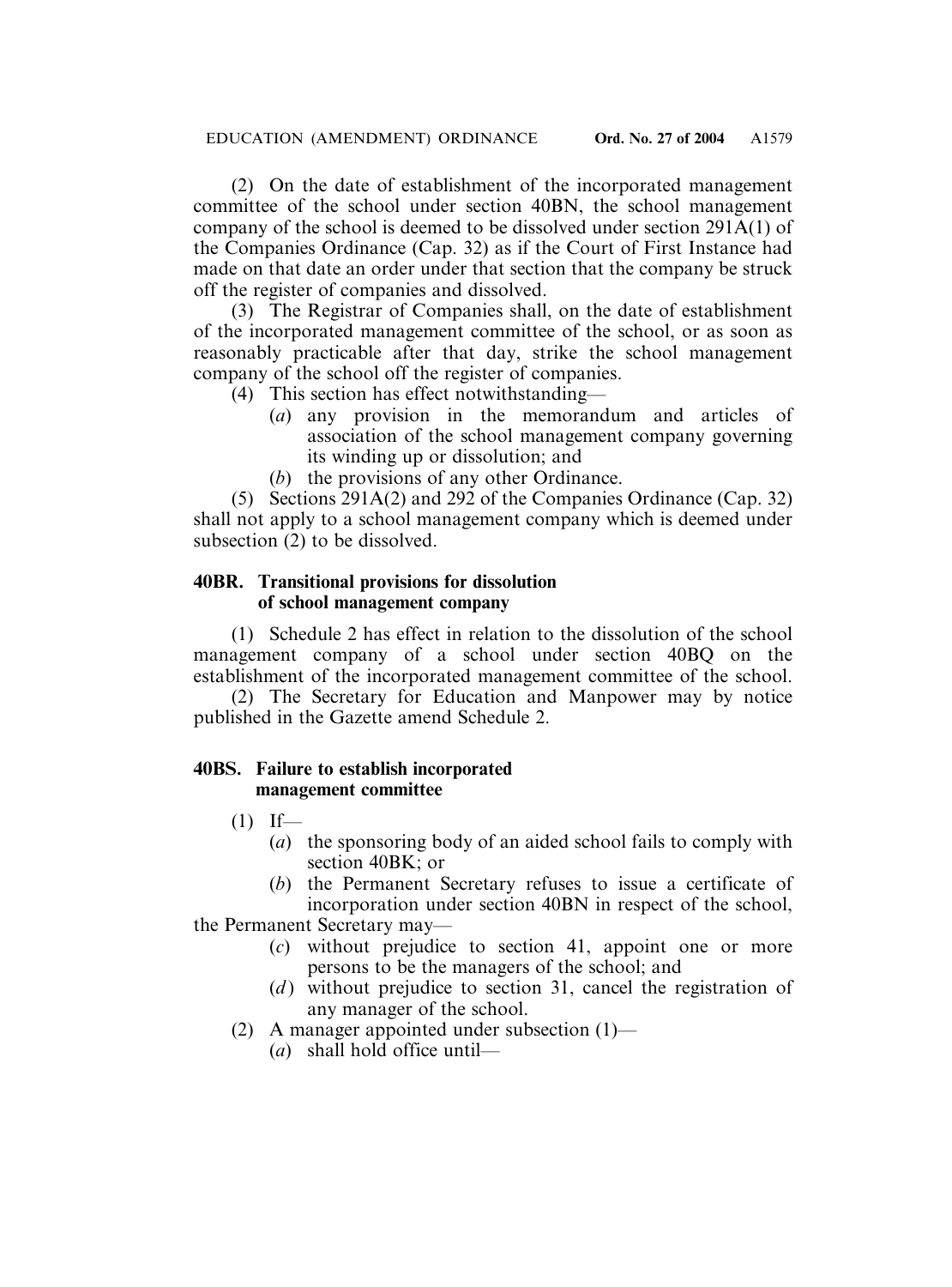- (i) the term of office for which he is appointed expires; or
- (ii) the incorporated management committee of the school is established,

whichever is the earlier; and

(*b*) shall for the purpose of this Ordinance be treated as a manager appointed under section 41.

(3) The Government shall not incur any civil liability only by reason of the exercise by the Permanent Secretary of his power under subsection (1).

# **Establishment of incorporated management committee: planned school**

# **40BT. Establishment of incorporated management committee in respect of planned DSS school**

The sponsoring body of a DSS school the scheduled opening date of which falls on or after 1 January 2005 may notify the Permanent Secretary in writing of its intention to establish an incorporated management committee in respect of the school.

# **40BU. Submission for the purpose of establishment of incorporated management committee in respect of planned school**

- (1) This section applies to—
	- (*a*) an aided school the scheduled opening date of which falls on or after 1 January 2005; and
	- (*b*) a DSS school in respect of which a notice has been given under section 40BT.

(2) The sponsoring body of a school shall submit to the Permanent Secretary—

- (*a*) a draft of the constitution of the proposed incorporated management committee; and
- (*b*) an application for registration of the school under section 11.
- (3) A submission made under subsection (2) shall be made—
	- (*a*) not later than 6 months before the scheduled opening date; or
	- (*b*) by such later date as the Permanent Secretary may approve in writing.

(4) The sponsoring body shall provide to the Permanent Secretary such further information relating to the submission as he may reasonably require for the purposes of enabling him to exercise his power under section 40BV or 40BW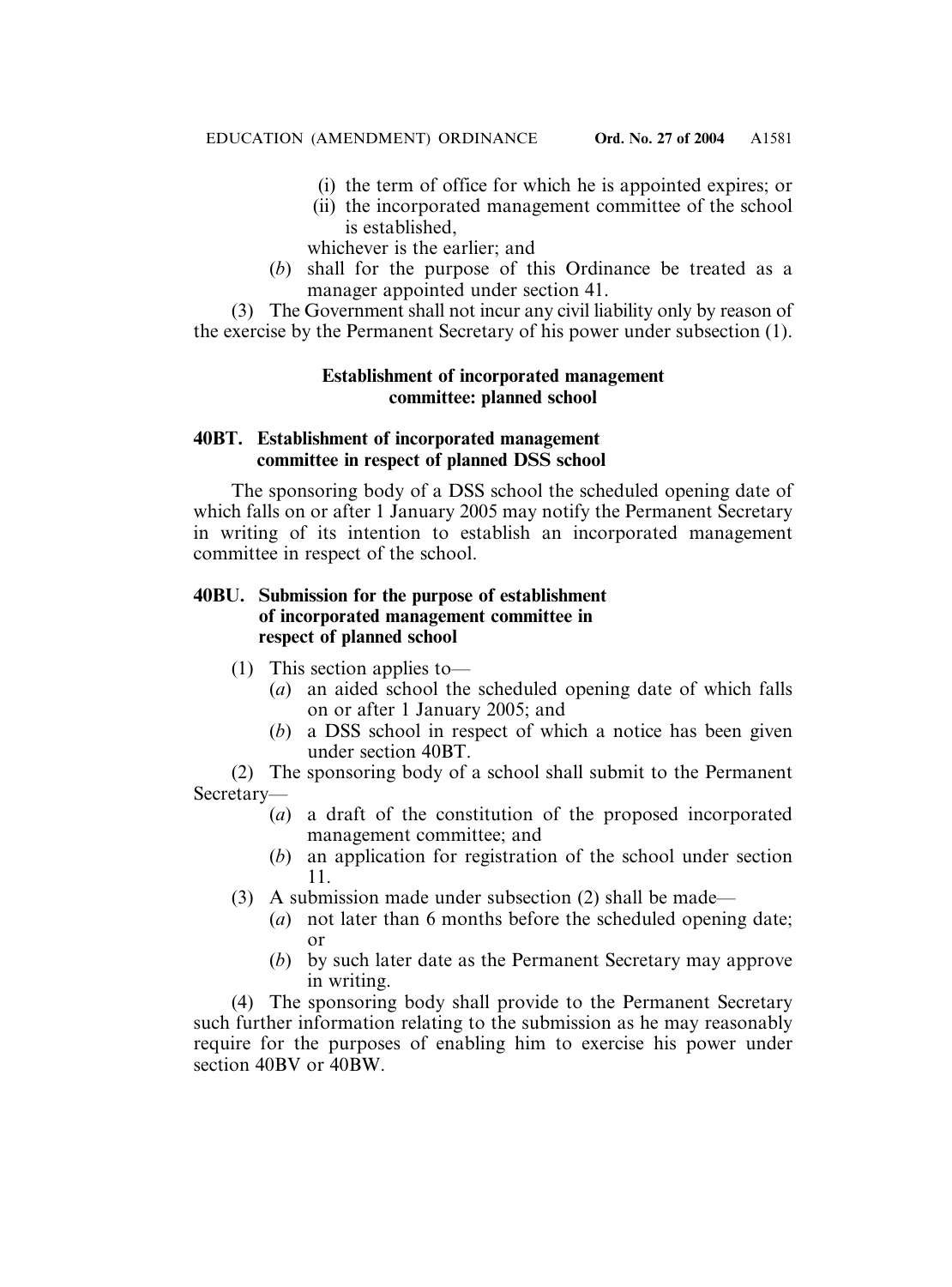# **40BV. Approval of draft constitution**

The Permanent Secretary shall approve or refuse to approve a draft of a constitution submitted under section 40BU(2) in accordance with any regulation made under section 84 for the purposes of this section.

# **40BW. Approval of list of proposed managers**

(1) Upon the approval of the draft constitution by the Permanent Secretary, the sponsoring body shall submit to the Permanent Secretary—

- (*a*) a list of the proposed managers of the school; and
- (*b*) an application by each proposed manager for registration as a manager of the school that complies with section 28.

(2) The Permanent Secretary shall approve a list of proposed managers submitted under subsection (1) if—

- (*a*) the composition of the proposed incorporated management committee—
	- (i) complies with this Part; and
	- (ii) is consistent with the draft of the constitution as approved under section 40BV; and
- (*b*) having regard to the grounds prescribed in section 30, he is satisfied that all the proposed managers are fit for registration as a manager of the school.

# **40BX. Incorporation**

- (1) If the Permanent Secretary—
	- (*a*) approves a draft of a constitution under section 40BV;
	- (*b*) approves a list of proposed managers under section 40BW; and
	- (*c*) registers the school under section 13 or 15,

he shall—

- (*d*) register the proposed managers as managers of the school under section 29; and
- (*e*) issue a certificate of incorporation in such form as he may specify.

(2) With effect from the date of incorporation specified in the certificate of incorporation, the incorporated management committee shall be established as a body corporate with perpetual succession.

(3) The incorporated management committee established under subsection (2) shall—

(*a*) have—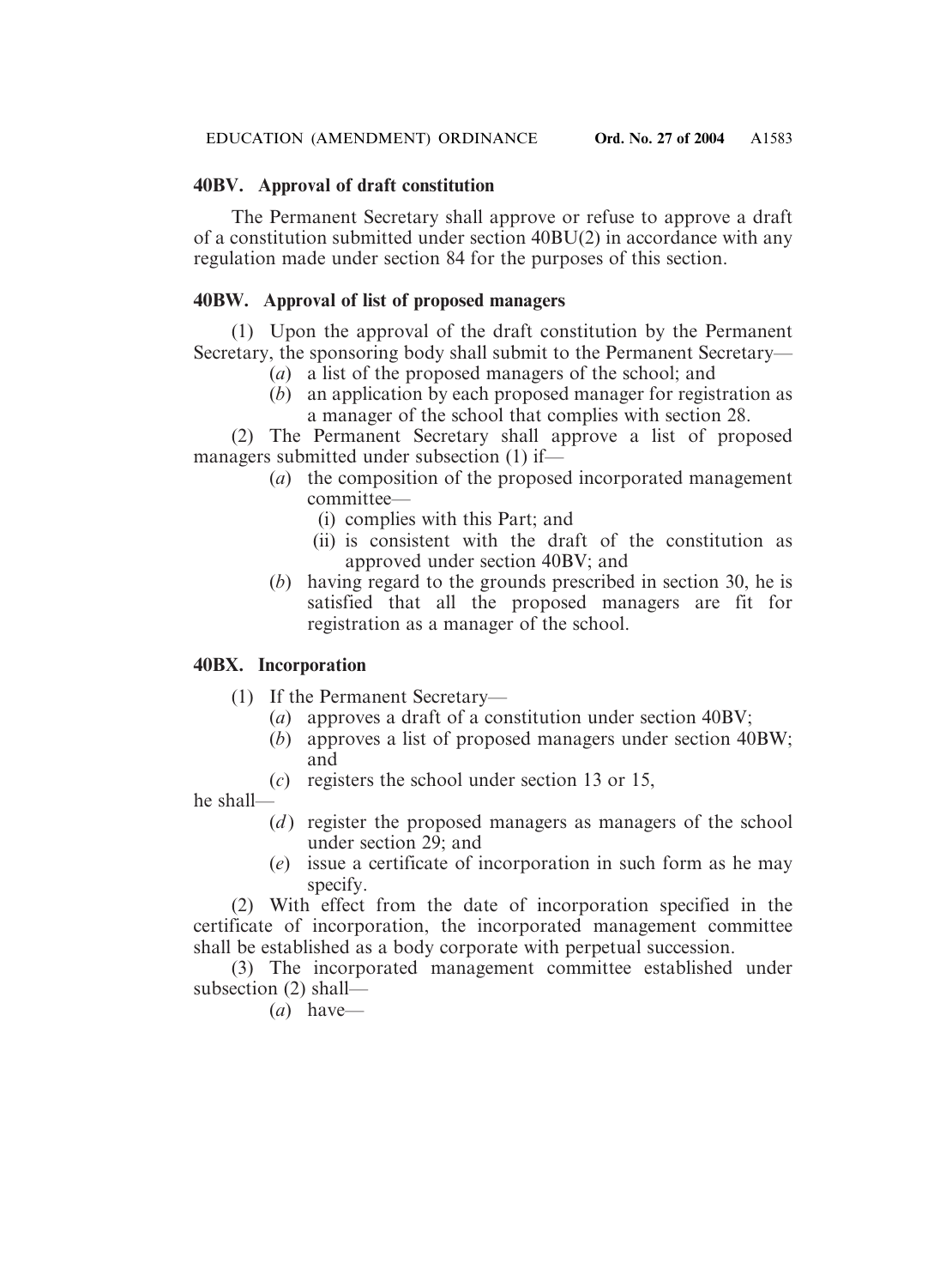- (i) an English name in the form "The Incorporated Management Committee of (*the registered English name of the school*)"; and
- (ii) a Chinese name in the form "(*the registered Chinese name of the school*) 法團校董會";
- (*b*) be capable of suing and being sued in its name and, subject to this Ordinance, of doing and suffering all such other acts and things as bodies corporate may lawfully do and suffer;
- (*c*) have a common seal, the affixing of which shall be pursuant to its resolution and be authenticated by the signatures of the supervisor of the school and one other manager authorized by the committee to act for that purpose, either generally or specifically; and
- (*d*) have a registered office at the address of the premises which are specified in the certificate of registration or certificate of provisional registration of the school.

# **40BY. Effect of certificate of incorporation**

A certificate of incorporation issued under section 40BX shall be conclusive evidence that the incorporated management committee is duly established under this Ordinance.

# **40BZ. Failure to establish incorporated management committee**

- $(1)$  If—
	- (*a*) the scheduled opening date of an aided school falls on or after 1 January 2005 and the sponsoring body of the school fails to comply with section 40BU; or
	- (*b*) the Permanent Secretary refuses to issue a certificate of incorporation under section 40BX in respect of the school,

any agreement between the Government and the sponsoring body in relation to the sponsorship, subsidization, management and operation of the school shall, at the option of the Permanent Secretary, terminate on a day specified by him.

(2) The Government shall not incur any civil liability only by reason of the exercise by the Permanent Secretary of his option under subsection (1).

# **40CA. Pre-incorporation contract**

Where—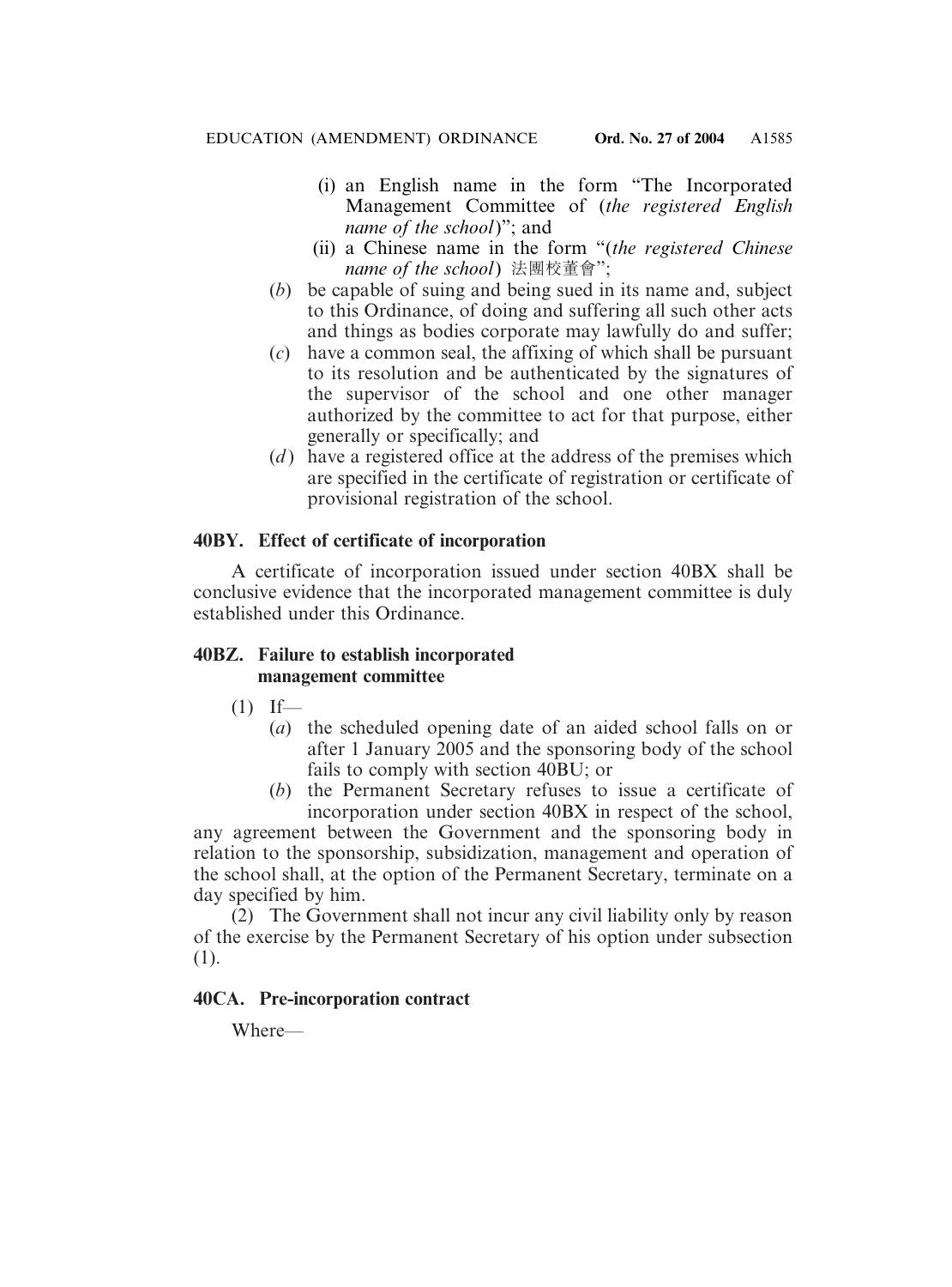- (*a*) any person enters into a contract with another party for the supply of goods or service for the benefit of a school before the incorporated management committee of the school is established under section 40BX;
- (*b*) he enters into the contract with the written authority of the sponsoring body of the school;
- (*c*) before he enters into the contract he advises the other party that the incorporated management committee of the school will upon its establishment become a party to the contract by virtue of this section; and
- (*d*) the contract is subsisting immediately before the establishment of the committee,

the following provisions apply on the establishment of the committee—

- (*e*) the committee shall for all purposes substitute for the person as the party to the contract and shall be regarded as having always been the party;
- (*f*) all rights and liabilities of the person under the contract shall vest in the committee; and
- (*g*) the person shall cease to be a party to the contract.

# **Provisions applicable where a school ceases to be an IMC school**

# **40CB. An aided IMC school may become a DSS school without IMC**

(1) If an IMC school which is an aided school becomes a DSS school, the sponsoring body of the school may apply to the Permanent Secretary for an approval for the school to become a school without IMC.

(2) The Permanent Secretary shall grant an approval applied for if—

- (*a*) all conditions (if any) subject to which the school may become a DSS school have been fulfilled;
- (*b*) a company has been incorporated under the Companies Ordinance (Cap. 32) for the purposes of operating the school as stated in its memorandum of association;
- (*c*) the company has been designated as a school management company under section 3(2);
- (*d*) applications have been made under section 28 for the registration of a sufficient number of people as the managers of the DSS school; and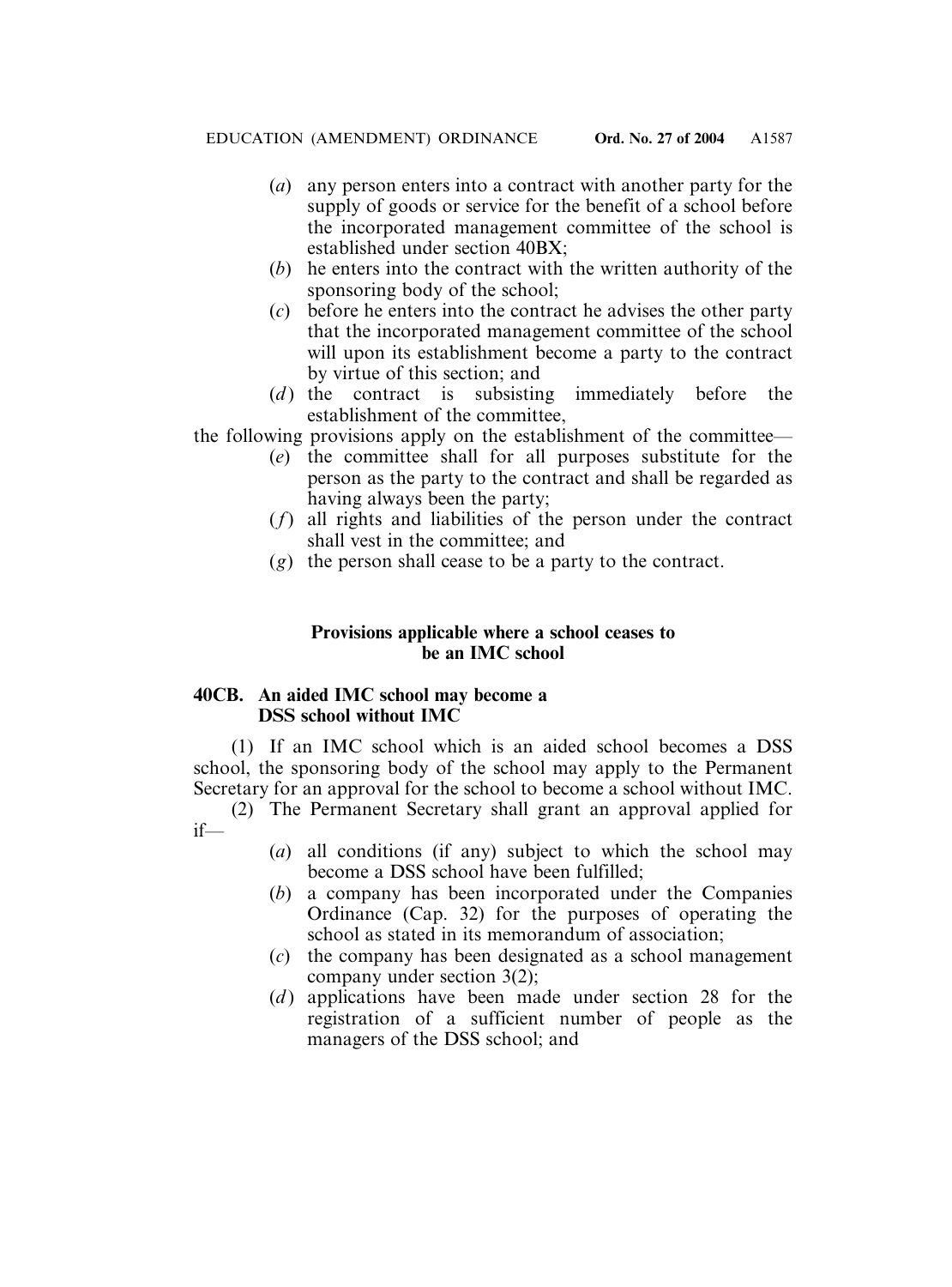- (*e*) a person has been recommended under section 38 to be the supervisor of the DSS school.
- (3) Upon the granting of an approval in relation to a school—
	- (*a*) the incorporated management committee shall be dissolved;
	- (*b*) the name of the committee shall be removed from the register of incorporated management committees; and
	- (*c*) Schedule 2 has effect in relation to the dissolution of the committee.".

# **17. Heading substituted**

The subheading "**Appointed managers**" before section 41 is repealed and the following substituted—

"PART IIIC

PERMANENT SECRETARY MAY APPOINT MANAGERS".

# **18. Appointment of managers by Permanent Secretary**

Section 41(3) is amended by adding "or incorporated management committee (as may be appropriate)" before "in respect".

# **19. Approval of first principal of school**

Section 53(1) is amended by adding "or incorporated management committee (as may be appropriate)" after "committee".

# **20. Grounds for withdrawal of approval of principal**

Section  $56(1)(d)$  is amended by repealing "management committee" and substituting "managers of the school".

# **21. Approval of subsequent principals**

Section 57(1) is amended—

- (*a*) in paragraph (*d* ), by repealing "management committee" and substituting "managers of the school";
- (*b*) by adding "or incorporated management committee (as may be appropriate) of the school" before "shall".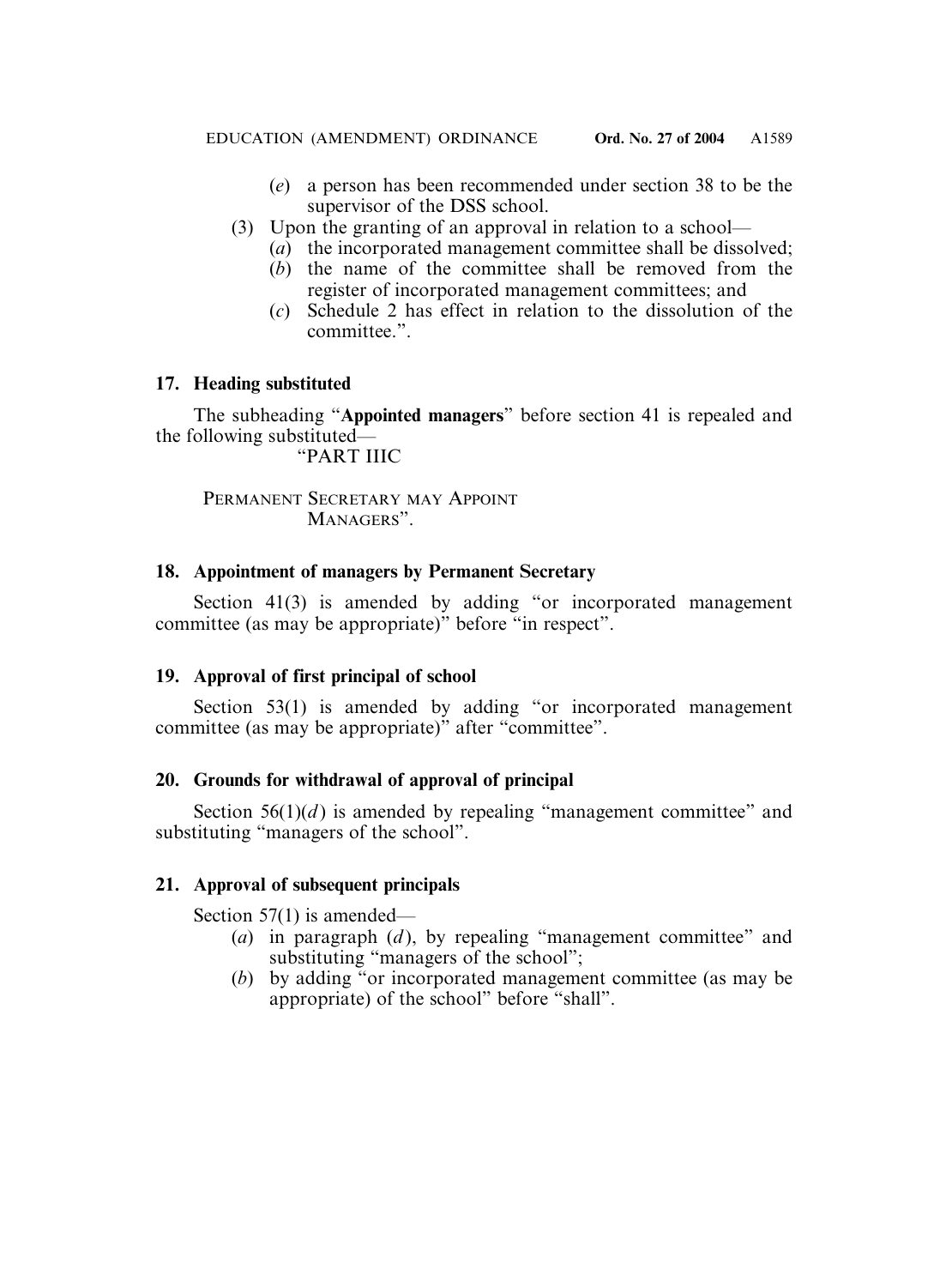# **22. Section added**

The following is added—

# "**57A. Selection of principal of IMC school**

(1) This section applies to an IMC school.

(2) Before recommending any person under section 57, the incorporated management committee shall appoint a principal selection committee.

- (3) A principal selection committee shall—
	- (*a*) be accountable to the incorporated management committee; and
	- (*b*) be composed of—
		- (i) representatives of the sponsoring body of the school;
		- (ii) managers of the school acting as representatives of the incorporated management committee; and
		- (iii) (where applicable) such other persons as may be provided for in the constitution of the incorporated management committee.

(4) A principal selection committee shall select in an open, fair and transparent manner a suitable person for recommendation under section 57 from candidates nominated in an open, fair and transparent manner by the sponsoring body or the incorporated management committee of the school or both as may be provided for in the constitution of the incorporated management committee.

(5) The incorporated management committee of a school shall recommend under section 57 the person selected by the principal selection committee.

- (6) Subsections (2), (3), (4) and (5) do not apply if—
	- (*a*) the sponsoring body of the school makes a request of the incorporated management committee under section  $40AG(1)(a)(ii)$ ; or
	- (*b*) the Permanent Secretary exempts, on an application by the sponsoring body or incorporated management committee and upon good cause being shown to his satisfaction, the committee from those subsections in respect of any principal of the school.".

# **23. Functions of principal**

Section 58(1) is amended by adding "or incorporated management committee (as may be appropriate)" after "committee".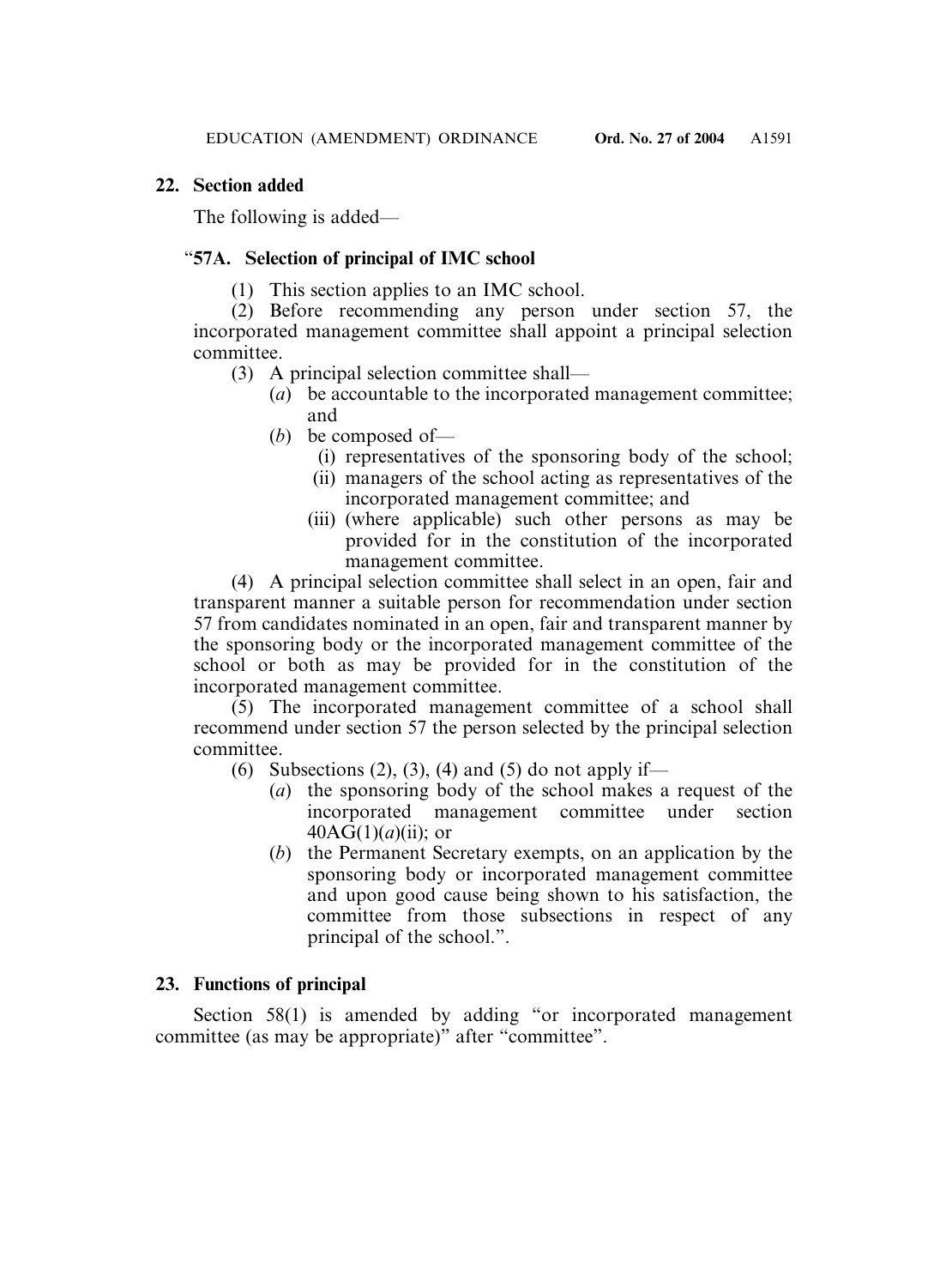# **24. Performance of functions of principal by candidate**

Section 58AA(2) is amended by adding "40AL(2)(b)," after "sections".

# **25. Application for permission to continue to employ serving teachers or principals of aided schools**

Section 58B(1) and (2) is amended by adding "or incorporated management committee (as may be appropriate)" after "committee".

# **26. Permanent Secretary to serve notice of decision on person adversely affected**

Section 60(1) is amended, in the Table—

- (*a*) in the First Column, by repealing "30(1)" and substituting "30(1) or  $(1A)$ ":
- (*b*) in the Second Column—
	- (i) by repealing "Supervisor" wherever it appears and substituting "Management authority";
	- (ii) by repealing "Registered manager" and substituting "Manager";
- (*c*) by adding—

Incorporated management committee. Section 40BL. Sponsoring body. Section 40BM. Sponsoring body.<br>Section 40BS $(1)(c)$ . Sponsoring body. Manager concerned. Section 40BV. Sponsoring body. Section 40BW. Sponsoring body. Section 40BZ. Sponsoring body.".

# **27. Permission to operate school or to act etc. pending appeal**

Section  $40BS(1)(c)$ .<br>Section  $40BS(1)(d)$ .

Section 66(1) is amended by adding—

"(*ba*) by notice in writing to an incorporated management committee permit an amendment to the constitution of the committee to take effect after he has objected to the amendment under section  $40AY(4)$ ;".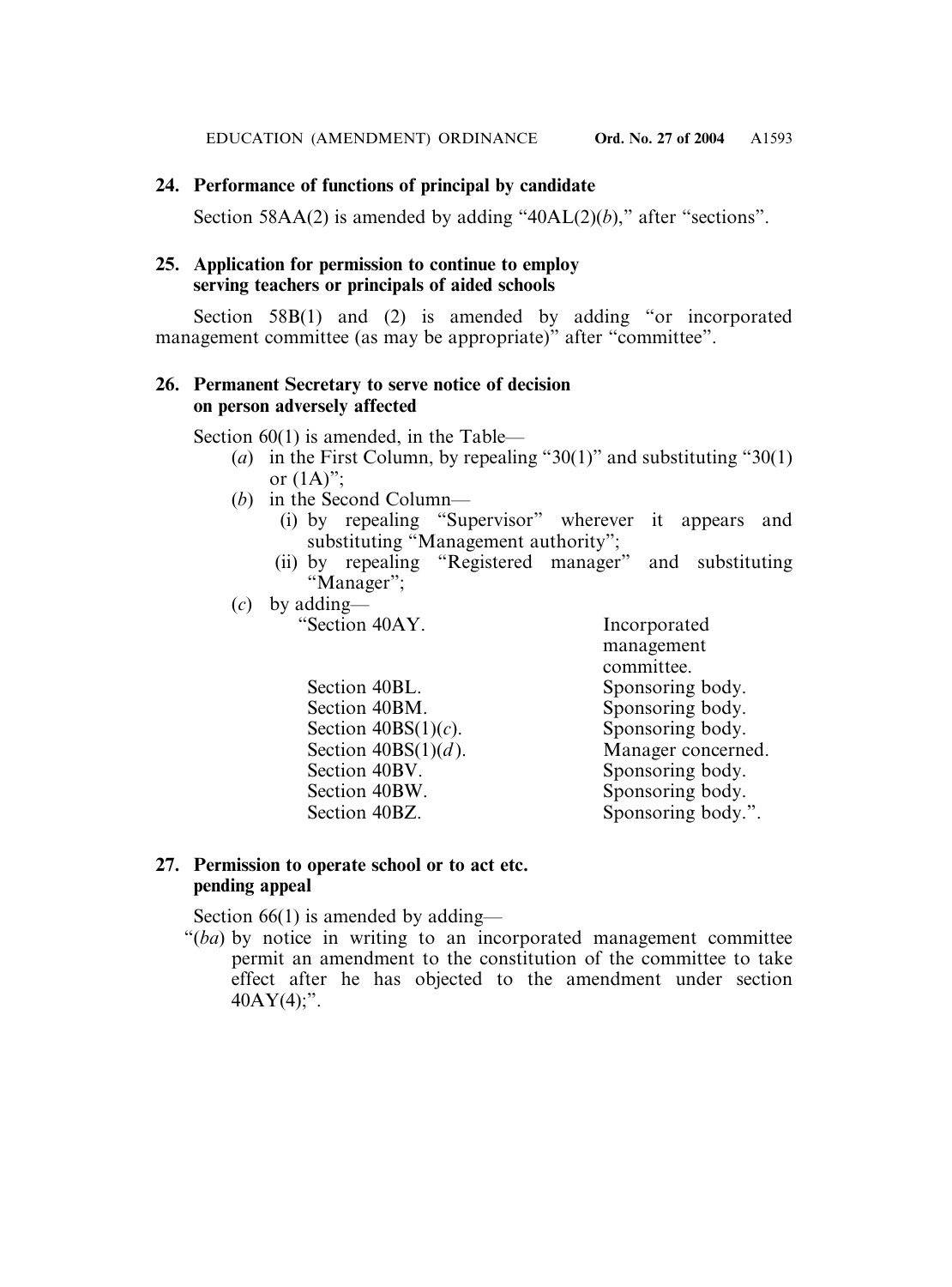# **28. Sponsoring body**'**s views take priority over management committee**'**s**

# Section 72A is amended—

- (*a*) in subsection (1), by adding "without IMC" before ", in exercising":
- (*b*) by repealing "贊助" wherever it appears and substituting "辦學".

# **29. Power of Permanent Secretary to order attendance at primary school or secondary school**

Section 74(2A) is amended by adding "or incorporated management committee (as may be appropriate)" after "management committee".

# **30. Power of Permanent Secretary to direct remedial measures**

Section  $82(2)(a)$  is amended by repealing "supervisor and every other" and substituting "management authority and every".

# **31. Powers of Permanent Secretary to close school or give directions in cases of danger or misconduct**

Section 83 is amended—

- (*a*) in subsection (1), by repealing "any manager" and substituting "the management authority";
- (*b*) by adding after subsection (1)—

"(1AA) If it appears to the Permanent Secretary that the circumstances mentioned in subsection  $(1)(a)$  or  $(c)$  exist and the Permanent Secretary serves an order under subsection (1) accordingly, he shall serve a copy of the order on each manager of the school.".

# **32. Regulations**

Section 84 is amended—

- $(a)$  in subsection  $(1)$ 
	- (i) by adding—
		- "(*la*) the establishment of parent-teacher associations;
		- (*lb*) the recognition of alumni associations for the purposes of section 40AP;";
	- (ii) in paragraph  $(p)$ , by adding "and incorporated management" committees" after "committees";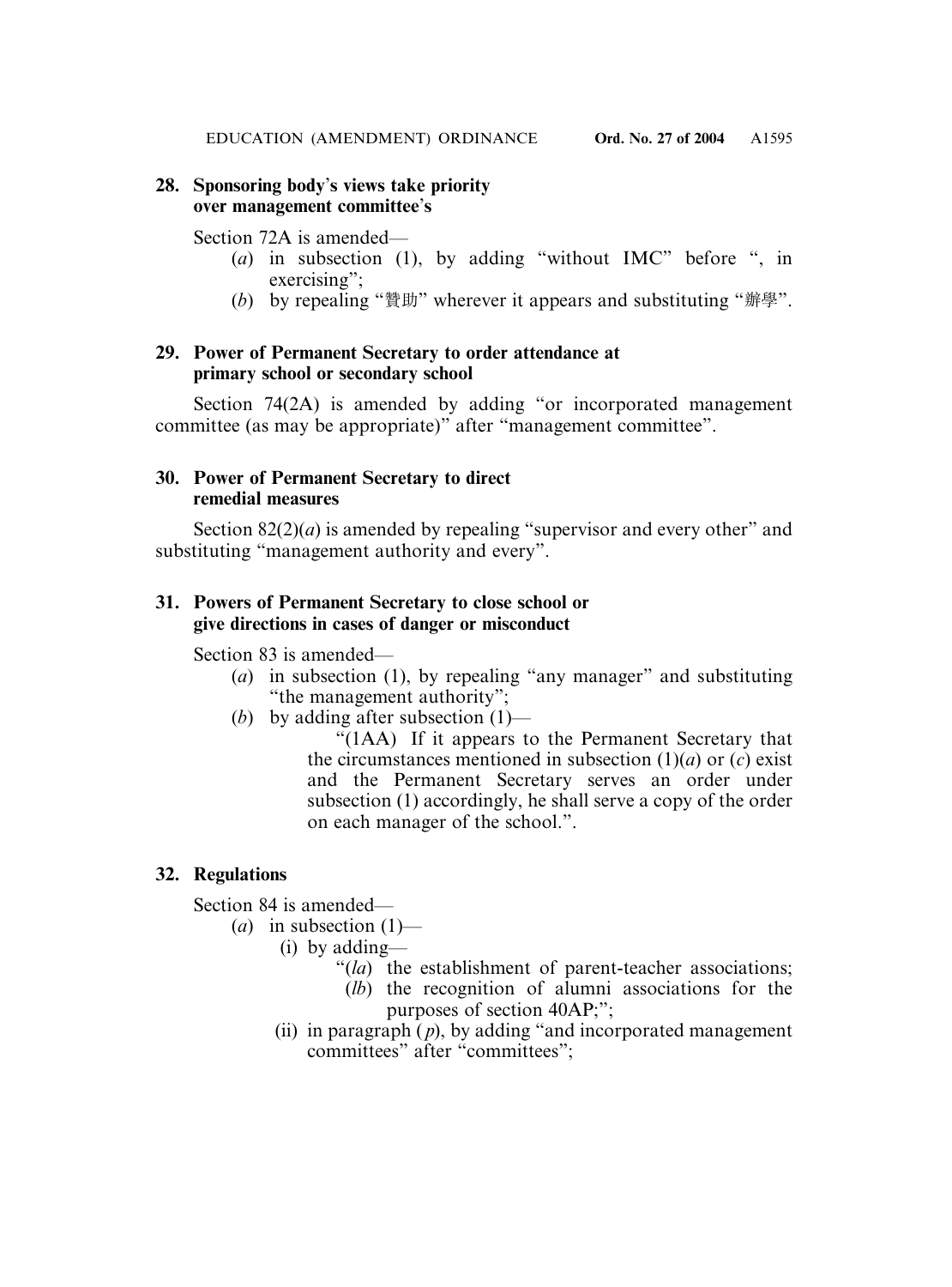- (iii) by adding—
	- "(*pa*) approval of constitutions of incorporated management committees;";
- (iv) in paragraphs (*u*) and (*v*), by repealing "supervisors" and substituting "management authorities";
- (*b*) by repealing subsection (4) and substituting—
	- "(4) The Permanent Secretary may waive—
		- (*a*) by circular issued to schools generally or a particular type of schools, wholly or partly the requirement of any regulation in respect of a particular type of schools or teachers;
		- (*b*) on application by a supervisor or incorporated management committee of a school and by notice in writing to the applicant, wholly or partly the requirement of any regulation in respect of the school, the applicant or a particular teacher of the school; and
		- (*c*) on application by a teacher and by notice in writing to the applicant, wholly or partly the requirement of any regulation in respect of the applicant,

on such conditions, if any, as he thinks fit.".

# **33. Offences and penalties**

Section 87 is amended—

(*a*) by adding before subsection (1)—

"(1A) Without prejudice to the prosecution of any other person, an incorporated management committee is not to be held liable for any offence under this Ordinance.";

- (*b*) in subsection  $(1)$ 
	- (i) in paragraph  $(a)$ , by repealing "or a manager of";
	- (ii) by adding—
		- "(*aa*) manages or takes any part in the management of a school which is not registered or provisionally registered;";
	- (iii) in paragraph (*b*), by adding "without IMC" after "school";
	- (iv) in paragraph (*i*), by repealing "a supervisor or any other manager of a school" and substituting "the supervisor or a manager of a school without IMC";
- (*c*) in subsection (3)—
	- (i) in paragraph (*a*), by adding "without IMC" after "school";
	- (ii) by repealing paragraph (*d* );
	- (iii) in paragraph (*n*), by adding "without IMC" after "school";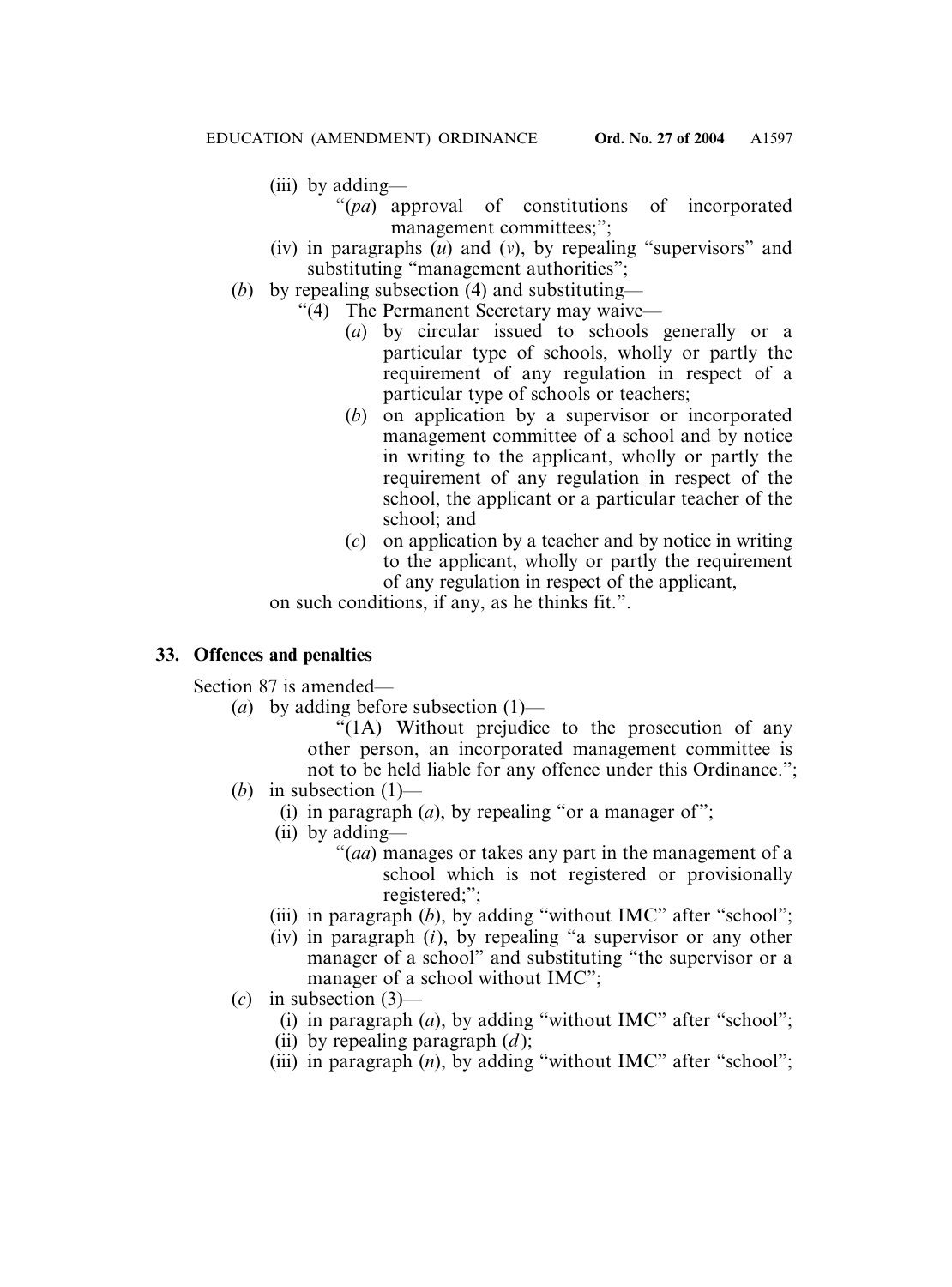- (*d*) by adding—
	- $\degree$ (6) If—
		- (*a*) an IMC school is operated, with the consent or connivance of any manager of the school, in contravention of section 19(1); or
		- (*b*) an incorporated management committee, with the consent or connivance of any manager of the school concerned—
			- (i) fails to comply with any notice served on it under section 82; or
			- (ii) in or in connection with any application under this Ordinance makes any statement or furnishes any information which is false in any material particular and which it knows or reasonably ought to know is false in such particular,

the manager shall be guilty of an offence and shall be liable on conviction to a fine of \$250,000 and to imprisonment for 2 years.

- $(7)$  If—
	- (*a*) an IMC school is operated, with the consent or connivance of any manager of the school, in any name other than its registered name;
	- (*b*) an incorporated management committee, with the consent or connivance of any manager of the school concerned, employs or permits any person to teach in a school in contravention of section 42(1) or (2); or
	- (*c*) an IMC school contravenes section 86 with the consent or connivance of any manager of the school,

the manager commits an offence and shall be liable on conviction to a fine at level 5 and to imprisonment for 2 years.

(8) If an incorporated management committee contravenes section 74(2A) or (2B) with the consent or connivance of any manager of the school concerned, the manager commits an offence and shall be liable on conviction to a fine at level 3 and to imprisonment for 3 months.".

### **34. Schedules added**

The following are added—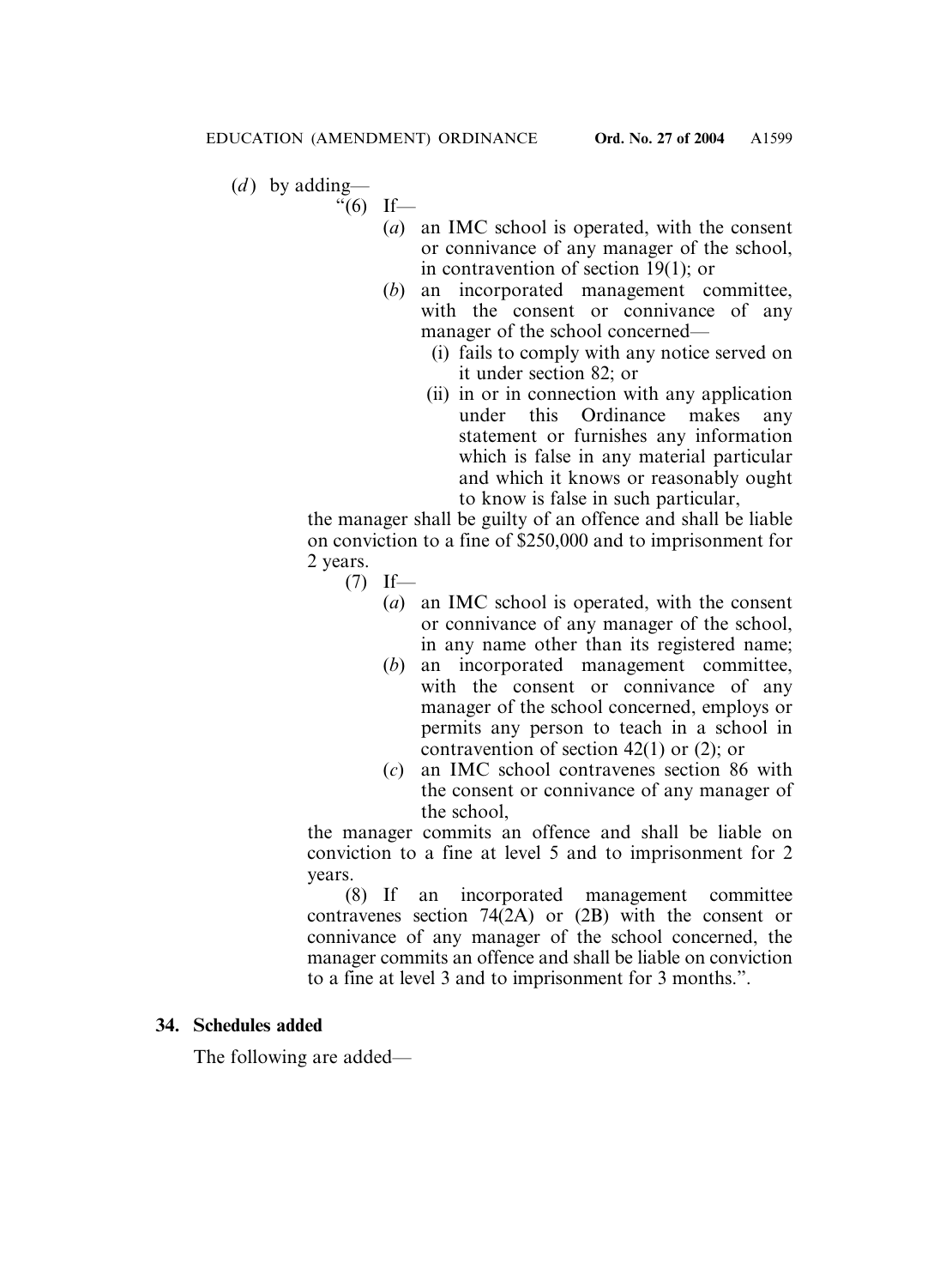#### "SCHEDULE 1 [s. 40BP]

#### 1. **Interpretation**

In this Schedule—

"transferee" (受讓方) means the incorporated management committee of the relevant school; "transition date" (交接日) means the date on which the incorporated management committee of the relevant school is established.

#### 2. **Pre-incorporation contract**

Where—

- (*a*) any person enters into a contract with another party for the supply of goods or service for the benefit of a school before the transition date;
- (*b*) he enters into the contract with the written authority of the management committee or school sponsoring body of the school;
- (*c*) before he enters into the contract he advises the other party that the incorporated management committee of the school will on the commencement of the transition date become a party to the contract by virtue of this section; and
- (*d*) the contract is subsisting immediately before the transition date,

the following provisions apply on the commencement of the transition date—

- (*e*) the committee shall for all purposes substitute for the person as the party to the contract and shall be regarded as having always been the party;
- (*f*) all rights and liabilities of the person under the contract shall vest in the committee; and
- (*g*) the person shall cease to be a party to the contract.

#### 3. **Continuance of certain contracts**

- (1) This section applies to a contract that is—
	- (*a*) entered into by the supervisor, principal or sponsoring body or a manager of a school ("original party") with a person before 1 January 2005;
	- (*b*) entered into for the supply of goods or service by the person for the benefit of the school (but not any other school); and
	- (*c*) is subsisting immediately before the transition date.
- (2) Upon the commencement of the transition date—
	- (*a*) (if the money paid in consideration of the goods or service is provided by the Government) the transferee shall, with the consent of the person, for all purposes substitute for the original party as the party to the contract, and shall be regarded as having always been the party;
	- (*b*) (if the money paid in consideration of the goods or service is not provided by the Government) the sponsoring body or, where the sponsoring body so decides, the transferee shall, with the consent of the person, for all purposes substitute for the original party as the party to the contract, and shall be regarded as having always been the party.
- (3) Where a substitution takes place under subsection (2)—
	- (*a*) all rights and liabilities of the original party under the contract shall vest in the transferee or sponsoring body, as may be appropriate; and
	- (*b*) the original party shall cease to be a party to the contract.

#### 4. **Continuance of employment**

(1) Without limiting section 2, a person who is employed to work for a school immediately before the date of the establishment of the incorporated management committee of the school under section 40BN of this Ordinance shall on the commencement of that date be deemed to have been employed by the committee on the same terms and conditions of the employment subsisting immediately before that date.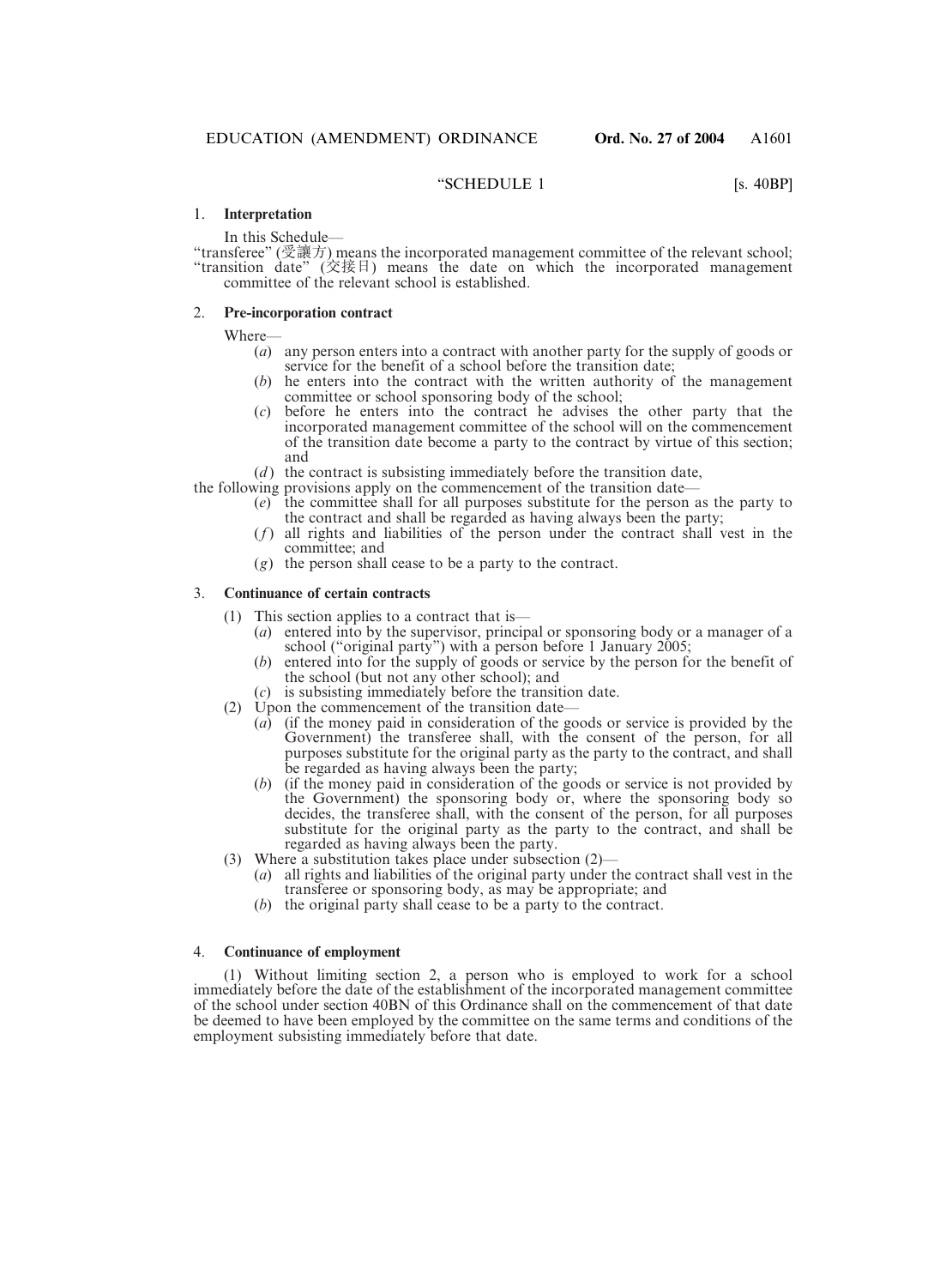(2) The incorporated management committee shall, for the purposes of the continuation of the employment referred to in subsection (1), be regarded as having always been the employer of the person since the commencement of the employment and, accordingly, there is no break or interruption in the employment only because of the operation of this section.

 $(3)$  The-

(*a*) employment may be terminated; or

(*b*) terms and conditions of the employment may be varied,

on or after the transition date in the same manner and to the same extent as immediately before that date.

#### 5. **Delivery of books, etc.**

(1) On the transition date, the transferee becomes the owner of all books, accounts, receipts or other document (however compiled, recorded or stored) that are relevant to the functions and powers of the transferee.

(2) All such books, accounts, receipts or other document shall be delivered to the transferee immediately after that date by the person who has the care and custody of them otherwise than pursuant to a lawful authority.

(3) Any person who contravenes subsection (2) shall be guilty of an offence and shall be liable on conviction to a fine at level 3 and to imprisonment for 3 months.

——————————

SCHEDULE 2 [SS. 40BR & 40CB]

#### 1. **Interpretation**

In this Schedule—

- (*a*) where this Schedule applies under section 40BR—
	- (i) "transferor" means the school management company of the relevant school;
	- (ii) "transferee" means the incorporated management committee of the relevant school;
	- (iii) "transition date" means the date on which the incorporated management committee of the relevant school is established;
- (*b*) where this Schedule applies under section 40CB—
	- (i) "transferor" means the incorporated management committee of the relevant school;
	- (ii) "transferee" means the school management company of the relevant school;
	- (iii) "transition date" means the date on which the incorporated management committee of the relevant school is dissolved.

#### 2. **Vesting of properties, etc.**

(1) All properties, rights, obligations and civil liabilities of the transferor which are subsisting immediately before the transition date shall on the commencement of the transition date vest in the transferee.

(2) For the purposes of the vesting effected by subsection (1), the transferee shall be regarded as having always been the transferor since the establishment of the transferor.

(3) The Stamp Duty Ordinance (Cap. 117) shall not apply to any vesting effected by subsection  $(1)$ .

(4) The vesting in the transferee of any properties, rights, obligations and liabilities under subsection (1) does not constitute an assignment, transfer, devolution, parting with possession, dealing with or other disposition of such properties, rights, obligations and liabilities for the purposes of any instrument concerning or affecting such properties, rights, obligations and liabilities.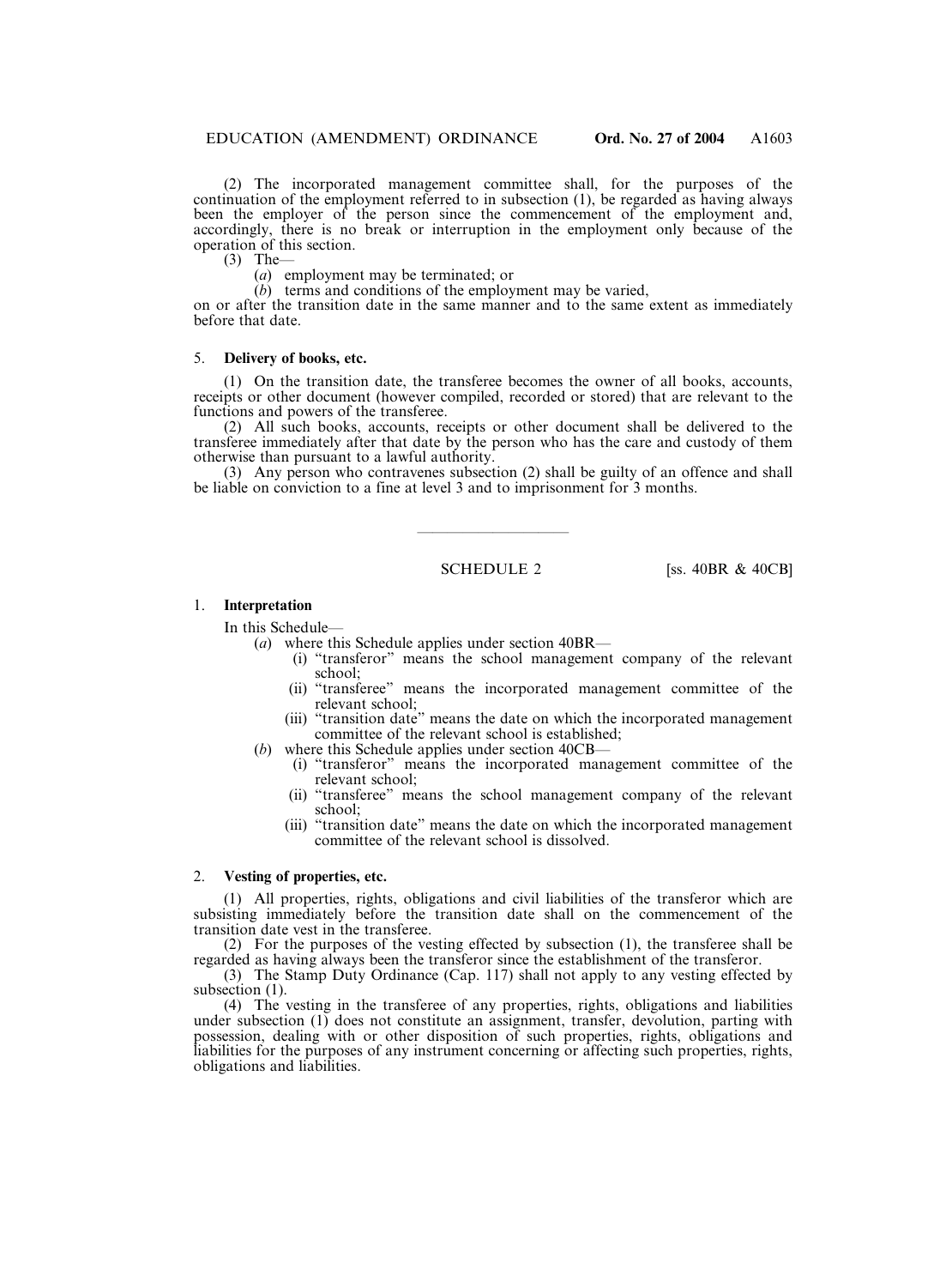(5) A provision contained in any deed, contract or other document made by the transferor—

- (*a*) prohibiting or requiring any consent or approval for the vesting effected by subsection (1); or
- (*b*) to the effect that a default shall occur or be deemed to occur, or any right or obligation shall cease, as a result of the vesting effected by subsection (1),

is deemed to have been waived.

(6) The vesting in the transferee of an interest in land effected by subsection (1) does not—

- (*a*) operate as a breach of covenant or condition against alienation;
- (*b*) give rise to any right of pre-emption, right of forfeiture, right of re-entry, option, damages or other right of action affecting land;
- (*c*) invalidate or discharge any contract or security;
- $(d)$  operate so as to merge any leasehold interest in the reversion expectant on it; or
- (*e*) extinguish, affect, vary, diminish or postpone any priority of that interest, whether under the Land Registration Ordinance (Cap. 128), at law or in equity.
- (7) The transferee shall register or cause to be registered in the Land Registry—
	- (*a*) where this Schedule applies under section 40BR, a copy of the certificate of incorporation issued to it under section  $40\text{BN}(1)$  or  $40\text{BX}(1)$  of this Ordinance; or
	- (*b*) where this Schedule applies under section 40CB—
		- (i) a copy of the certificate of incorporation issued to it under the Companies Ordinance (Cap. 32);
		- (ii) a copy of the approval granted in respect of the school under section 40CB; and
		- (iii) a copy of the text of section 40CB and this Schedule.

#### 3. **Continuance of employment**

(1) A person who is employed to work for a school immediately before the transition date shall on the commencement of the transition date be deemed to have been employed by the transferee on the same terms and conditions of the employment subsisting immediately before that date.

(2) The transferee shall be regarded as having always been the employer of the person since the commencement of the employment referred to in subsection (1) and, accordingly, there is no break or interruption in the employment only because of the operation of this section.

(3) The—

(*a*) employment may be terminated; or

(*b*) terms and conditions of the employment may be varied,

on or after the transition date in the same manner and to the same extent as immediately before that date.

#### 4. **Validity of acts already commenced**

(1) Nothing in this Ordinance affects the validity of anything done by, on behalf of or in relation to the transferor before the transition date.

(2) If anything is in the process of being done by, on behalf of or in relation to the transferor immediately before the transition date, it may be carried on or completed by, on behalf of or in relation to the transferee.

#### 5. **Continuance of pending civil proceedings**

(1) Civil proceedings commenced by or against the school or the transferor before the transition date may be continued or enforced on or after that date by or against the transferee as if the transferee was a party to the proceedings.

(2) All claims and defences that were available to the school or the transferor are available to the transferee.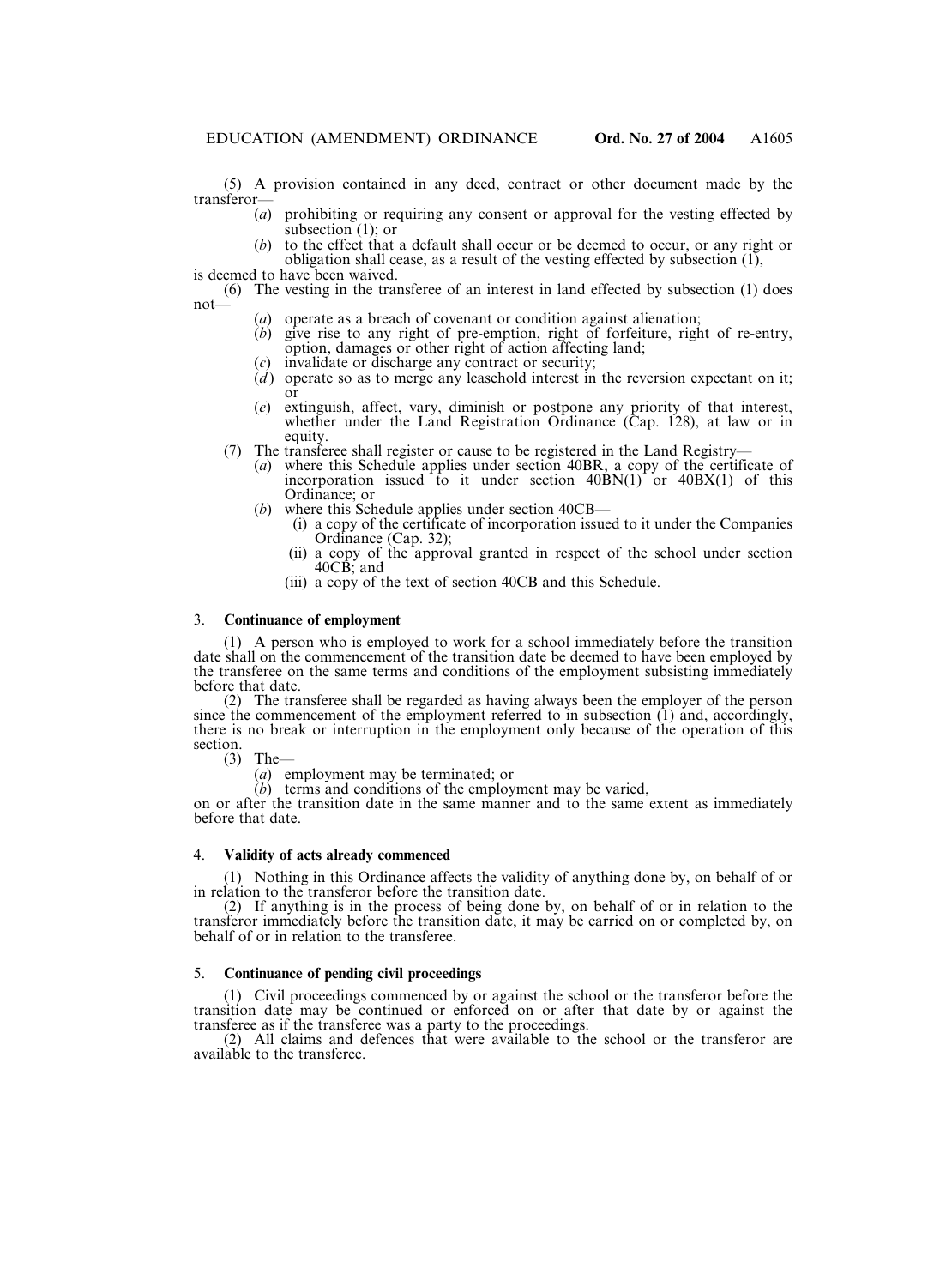#### 6. **Evidence: books and documents**

(1) Subject to Article  $11(2)(g)$  of the Hong Kong Bill of Rights set out in the Hong Kong Bill of Rights Ordinance (Cap. 383), books and other documents which would, before the transition date, have been evidence in respect of any matter for or against any one or more of the following parties, are admissible in evidence in respect of the same matter for or against the transferee—

- (*a*) the school;
- (*b*) any person in his capacity as the supervisor or a manager or former manager of the school; or
- the transferor.

(2) In this section, "documents" (文件) has the same meaning as in section 46 of the Evidence Ordinance (Cap. 8).

#### 7. **Effect of existing agreements, etc.**

(1) This section applies to any agreement, arrangement or contract made or entered into or transaction effected by, on behalf of or in relation to the transferor before the transition date.

(2) If an agreement, arrangement, contract or transaction to which this section applies is in force or effective immediately before the transition date or it is to take effect on or after that date, it shall have effect as from that date as if it were made, entered into or effected by, on behalf of or in relation to the transferee.

#### 8. **Record of property**

The record of property of the transferor, which is in the form of an entry in the books of a bank, company or other corporation immediately before the transition date, shall be transferred in those books by the bank, company or corporation to the transferee upon the transferee's request.

#### 9. **Delivery of books, etc.**

(1) On the transition date, the transferee becomes the owner of all books, accounts, receipts or other document (however compiled, recorded or stored) relating to the management of the school in the control or possession of the transferor.

(2) All such books, accounts, receipts or other document shall be delivered to the transferee immediately after that date by the person who has the care and custody of them otherwise than pursuant to a lawful authority.

(3) Any person who contravenes subsection (2) shall be guilty of an offence and shall be liable on conviction to a fine at level 3 and to imprisonment for 3 months.".

————————————————————

SCHEDULE 3 [ss. 40AB & 40AC]

#### SPECIFIED SCHOOLS

#### School Name School Address

Hong Kong Sam Yuk Secondary School 17A Ventris Road, Hong Kong International Christian Quality Music 372 Shun Ning Road, Sham Shui Po, Secondary and Primary School

Confucius Hall Middle School 77 Caroline Hill Road, Hong Kong Fung Kai No. 2 Secondary School 15 Jockey Club Road, Sheung Shui, New **Territories**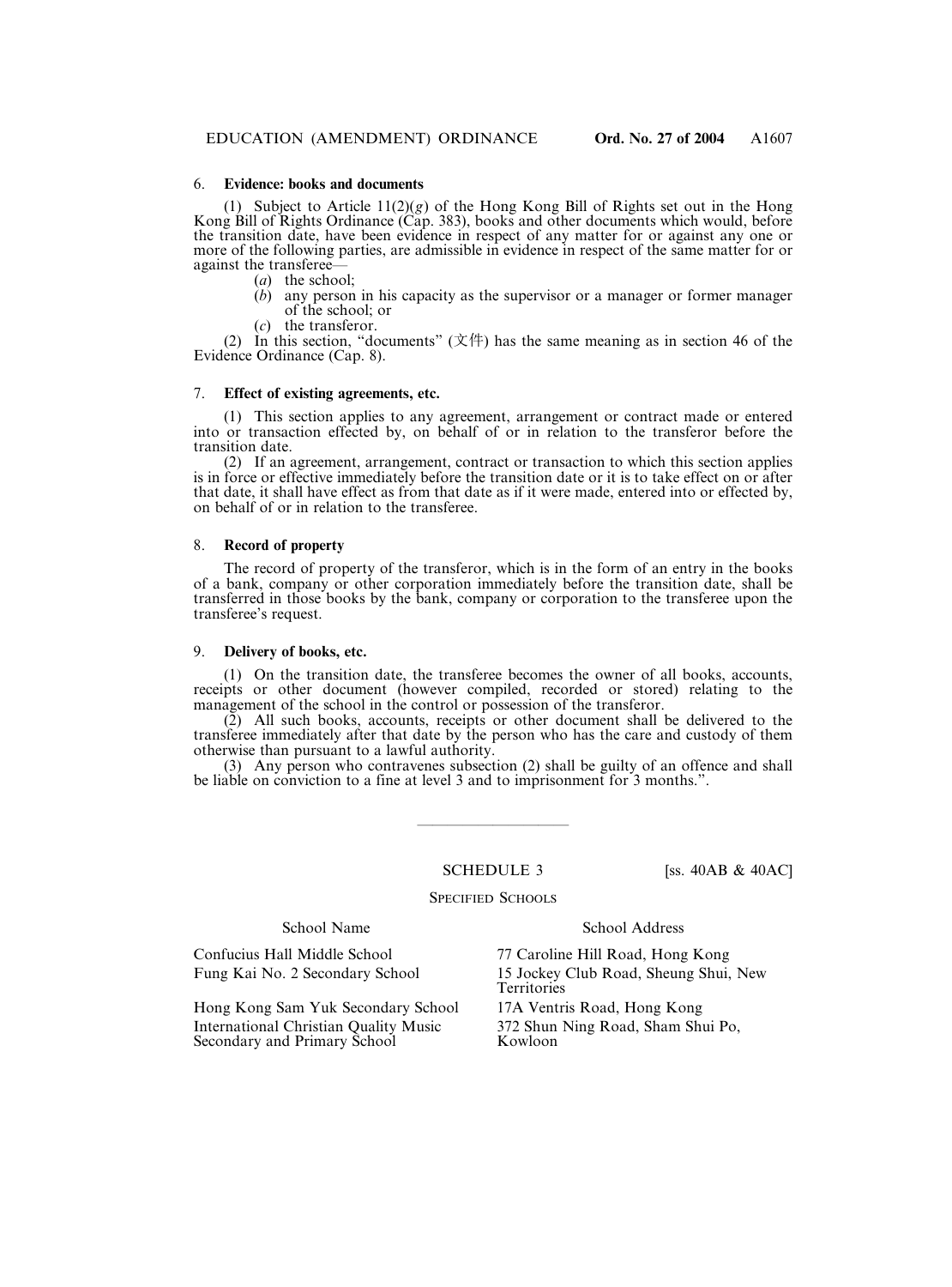| School Name                      | School Address                                                  |  |
|----------------------------------|-----------------------------------------------------------------|--|
| <b>ISF</b> Academy               | 373 Queen's Road East, Wanchai, Hong<br>Kong                    |  |
| Kowloon Sam Yuk Secondary School | 52 Boundary Street, Mongkok, Kowloon                            |  |
| Mu Kuang English School          | 55 Kung Lok Road, Kwun Tong, Kowloon                            |  |
| Phoenix International School     | 5 Tonkin Street, Shamshuipo, Kowloon                            |  |
| Po Leung Kuk Choi Kai Yau School | 6 Caldecott Road, Shamshuipo, Kowloon                           |  |
| Sam Yuk Middle School            | 1111 Clear Water Bay Road, Sai Kung, New<br><b>Territories</b>  |  |
| S.K.H. All Saints' Middle School | 11 Pak Po Street, Kowloon                                       |  |
| Tai Po Sam Yuk Secondary School  | 2 Tai Po Tau Drive, Tai Po, New Territories                     |  |
| United Christian College         | 9 & 11 Tong Yam Street, Tai Hang Tung,<br>Shamshuipo, Kowloon". |  |

# **Education Regulations**

### **35. Interpretation**

Regulation 2 of the Education Regulations (Cap. 279 sub. leg.) is amended by adding—

""responsible person" (負責人) means, in relation to—

- (*a*) school without IMC, the supervisor of the school;
- (*b*) an IMC school, the principal of the school;".

### **36. Approval for roof playgrounds**

Regulation 16 is amended by repealing ", verandah".

### **37. Structural requirements**

Regulation 17(2) is amended by repealing ", verandah".

### **38. Pupils using roof playgrounds to be under supervision**

Regulation 18 is amended by repealing ", verandah".

# **39. Numbers of pupils allowed on a roof playground or balcony**

Regulation 19 is amended—

- (*a*) by repealing paragraph (2);
- (*b*) in paragraph (3), by repealing ", verandah".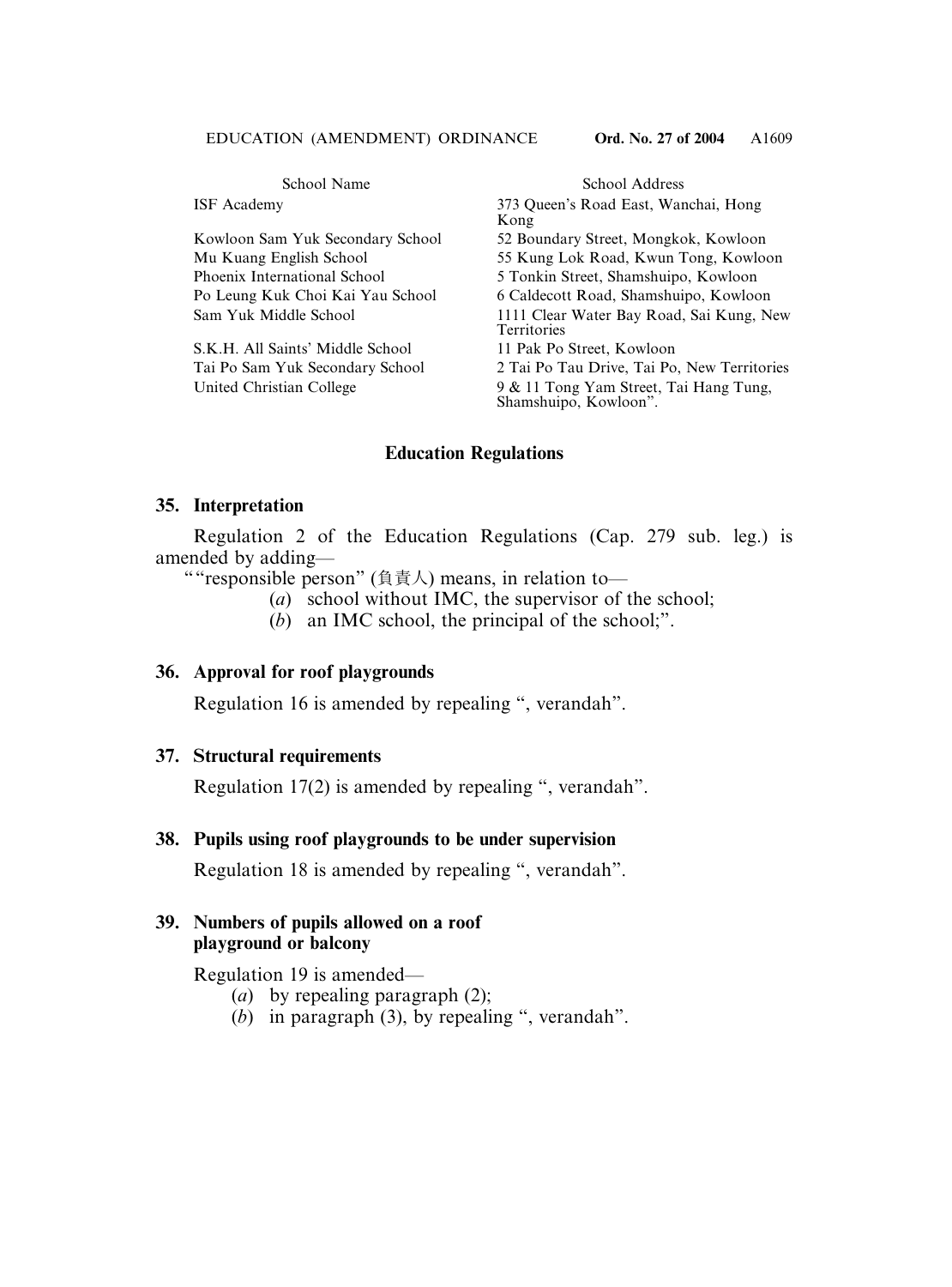# **40. Limitation of activities on roof playgrounds**

Regulation 20 is amended by repealing ", verandah".

# **41. Safety precautions**

Regulation 21(2) is repealed and the following substituted—

 $f'(2)$  The principal and (in the case of a school without IMC) supervisor shall ensure that no instruction is given in the use of tools or the operation of machines or in science experiments except by—

- (*a*) a responsible teacher;
- (*b*) (in the case of tools or machines) a workshop instructor employed in the school to assist a responsible teacher; or
- (*c*) (in the case of science experiments) a laboratory technician employed in the school to assist a responsible teacher.".

# **42. Notice requiring safety equipment against fire**

Regulation 37 is amended—

- (*a*) by renumbering it as regulation 37(1);
- (*b*) in paragraph (1), by repealing everything after "Department" and substituting a full stop;
- (*c*) by adding—

"(2) A notice under paragraph (1) shall be served on the management committee or incorporated management committee (as may be appropriate) of the school concerned.

(3) A management committee or incorporated management committee on which a notice under paragraph (1) is served shall comply with the notice.".

# **43. Refreshment places**

Regulation 47 is amended by repealing "shop" and substituting "tuckshop".

# **44. Sanitary condition**

Regulation 48(2) is repealed.

# **45. Fees other than inclusive fee prohibited**

Regulation 61 is amended—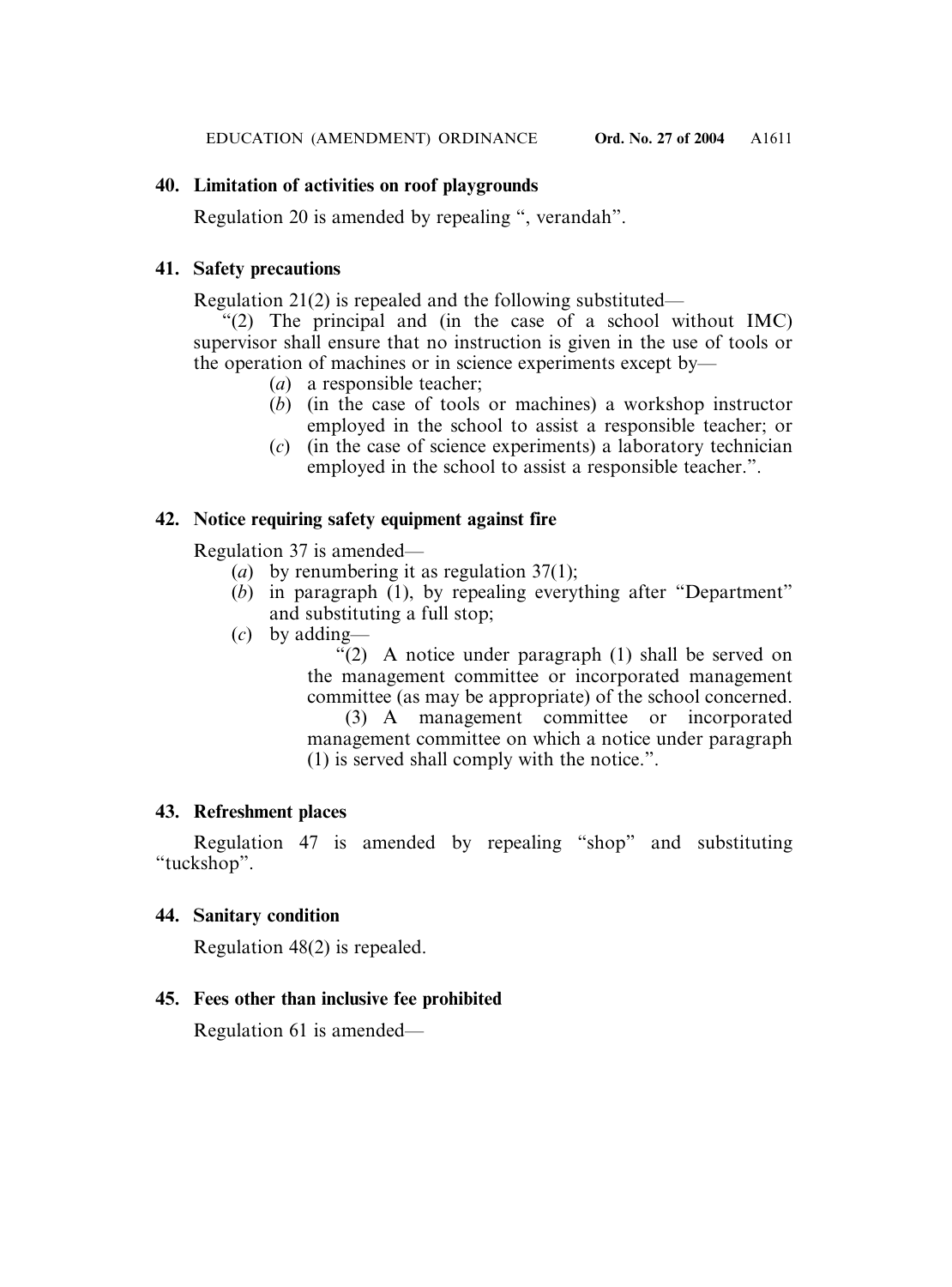- (*a*) in paragraph (2), by repealing "A supervisor or manager" and substituting "A management authority";
- (*b*) by adding—
	- "(3) The Permanent Secretary may grant an approval under this regulation on his own motion or upon an application.".

# **46. Formal receipts**

Regulation 63 is amended by adding "of a school without IMC" before "shall be".

# **47. Prohibition of collections without permission of Permanent Secretary**

Regulation 66 is amended by adding before paragraph (1)— "(1A) This regulation does not apply to an IMC school.".

# **48. Part amended**

Part XII is amended by repealing— "PART XII

SCHOOL MANAGEMENT COMMITTEES AND SUPERVISORS" and substituting—

## "PART XIA

CONSTITUTION OF MANAGEMENT COMMITTEES AND INCORPORATED MANAGEMENT COMMITTEES".

# **49. Constitution of school management committees**

Regulation 75(1) is amended by repealing ", require the managers of any" and substituting "of a school without IMC, require the managers of the".

# **50. Regulation added**

The following is added—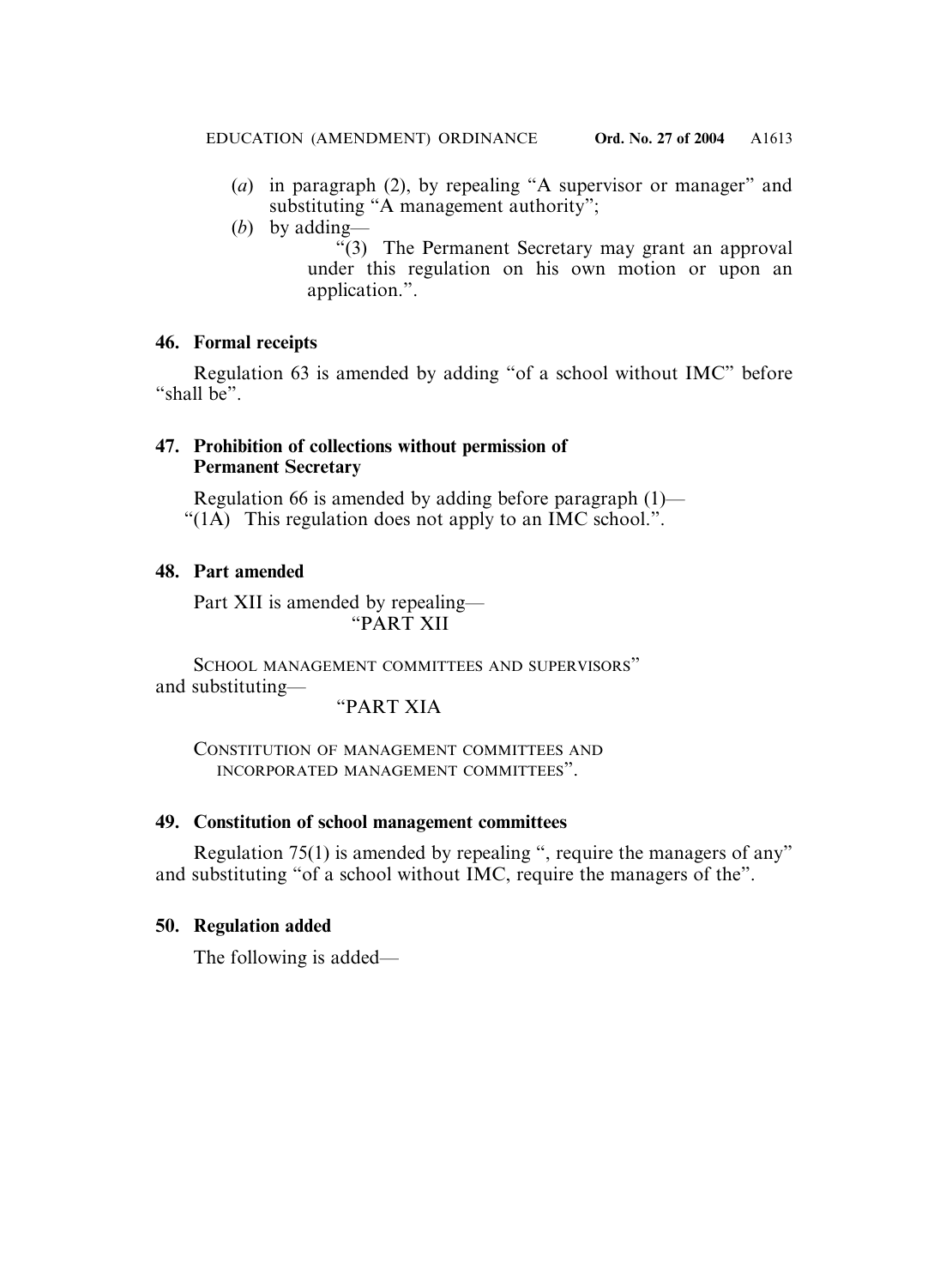# "**75A. Constitution of incorporated management committee**

(1) In considering the draft constitution of a proposed incorporated management committee under section 40BL or 40BV of the Ordinance, the Permanent Secretary shall not approve the draft unless he is satisfied that operation of the committee in accordance with the constitution is likely to be satisfactory.

 $(2)$  Without limiting paragraph (1), the Permanent Secretary may refuse to approve the constitution if it does not provide for any of the following—

- (*a*) the number of each category of managers in the composition of the committee;
- (*b*) the procedures for nominating or electing persons for registration as managers;
- (*c*) the procedures for making a request and issuing a notice under section 40AX of the Ordinance as regards the cancellation of the registration of any manager;
- (*d*) the appointment or election of a manager to be or to act as the supervisor of the school and the secretary and treasurer of the committee;
- (*e*) the functions of the supervisor of the school and the secretary and treasurer of the committee;
- (*f*) the tenure of office of the managers;
- (*g*) the procedures for the selection of the principal;
- (*h*) the filling of vacancies in managers;
- (*i*) matters relating to the re-nomination or re-election of managers;
- $(j)$  the appointment of auditor;
- (*k*) meetings and proceedings of the committee; or
- (*l*) the procedures for amending the constitution.

(3) The provisions of this regulation are made for the purposes of sections  $40BL$  and  $40BV$  of the Ordinance.".

# **51. Part heading added**

The following is added before regulation 76— "PART XII

APPOINTMENT OF TEACHERS".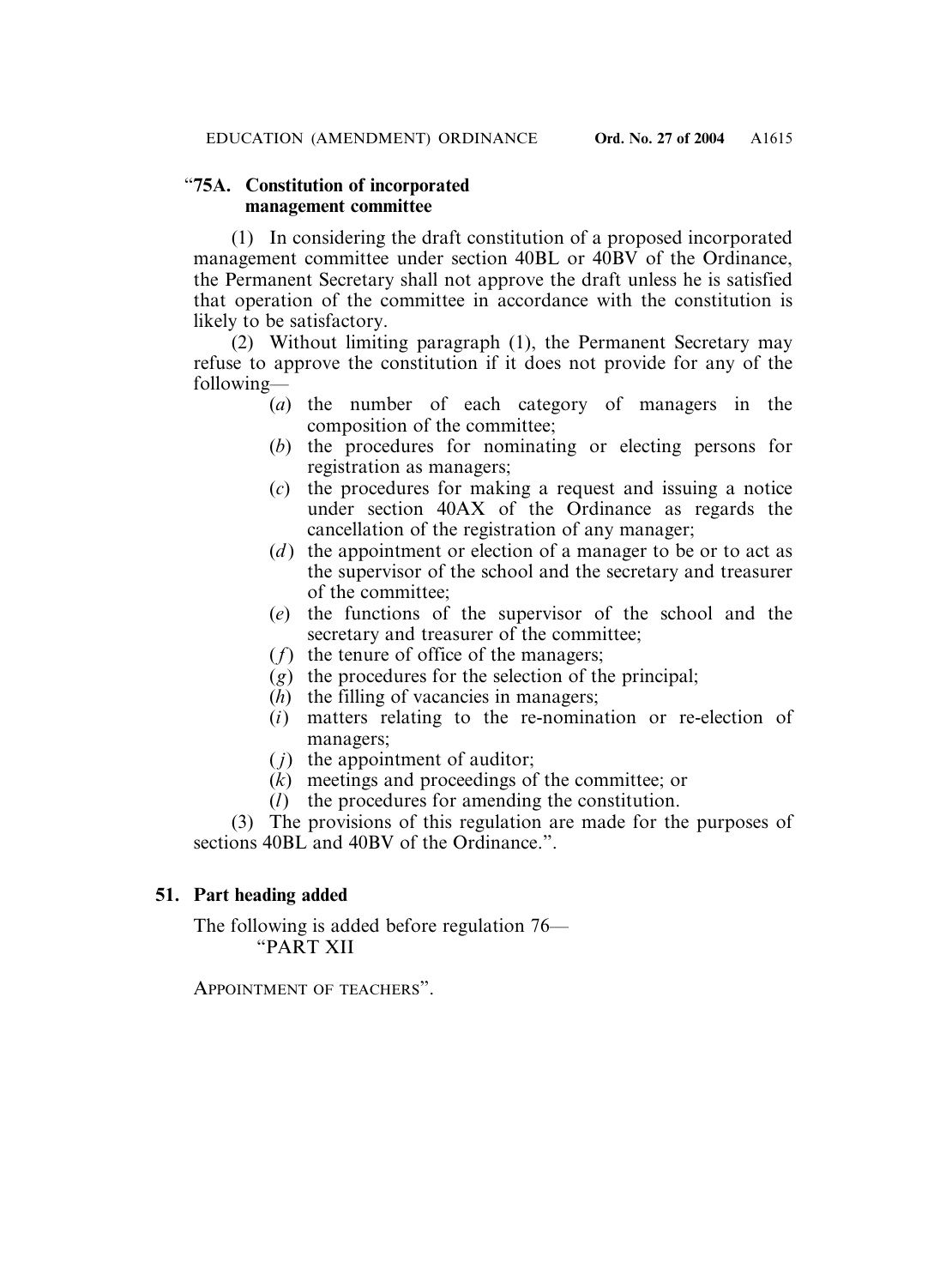# **52. Regulation substituted**

Regulation 76 is repealed and the following substituted—

# "**76. Teachers**' **appointment or dismissal needs approval by managers**

(1) The appointment of any teacher who is to be employed in the school—

- (*a*) to occupy a teacher post in the establishment of staff provided for in the code of aid for primary schools, code of aid for secondary schools or code of aid for special schools; or
- (*b*) for a term for not less than 6 months,

shall be approved by the majority of the managers of the school.

- (2) The dismissal of any teacher who is employed in the school—
	- (*a*) to occupy a teacher post in the establishment of staff provided for in the code of aid for primary schools, code of aid for secondary schools or code of aid for special schools; or
	- (*b*) for a term for not less than 6 months,

shall be approved by the majority of the managers of the school at a meeting of the management committee or incorporated management committee (as may be appropriate).".

# **53. Permanent Secretary may disapprove**

Regulation 81 is amended by repealing everything from "The" to "thereupon" and substituting "The Permanent Secretary may by notice in writing to the management authority forbid the granting of a holiday on any specified day. The management authority and the principal shall upon such notice".

# **54. List of holidays to be posted**

Regulation 83 is amended—

- (*a*) in paragraph (1), by adding "without IMC" after "school";
- $(b)$  in paragraph  $(3)$ , by adding ", where the school is a school without IMC," after "and".

# **55. Regulation substituted**

Regulation 85 is repealed and the following substituted—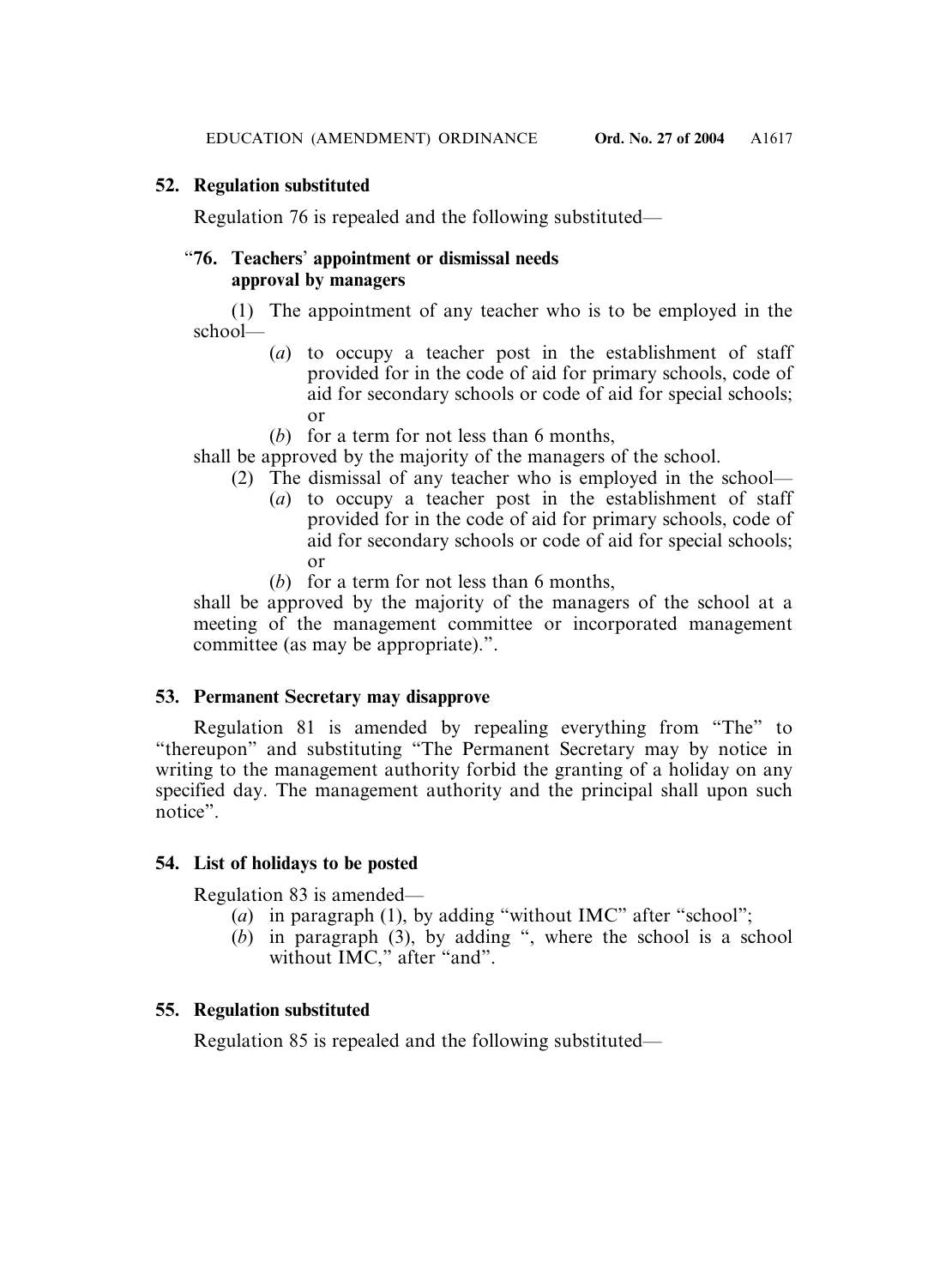# "**85. Specifications for exit door**

Any exit door of the premises of any school must be capable of being opened from inside without using a key when any pupil who does not reside in the school premises is in the school premises.".

# **56. Size of classes**

Regulation 88(*c*) is amended by adding "(other than an IMC school)" after "course".

# **57. Hours of instruction**

Regulation 89 is repealed.

# **58. Syllabus and time-table subject to approval of Permanent Secretary**

Regulation 92(8) is amended by repealing "the supervisor and to".

# **59. Regulation substituted**

Regulation 93 is repealed and the following substituted—

# "**93. Restriction on training for teachers**

Unless permitted by the Permanent Secretary, no school shall provide any course of training the completion of which qualifies the participant for being registered as a registered teacher.".

# **60. Non-resident pupils**

Regulation 95 is repealed.

# **61. Expulsion and suspension of pupils**

Regulation 96(1) is amended by repealing "supervisor and".

# **62. Expelled pupil not to enter school premises without permission**

Regulation 97 is amended—

(*a*) in paragraph (1), by repealing "Permanent Secretary" and substituting "management authority of the school";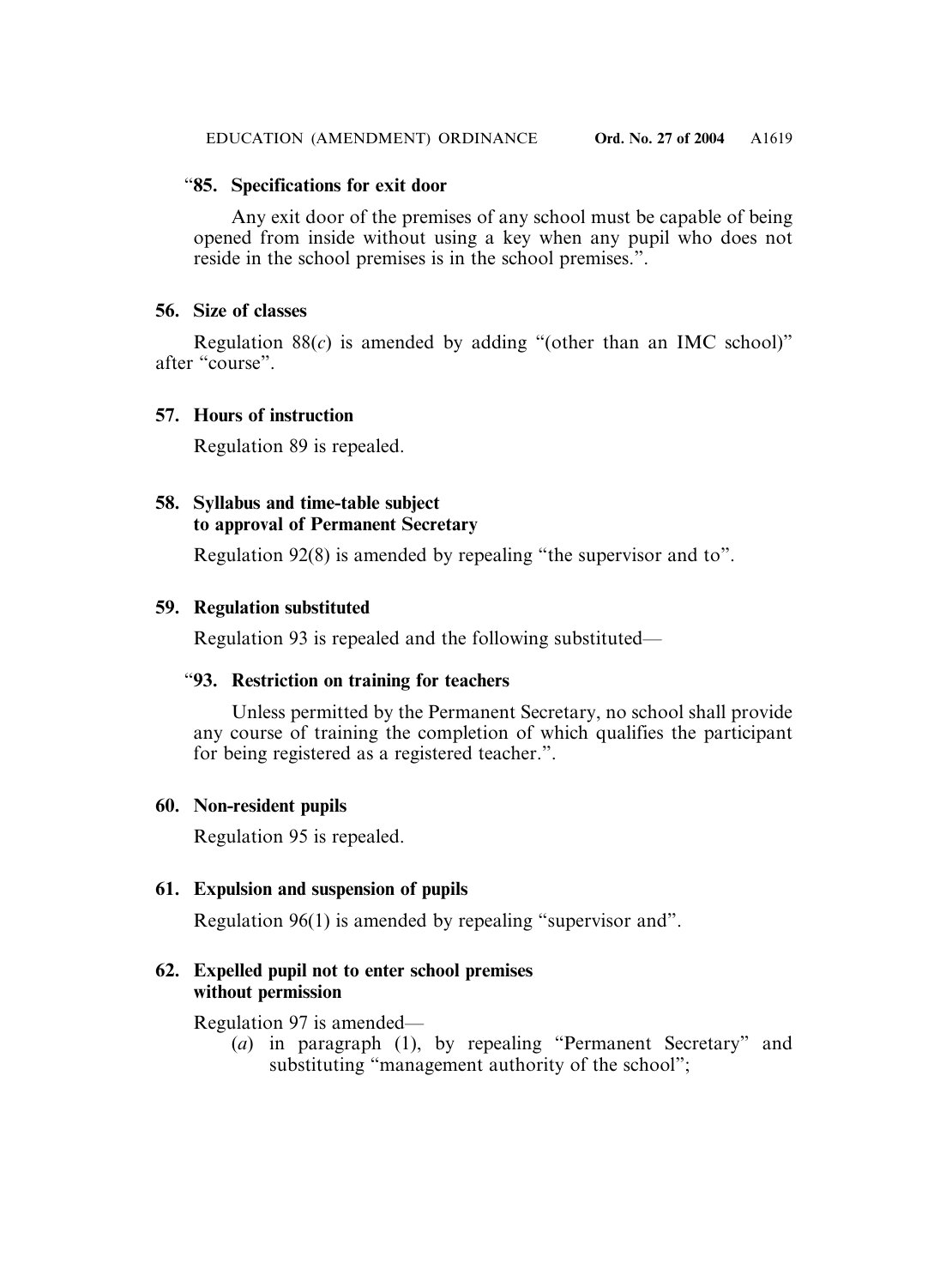(*b*) by repealing paragraph (2).

# **63. Business or trading operation**

Regulation 99A(4) is amended, in the definition of "school in receipt of public funds", in paragraph (*a*), by adding "which is a school without IMC" after "school".

# **64. Regulation added**

The following is added—

# "**99B. Restriction on use of profits arising from business or trading arrangement by incorporated management committee**

(1) This regulation applies to an IMC school.

(2) The incorporated management committee of a school shall not, without the prior permission in writing by the Permanent Secretary, apply any profits or net income arising from—

- (*a*) any business or trading undertaking operated by or with the permission of the committee on the school premises; or
- (*b*) any business or trading arrangement entered into by the committee, directly or indirectly, with any person for the supply of food, drinks, books, stationery, uniforms or any other thing that is required by the school to be possessed or used by its pupils,

for any purpose not directly benefiting the pupils of the school.".

# **65. Offences**

Regulation 101 is amended—

- (*a*) in paragraph (1)—
	- (i) by repealing "19(1) or  $(2)$ ,";
	- (ii) by repealing ",  $89(1)$ ";
- (*b*) by repealing paragraphs (2), (3), (4), (5), (6), (6A), (7) and (8) and substituting—

"(2) Any manager of a school without IMC who contravenes regulation 61, 63 or 66(2) shall be guilty of an offence.

(2A) Any manager of an IMC school who contravenes regulation 61 shall be guilty of an offence.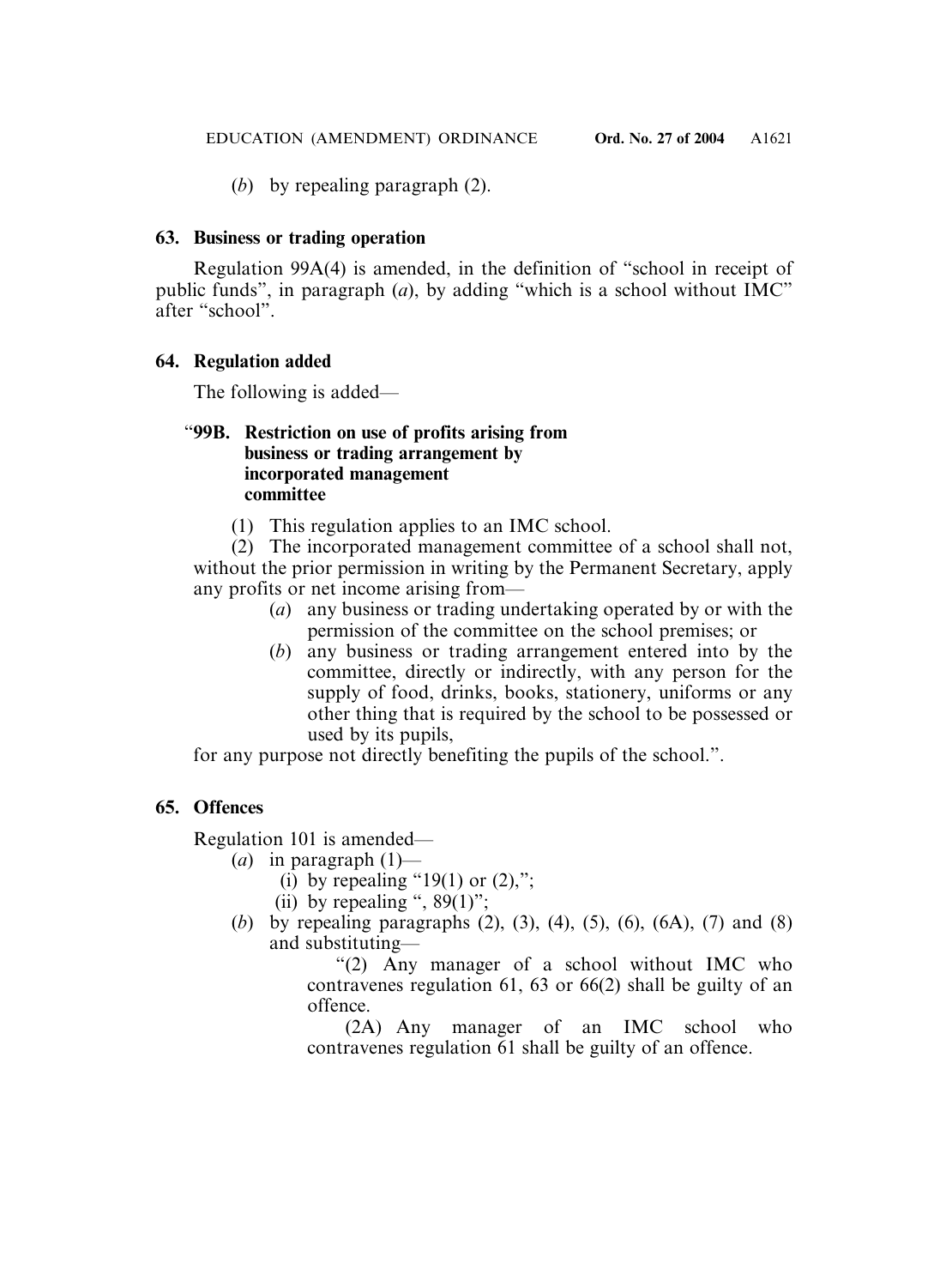(3) If regulation 10, 22, 37, 62, 65, 84(1) or (2) or 93 is contravened in respect of a school without IMC, the managers of the school shall each be guilty of an offence.

(3A) If regulation 10, 22, 37, 84(1) or (2) or 93 is contravened in respect of an IMC school with the consent or connivance of any manager of the school, the manager shall be guilty of an offence.

(4) The supervisor of a school without IMC who contravenes regulation 21(1) or (2), 53(1), 61, 63, 64, 77, 79, 81, 82, 83(1) or (3), 92(2) or (12) or 99A(2) shall be guilty of an offence.

(4A) If an incorporated management committee contravenes regulation 53(1), 61, 64, 77 or 99B(2) with the consent or connivance of any manager of the school, the manager shall be guilty of an offence.

(5) The principal of a school without IMC who contravenes regulation 21(2), 32, 38, 39(1), 52(1), 53(2) or 83(2) or (3) shall be guilty of an offence.

(5A) The principal of an IMC school who contravenes regulation 21(1) or (2), 32, 38, 39(1), 52(1) or 53(2) shall be guilty of an offence.

(5B) If regulation 92(9) is contravened in respect of any school, the principal of the school shall be guilty of an offence.

(6) If regulation 16, 31, 34(2), 46A, 67, 80, 85, 87(2), 88, 89A, 90 or 92(4) or (9) is contravened in respect of a school without IMC, the supervisor and principal of the school shall each be guilty of an offence.

(6AA) If regulation 16, 31, 34(2), 85, 87(2) or 92(4) or (9) is contravened in respect of an IMC school, the principal of the school shall be guilty of an offence.

(6A) Any supervisor or manager who contravenes regulation 99A(1) or (3) shall be guilty of an offence.

(6B) If the management committee of a school without IMC contravenes regulation 99A(1) or (3), the managers of the school shall each be guilty of an offence.

(7) Any teacher who contravenes regulation 33, 58, 61, 63 or 66(2) shall be guilty of an offence.":

(*c*) by repealing paragraph (9) and substituting—

"(9) If a person is charged with an offence under paragraph (6B), it shall be a defence to the charge if he proves that—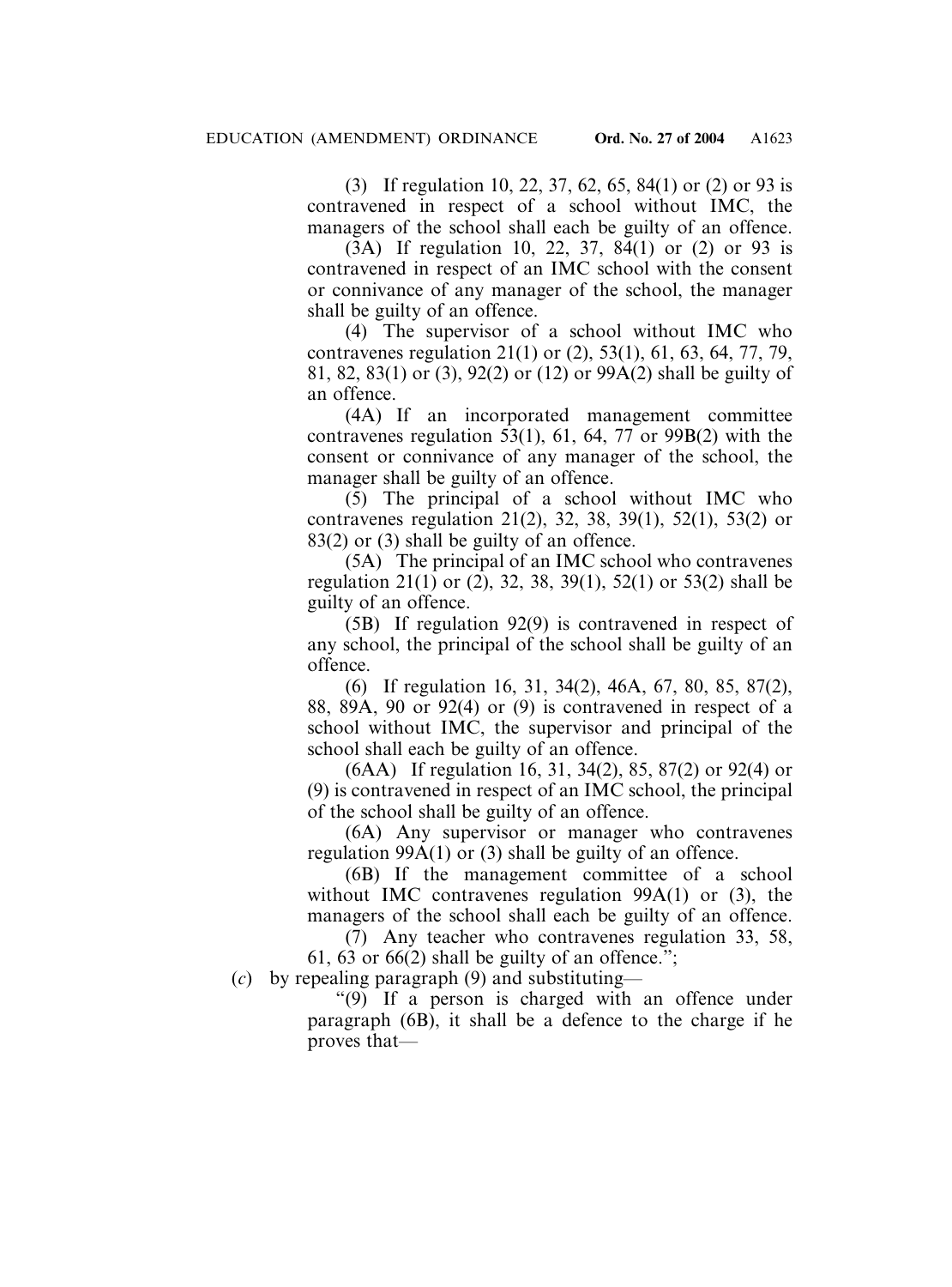- (*a*) the other members of the management committee concerned contravened regulation 99A(1) or (3) without his knowledge or consent; or
- (*b*) he took all reasonable steps to prevent the other members of the management committee from contravening the regulation.".

# **66. Penalties**

Regulation 102(2) is amended by repealing everything before "by virtue" and substituting—

"(2) A person who is guilty of an offence under regulation 101(6) or  $(6AA)$ ".

# **67. Appeals to Appeals Board**

The Fourth Schedule is amended, in paragraph 1, in column 2 of the table—

- (*a*) by repealing "Supervisor" where it first appears and substituting "Principal";
- (*b*) by repealing "Supervisor" where it secondly appears and substituting "Management authority".

# **Grant Schools Provident Fund Rules**

# **68. Interpretation**

Rule 2(1) of the Grant Schools Provident Fund Rules (Cap. 279 sub. leg.) is amended by repealing the definition of "DSS school".

# **Subsidized Schools Provident Fund Rules**

# **69. Interpretation**

Rule 2(1) of the Subsidized Schools Provident Fund Rules (Cap. 279 sub. leg.) is amended by repealing the definition of "DSS school".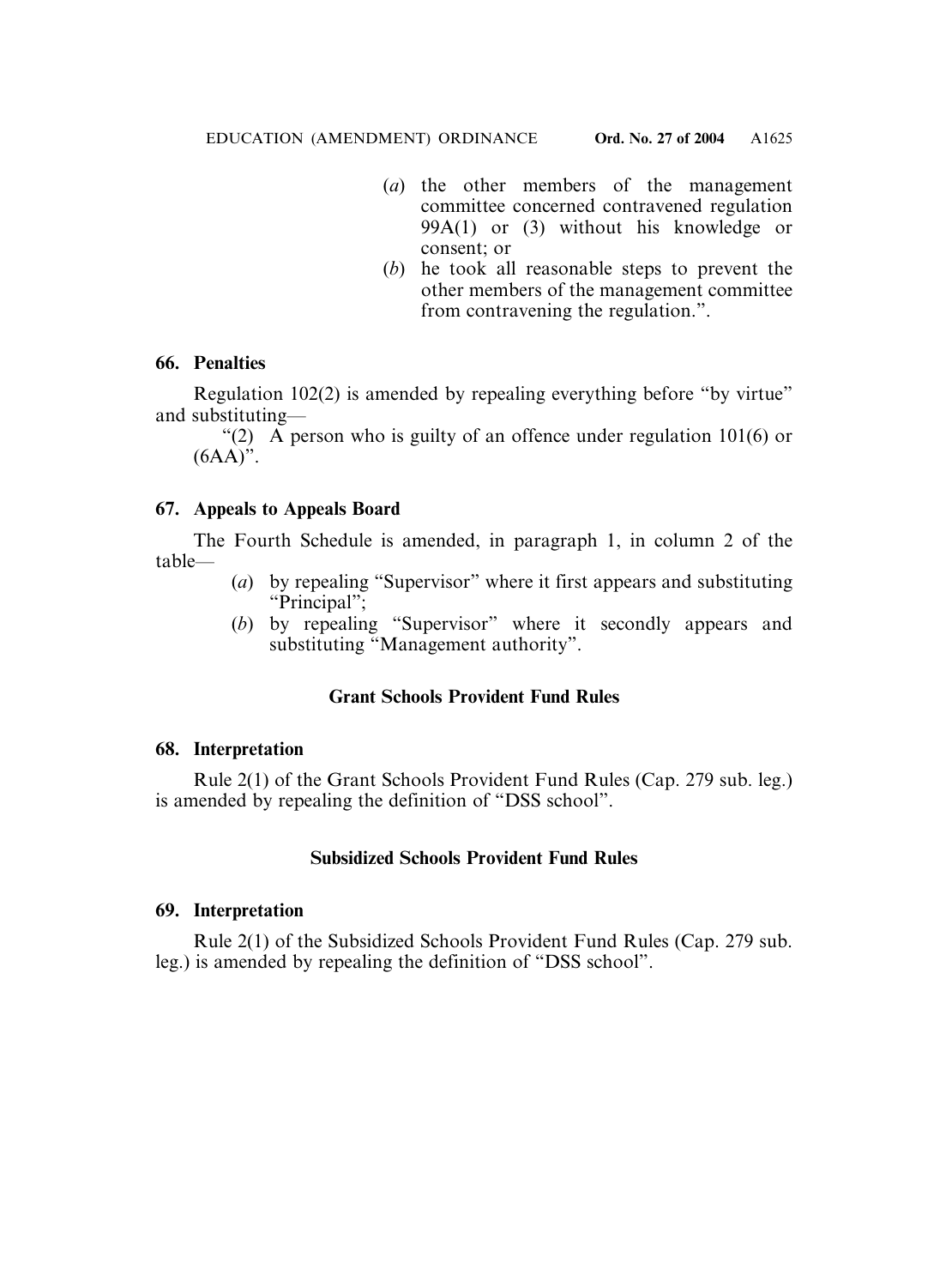### **70. Substitution of** "**management authority**" **for** "**supervisor**"

The provisions set out in Schedule 1 are amended by repealing "supervisor" wherever it appears and substituting "management authority".

### **71. Substitution of** "**responsible person**" **for** "**supervisor**"

The provisions set out in Schedule 2 are amended by repealing "supervisor" wherever it appears and substituting "responsible person".

### **72. Substitution of** "**manager**" **for**  "**registered manager**"

The provisions set out in Schedule 3 are amended by repealing "registered manager" and substituting "manager".

### **Societies Ordinance**

### **73. Persons to which the Ordinance does not apply**

The Schedule to the Societies Ordinance (Cap. 151) is amended by adding—

"(4A) Any incorporated management committee as defined in section 3(1) of the Education Ordinance (Cap. 279).".

#### SCHEDULE 1 [s. 70]

SUBSTITUTE "MANAGEMENT AUTHORITY" FOR "SUPERVISOR"

Education Ordinance (Cap. 279)

Sections 18(1), (2) and (3), 18A(1), 20(1) and (6), 21(2) and (3), 49(1)(*a*), 50(1)(*a*), 66(1)(*a*), (*d* ) and (*e*) and  $91(1)(c)$  and (*d*).

Education Regulations (Cap. 279 sub. leg.) Regulations 15(1), (2)(*a*) and (*b*) and (3), 44, 53(1), 56(6), 60, 60A(1)(ii), 61(1), 62(2), 64, 77,  $78, 91(2), 94$  and  $98(2)$ .

Grant Schools Provident Fund Rules (Cap. 279 sub. leg.) Rules 8(2), (2A) and (3), 9(3) and 9A(3).

Subsidized Schools Provident Fund Rules (Cap. 279 sub. leg.) Rules 8(2), (2A), (3), (4) and (5), 9(3) and 9A(3).